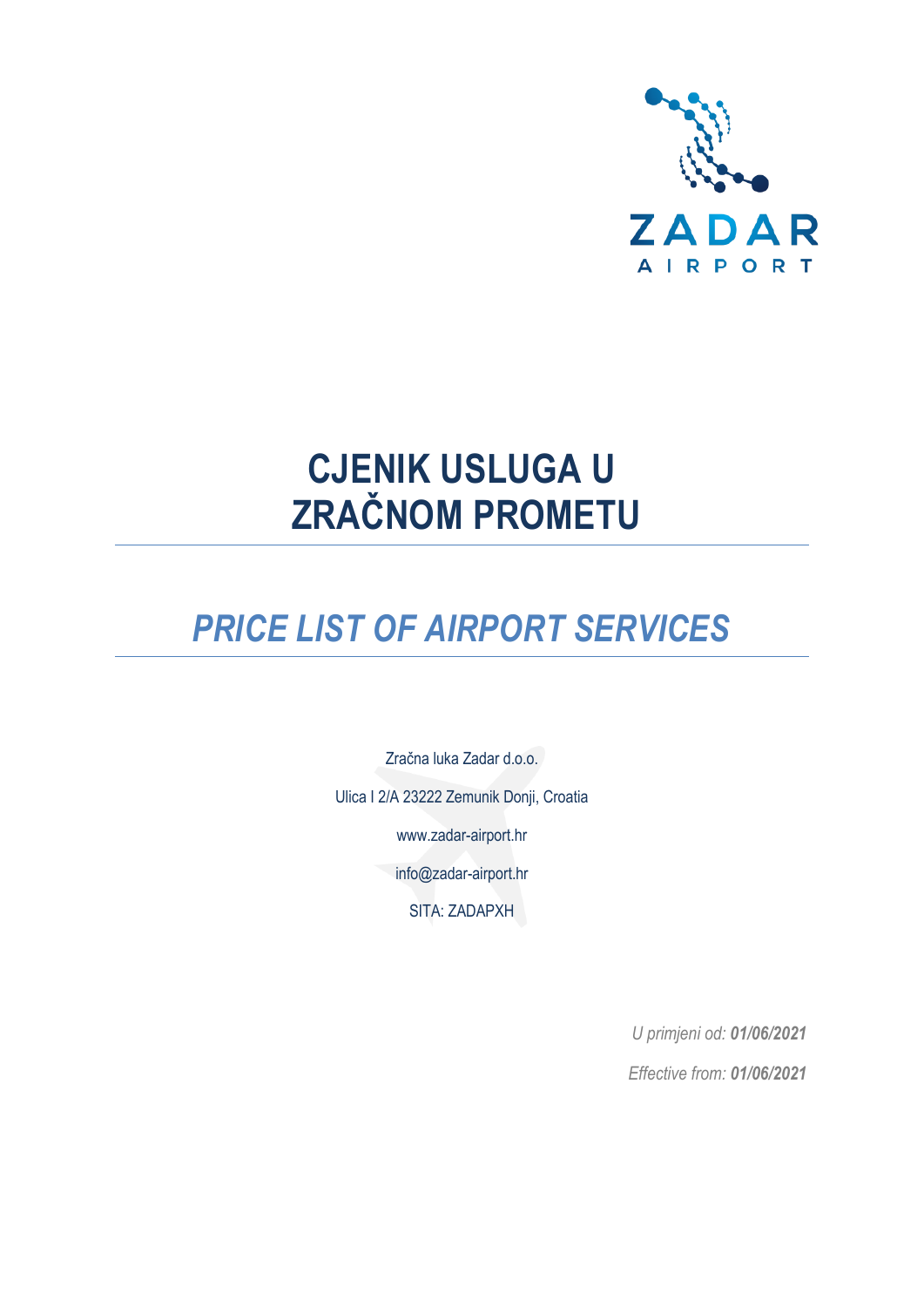

# **SADRŽAJ** *CONTENT*

|     |                                               | <b>Stranica</b> |
|-----|-----------------------------------------------|-----------------|
| 1.  | Opći uvjeti i propisi                         |                 |
| 2.  | Slijetanje i uzlijetanje                      | 11              |
| 3.  | Boravak zrakoplova                            | 13              |
| 4.  | Putnički servis                               | 15              |
| 5.  | Naknada za zaštitu                            | 16              |
| 6.  | Naknada za putnike s posebnim potrebama (PRM) | 17              |
| 7.  | Prihvat i otprema zrakoplova                  | 19              |
| 8.  | Centralizirana infrastruktura                 | 38              |
| 9.  | Oslobađanje od plaćanja                       | 40              |
| 10. | Uvećanja cijena                               | 41              |
| 11. | Umanjenja cijena                              | 42              |
| 12. | Usluge na poseban zahtjev                     | 43              |
| 13. | Informacije                                   | 48              |

|     |                                                          | Page |
|-----|----------------------------------------------------------|------|
| 1.  | <b>General conditions and Regulations</b>                |      |
| 2.  | <b>Landing and take off</b>                              |      |
| 3.  | <b>Aircraft parking</b>                                  | 13   |
| 4.  | <b>Passenger service</b>                                 | 15   |
| 5.  | <b>Security charges</b>                                  | 16   |
| 6.  | <b>Charge for passengers with reduced mobility (PRM)</b> |      |
| 7.  | <b>Aircraft handling</b>                                 | 19   |
| 8.  | <b>Centralised infrastructure</b>                        | 38   |
| 9.  | <b>Payment exemption</b>                                 | 40   |
| 10. | <b>Increase of prices</b>                                | 41   |
| 11. | <b>Price reduction</b>                                   | 42   |
| 12. | <b>Services on special request</b>                       | 43   |
| 13. | <b>Information</b>                                       | 48   |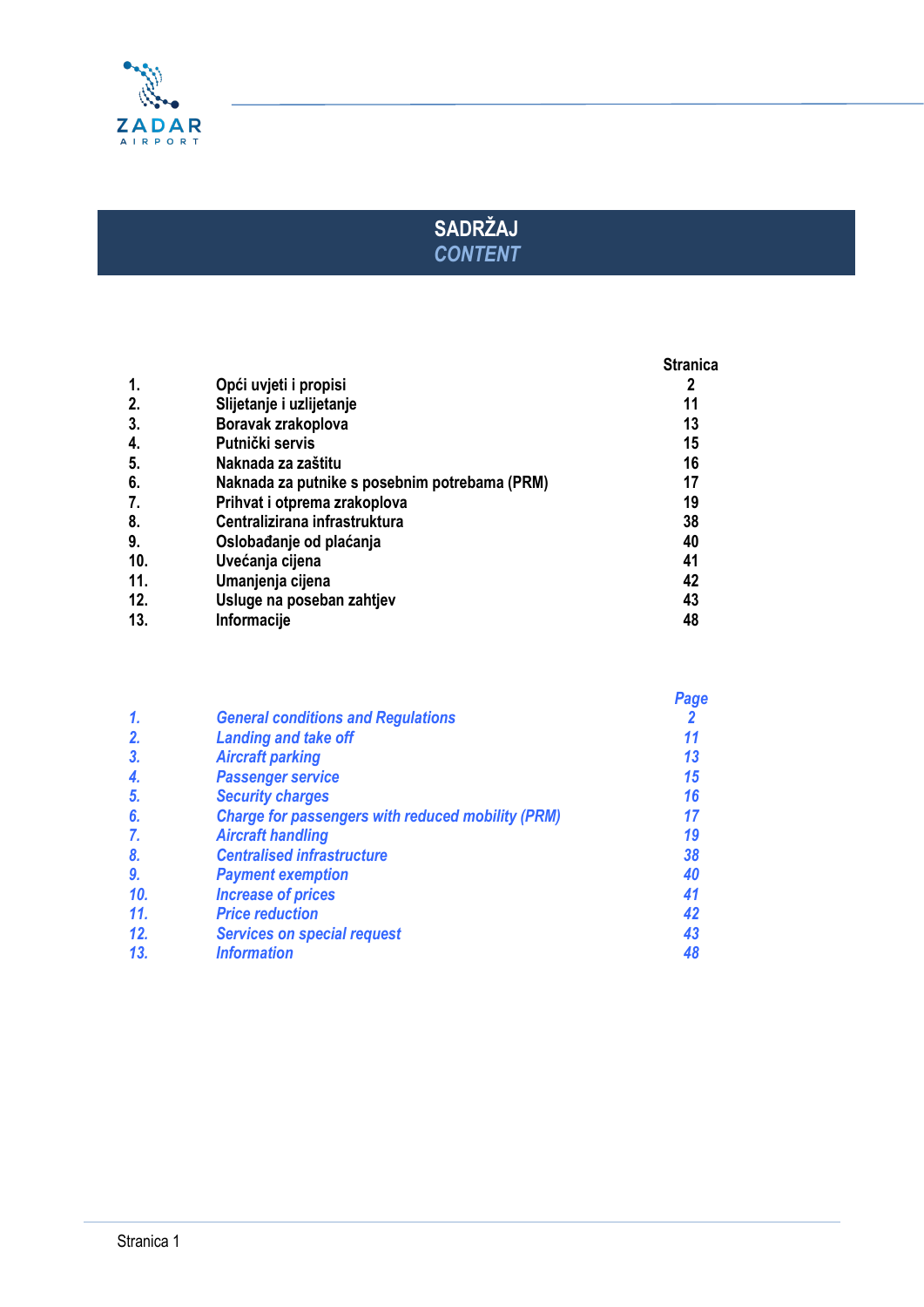

# **1. Opći uvjeti i propisi**  *General conditions and Regulations*

Sukladno odredbi članka 42. Zakona o zračnom prometu (NN 69/09, 84/11, 54/13, 127/13, 92/14 ) donosi se Cjenik usluga u zračnom prometu za Zračnu luku Zadar d.o.o.

Dokumenti na kojima se temelji cjenik Zračne luke Zadar d.o.o. i uvjeti pružanja aerodromskih usluga:

#### **1.1. Propisi Republike Hrvatske**

- o Zakon o zračnom prometu RH (NN 69/09, 84/1, 54/13, 127/13, 92/14);
- o Zakon o zračnim lukama (NN 19/98, 14/11, 78/15);
- $\circ$  Zakon o obveznim i stvarnopravnim odnosima u zračnom prometu (NN 132/98, 63/08 i 134/09, 94/13);
- o Pravilnik o pružanju zemaljskih usluga (NN 61/15)
- o Pravilnik o naknadama zračnih luka (NN 65/15)

*Reference documents for the Zadar Airport`s pricelist and conditions of providing airport services:*

#### *Croatian Legislature:*

- o *Air Traffic Act (Official Gazette: 69/09, 84/11, 54/13, 127/13, 92/14)*
- o *Act on Mandatory and Proprietary Relations in Air Traffic (Official Gazette: 132/98, 63/08, 134/09, 94/13)*
- o *Airport Act(Official Gazette: 19/98, 14/11, 78/15)*
- o *Ordinance on provision of groundhandling services (Official Gazette: 61/15)*
- o *Ordinance on Airport Charges (Official Gazette: 65/15)*

#### **1.2. Međunarodni propisi i preporučena praksa:**

- $\circ$  Council Directive 96/67/EC of 15<sup>th</sup> October 1996 on access to the groundhandling market at Community airports. *(Official Journal L 272, 25/10/1996 p. 0036 – 0045);*
- $\circ$  Directive 2009/12/EC of the European Parliament and of the Council on Airport Charges of 11<sup>th</sup> March 2009;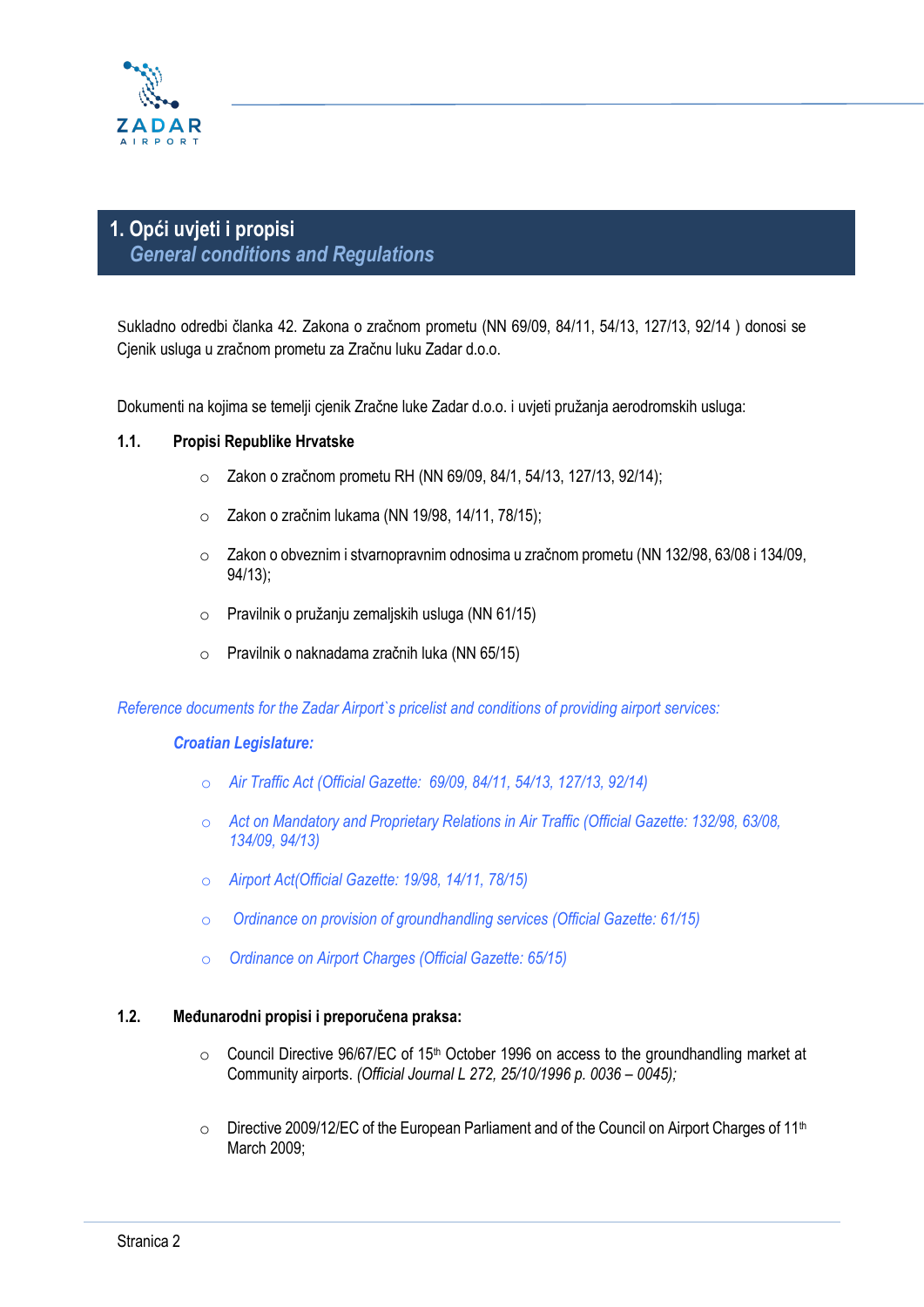

- o Regulation (EC) No 1107/2006 of the European Parliament and of the Council of 5th July 2006 concerning the rights of disabled persons and persons with reduced mobility when traveling by air;
- o S.I. No. 505/1998 Regulations Entitled European Communities (Access To The Groundhandling Market At Community Airports) Regulations, 1998;
- o ICAO Airport Economics Manual, ICAO Doc 9562 / 3rd Edition, 2013
- o ICAO's Policies on Charges for Airports and Air Navigation Services, ICAO Doc 9082 / 9th Edition, 2012
- o ACI Policies and Recommended Practices Handbook 2009; 7th Edition, 2009 Edition
- *International Legislature and recommendations:*
	- o *Council Directive 96/67/EC of 15th October 1996 on access to the groundhandling market at Community airports. (Official Journal L 272, 25/10/1996 p. 0036 – 0045);*
	- o *Directive 2009/12/EC of the European Parliament and of the Council on Airport Charges of 11th March 2009;*
	- o *Regulation (EC) No 1107/2006 of the European Parliament and of the Council of 5 July 2006 concerning the rights of disabled persons and persons with reduced mobility when traveling by air.*
	- o *S.I. No. 505/1998 — Regulations Entitled European Communities (Access To The Groundhandling Market At Community Airports) Regulations, 1998;*
	- o *ICAO Airport Economics Manual, ICAO Doc 9562 / 3rd Edition, 2013*
	- o *ICAO's Policies on Charges for Airports and Air Navigation Services, ICAO Doc 9082 / 9th Edition, 2012*
	- o *ACI – Policies and Recommended Practices Handbook 2009; 7th Edition, 2009 Edition*

Cjenik usluga u zračnom prometu odobren je od strane Hrvatske agencije za Civilno Zrakoplovstvo, a isti je važeći do opoziva odnosno promjene.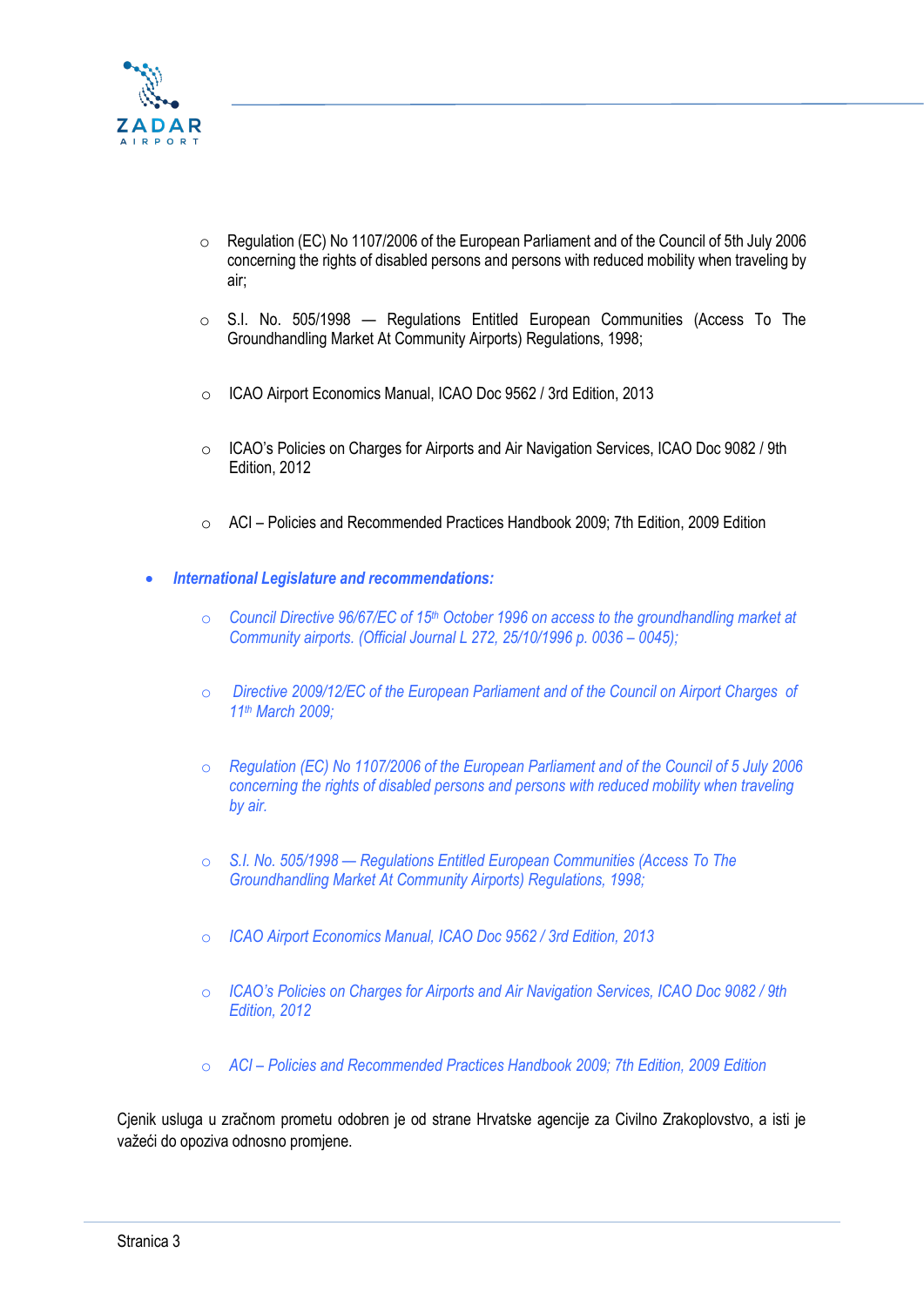

*The Price List of Airport Services has been approved by the Croatian Civil Aviation Agency and it is valid until revoked or changed.*

Zračna luka Zadar d.o.o. obvezna je najkasnije 60 dana prije planirane promjene novih ili povećanih cijena izvijestiti sve korisnike usluga zračne luke.

*Zadar Airport is obligatory to inform all users of airport services at least 60 days before the planned change of new or inceased prices.*

Zračna luka Zadar d.o.o. zadržava pravo da početkom godine obavi korekciju cijena za polovicu indeksa službene inflacije kune prema EUR-u.

*Zadar Airport reserves the right to adjust prices for half of the official kuna inflation index against the Euro at the beginning of the year.*

| <b>OPĆI UVJETI</b>        |  |  |
|---------------------------|--|--|
| <b>GENERAL CONDITIONS</b> |  |  |

1.1. Zahtjevom za korištenjem usluga u zračnom prometu smatra se da je svaki korisnik zračne luke po principu pristupanja prihvatio sve odredbe ovog Cjenika.

*Every airport user requiring and using air traffic services is considered to accept all conditions of the Price List, on the principle of acceptance.*

1.2. Nakon objavljivanja Općih uvjeta i Cjenika usluga u zračnom prometu smatra se da je iste prihvatio svaki korisnik koji koristi usluge Zračne luke Zadar d.o.o.

*It is to be considered, that after being published, the General Conditions and List of Airport Charges are accepted by every user having operated and used Zadar Airport Ltd. services.*

1.3. Cijene usluga navedene u Cjeniku su jedinstvene za usluge pružene u domaćem i međunarodnom prometu.

*The prices in the Price List are unique for services rendered in domestic and international air traffic.*

1.4. U suglasnosti s člankom 10. Direktive 2009/12/EC o naknadama zračne luke, Zračna luka Zadar d.o.o. ugovara s prijevoznikom paket usluga. Nakon postignutog dogovora, prijevoznik nema pravo odbiti dio usluga.

*In compliance with Article 10 of Directive 2009/12/EC on airport charges, Zadar Airport Ltd. contracts with air carrier a package of services. After the reached agreement, the air carrier has no right to refuse part of the services.*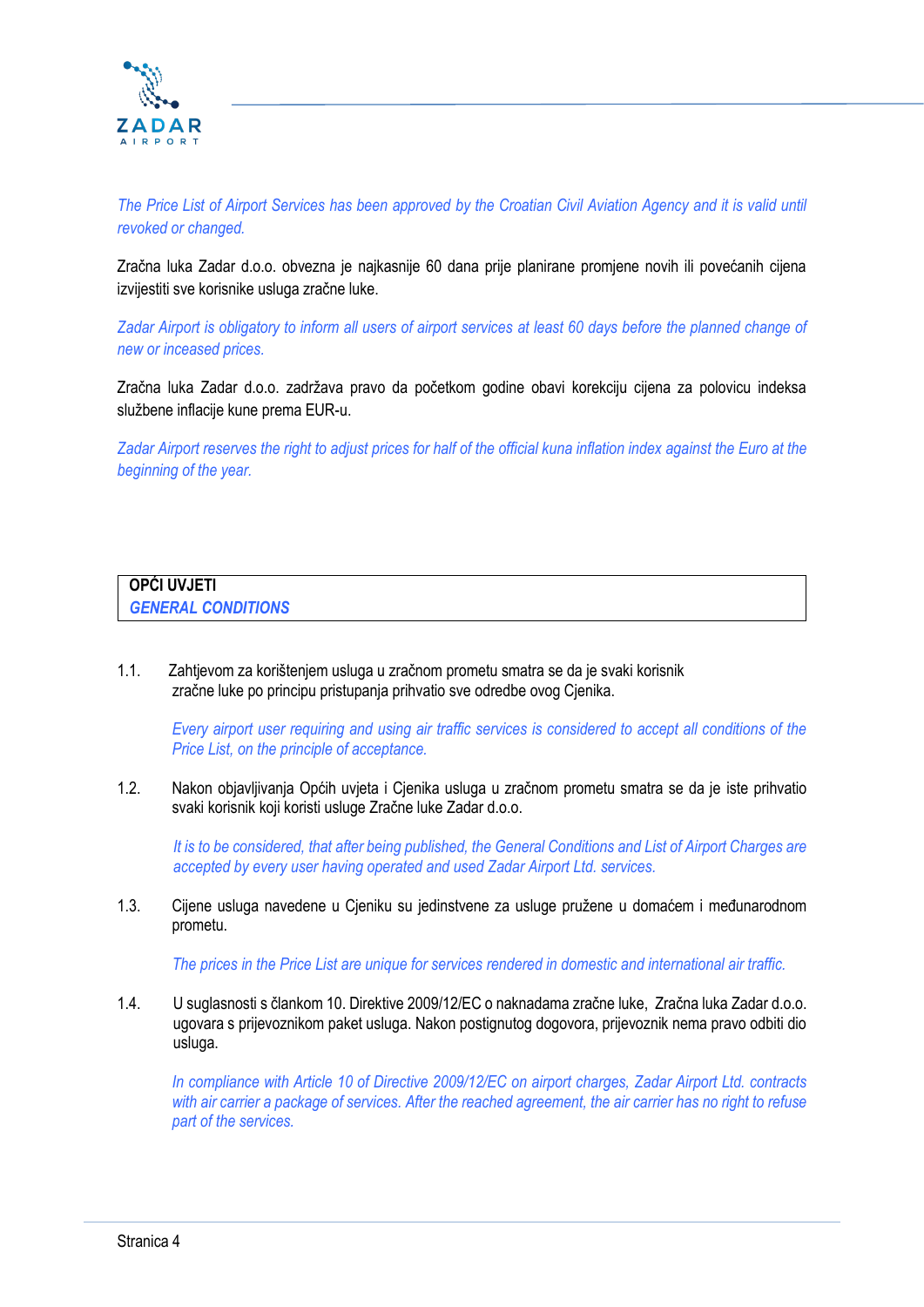

1.5. Obračun i naplata pruženih usluga za ugovorne zračne prijevoznike obavlja se u skladu s potpisanim ugovorima.

*Calculation and charge of services rendered for contracted air carriers are performed in accordance with signed contracts.*

1.6. Zračni prijevoznici koji nemaju ugovor sa Zračnom lukom Zadar d.o.o. obvezni su korištenje usluga platiti prije uzlijetanja.

*The air carriers, who do not have a contract with Zadar Airport Ltd., shall pay for rendered services prior to take off.*

- 1.7. Naplata pruženih usluga zračnim prijevoznicima iz točke 1.6. obavlja se:
	- u gotovini
	- **Diners**
	- Master Card
	- VISA
	- Air Routing
	- Multiservice credit card

*Charge of services rendered to air carriers from item 1.6. shall be performed as follows:*

- *in cash*
- *Diners*
- *Master Card*
- *VISA*
- *Air Routing*
- *Multiservice credit card*
- 1.8. Porez na dodanu vrijednost (PDV) nije uračunat u cijene navedene u Cjeniku.

*Value Added Tax (VAT) is not included in prices quoted in the Price List.*

1.8.1. Zračnim prijevoznicima koji, sukladno Zakonu i Pravilniku o PDV-u nisu oslobođeni plaćanja poreza na dodanu vrijednost (PDV), isti će se obračunati u visini utvrdjenoj zakonom.

> *Air carriers that are not exempt from payment of Value Added Tax (VAT) in accordance with respective rules and regulations, will be charged at VAT rate prescribed by law.*

1.8.2. Zračna luka Zadar d.o.o. ima pravo uvida u Svjedodžbu zračnog prijevoznika (AOC) da bi ustanovila za koju vrstu prometa je prijevoznik registriran .

> *Zadar Airport Ltd. has right to inspect Air Operate Certificate (AOC) in order to determine for which type of transport is the air carrier registered.*

1.9. Obračun i naplata pruženih usluga mogu se obaviti u svakoj konvertibilnoj valuti na način da se cijene izražene u EUR preračunaju u željenu valutu po srednjem tečaju Hrvatske narodne banke na dan ispostavljanja računa. Obračun i naplata pruženih usluga domaćim zračnim prijevoznicima obavlja se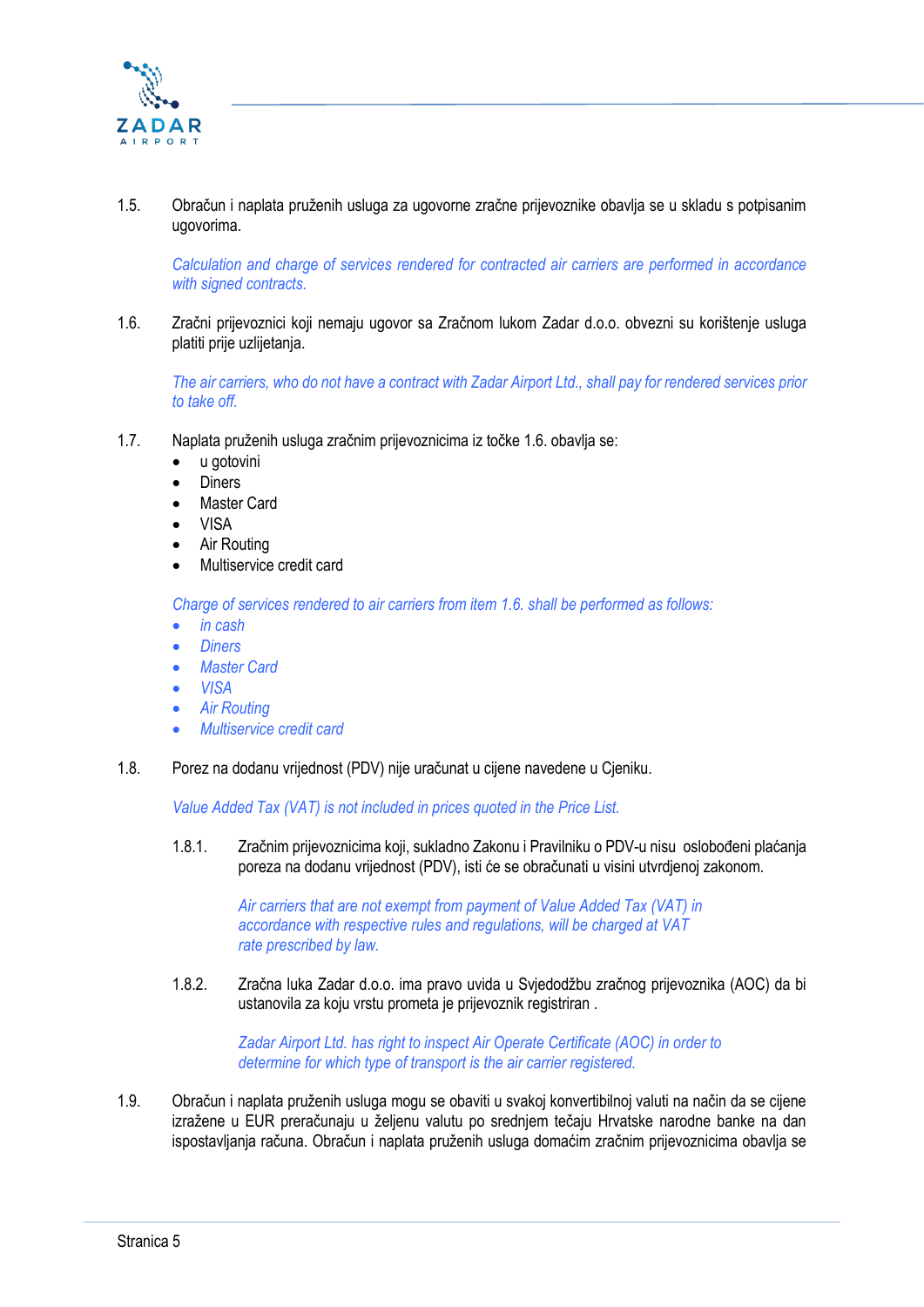

isključivo u kunama (HRK). Obračun i naplata pruženih usluga zračnim prijevoznicima koji imaju status nerezidenta određuje se Annex-om B.

*Calculation and charge of rendered services can be performed in any hard currency in the following way: The prices quoted in EUR are to be calculated into preferred currency in accordance with the official exchange rate of Croatian National Bank (Hrvatska narodna banka) on the date of the invoice issuance. Calculation and charge of rendered services to domestic Air Carriers will be only in kunas (HRK).Calculation and charge of rendered services to Air Carriers with non-resident status shall be agreed by Annex B.*

1.10. Za prekoračenje roka plaćanja obračunavaju se zakonom propisane zatezne kamate. Za sve sporove između korisnika usluga i Zračne luke Zadar d.o.o. oko cijena i primjena odredbi Cjenika i Općih uvjeta poslovanja, nadležan je sud u Zadru. Zračna luka Zadar d.o.o. može od korisnika usluga zahtijevati instrument osiguranja plaćanja.

*For delayed payments, interest will be added to the debtor in accordance with the law. All disputes between the users of airport services and the Zadar Airport Ltd. regarding charges and changes of the Tariff and General Business Conditions will be submitted to the court in Zadar. Zadar Airport Ltd. may require payment security instrument from the user of services.*

1.11. U slučaju izvanrednog događaja (Emergency) posebne usluge pružene zrakoplovu bit će zaračunate zračnom prijevozniku po cijenama iz Cjenika na poseban zahtjev. Eventualno korištenje vanjskih usluga i opreme bit će pre-fakturirano zračnom prijevozniku po stvarnim cijenama uvećano za manipulativne troškove.

*In case of emergency, special services rendered to aircraft shall be charged to air carrier in accordance with prices from Price List of Services on Special Request. Possible use of external services and equipment shall be re-invoiced to air carrier in accordance with actual prices, increased for manipulative costs.*

1.12. Cjenik usluga u zračnom prometu specificira u kojim se slučajevima cijene usluga u zračnom prometu povećavaju ili smanjuju. Korištenje smanjene cijene za jednu vrstu usluga isključuje mogućnosti istovremenog korištenja smanjene cijene za bilo koju drugu vrstu usluga.

*The list of airport charges specifies in which cases the charges of airport services provided are increased or reduced. Using a reduction on one provision excludes using any other at the same case.*

1.13. Zračna luka Zadar d.o.o. može korisnicima odobriti komercijalne popuste i druge povlastice. Komercijalna smanjenja cijena mogu se korisnicima odobriti na ime količine i učestalosti pruženih usluga u zračnom prometu.

*Zadar Airport Ltd. Can grant commercial discounts and other benefits to the users. Commercial reductions can be granted to the users regarding the quantity and frequency of the airport services effected.*

1.14. Cjenik usluga u zračnom prometu dostupan je svim postojećim i potencijalnim korisnicima u Zračnoj luci Zadar d.o.o. putem AIP-a, kao i na službenoj Internet stranici /www.zadar-airport.hr /. Na zahtjev korisnika, Zračna luka Zadar d.o.o. može isporučiti Cjenik usluga u zračnom prometu. Isto tako, Zračna luka Zadar d.o.o. sve svoje dugogodišnje korisnike redovito obavještava i o svim promjenama u Cjeniku.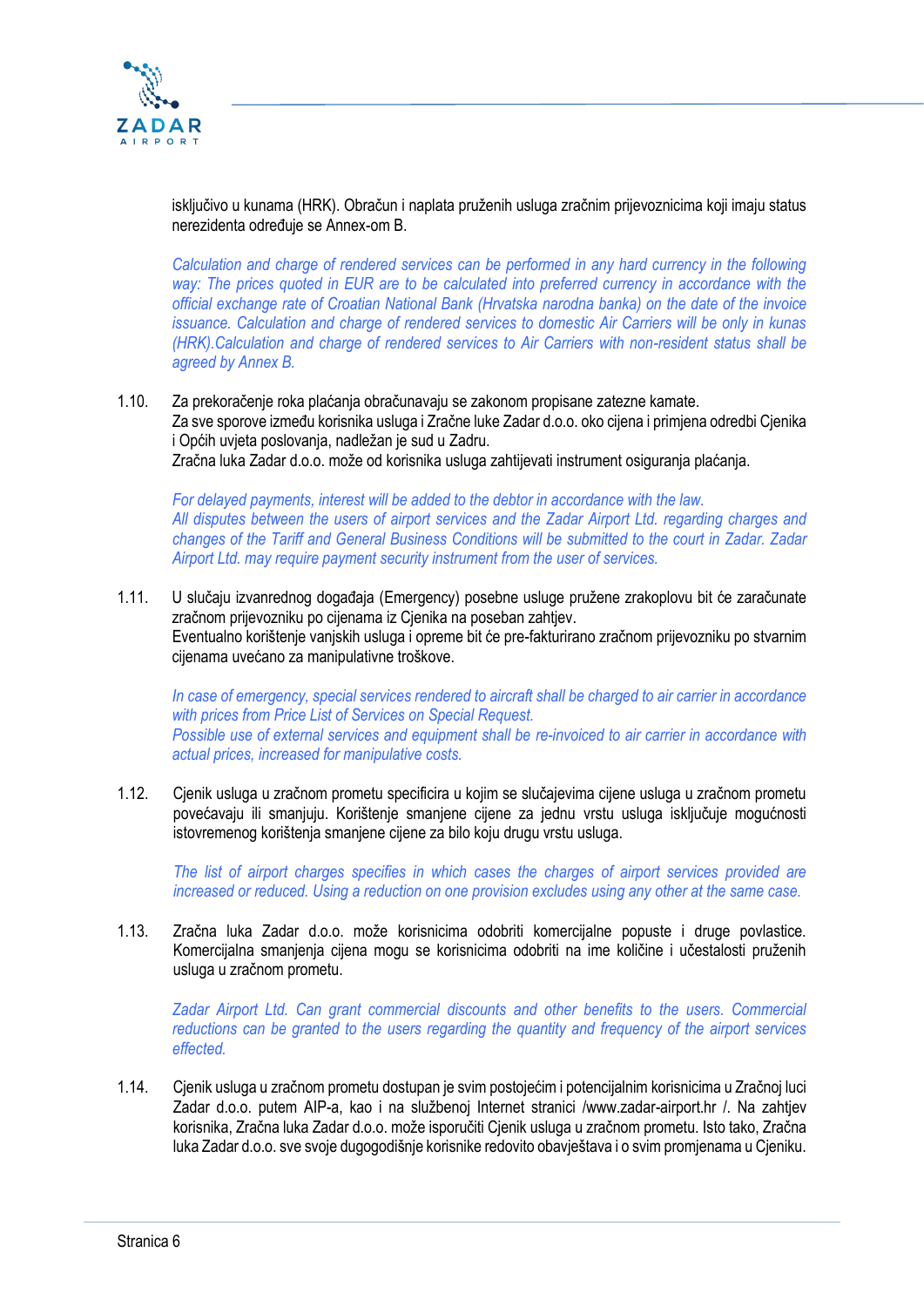

*The List of Airport charges is available at the Zadar Airport Ltd. to all existing and potential users by AIP, and on official internet page / www.zadar-airport.hr/.Upon the user's request Zadar Airport Ltd. can deliver the List of Airport Charges. Also, Zadar Airport Ltd. keeps all long-term users informed about all changes of the List of Charges.*

1.15. Izmjene i dopune Cjenika usluga moraju se provoditi sukladno članku 42. Zakona o zračnom prometu.

*Changes and supplements of the Charge list are to be carried out according to Air Traffic Act, article 42.*

- 1.16. Navedeni Opći uvjeti poslovanja odnose se na sljedeće usluge u zračnom prometu:
	- Uporaba uzletno-slijetne staze (tzv. LANDING)
	- Uporaba osvjetljenja za uzletno-sletnoj stazi i manevarskim površinama (tzv. LIGHTING)
	- Prihvat i otprema zrakoplova, putnika, prtljage, robe i pošte (tzv. HANDLING)
	- Uporaba stajanke za zrakoplove i drugih površina za boravak zrakoplova (tzv. PARKING)
	- Uporaba centralizirane infrastrukture (tzv. CENTRALIZIRANA INFRASTRUKTURA)
	- Posebne usluge putnicima i pošiljateljima roba:
		- Putnički servis (tzv. PASSENGER SERVICE)
		- Sigurnosno zaštitni pregledi (tzv. SECURITY CHECK)
		- Servis za putnike s posebnim potrebama (tzv. PRM)
		- Čekanie na zahtiev.

*Above mentioned General Conditions will apply to the following services:*

- *The use of the runway for takeoff and landing (the so-called: LANDING)*
- *The use of illumination of the runway and maneuvering areas (the so-called: LIGHTING)*
- *The handling of aircraft's , passengers, baggage, cargo and mail (the so-called: HANDLING)*
- *The use of aircraft stands on the apron and other aircraft parking areas (the so-called: PARKING)*
- *The use of centralized infrastructure (CENTRALIZED INFRASTRUCTURE)*
- *Special services to passengers and cargo consignors:*
	- *Passenger service (PASSENGER SERVICE)*
		- *Security check (SECURITY CHECK)*
		- **Passenger with reduced mobility service (PRM)**
	- *Waiting on request*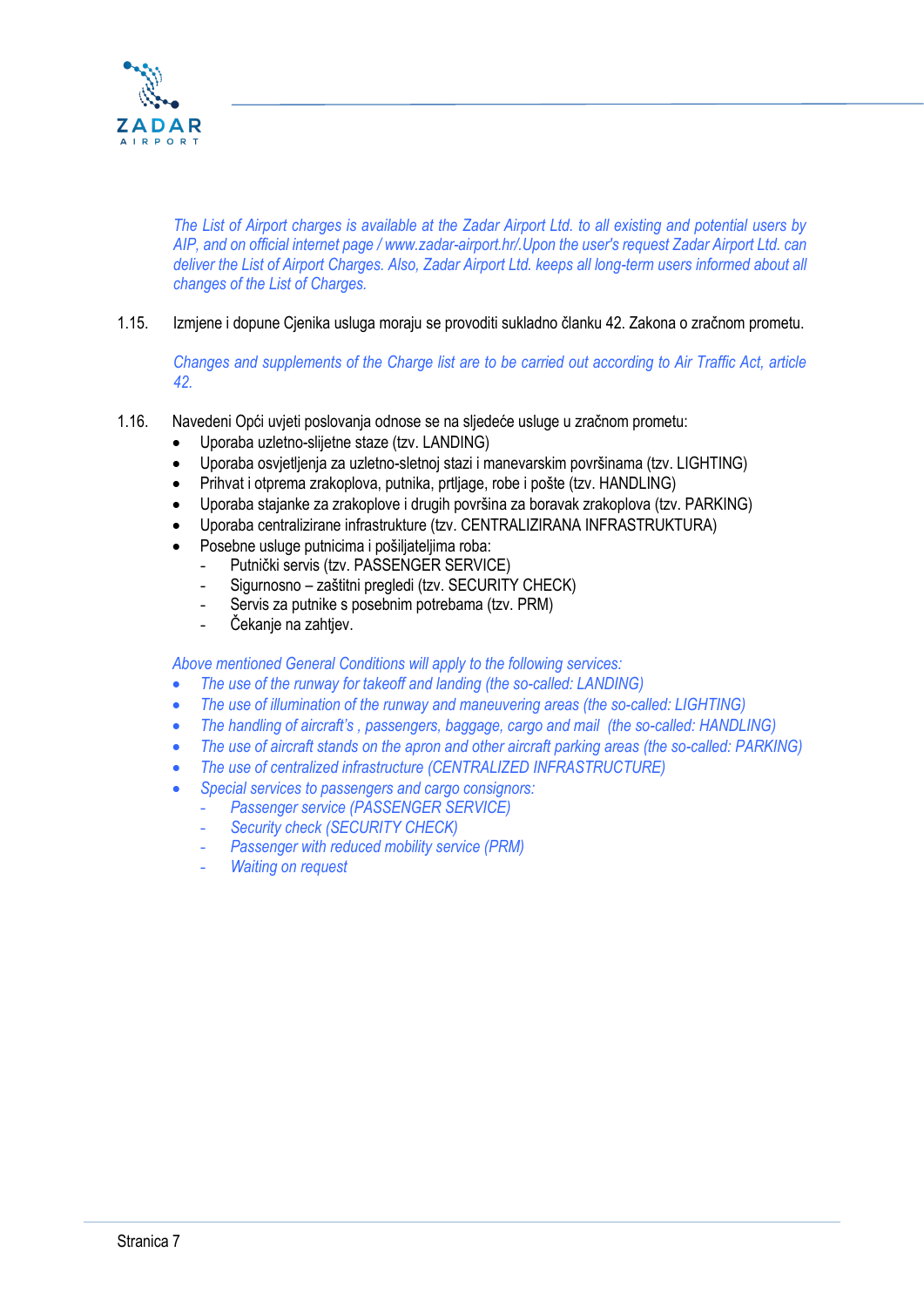

• **Domaći zračni promet** znači sva uzlijetanja i slijetanja u zračnim lukama unutar državnih granica Republike Hrvatske

*Domestic air traffic means every flight taking off and landing at the airports within the borders of the Republic of Croatia.*

• **Međunarodni zračni promet** znači sva uzlijetanja i slijetanja u inozemnim zračnim lukama, odnosno letove koji prelaze državne granice Republike Hrvatske

*International air traffic means every flight taking off or landing at the airports abroad, i.e. crossing the borders of the Republic of Croatia.*

• **Pružatelj zemaljskih usluga** je svaka fizička ili pravna osoba koja drugima pruža jednu ili više kategoriju zemaljskih usluga.

*Supplier of ground handling services means any natural or legal person supplying third parties with one or more categories of ground handling services.*

• **Javni prijevoz** u zračnom prometu znači svaki vid zračnog prometa koji prometuje sukladno zakonskim propisima, općim uvjetima, koji je svima dostupan i za koji prijevoznik ima izdan certifikat od nadležnih zrakoplovnih vlasti.

*Public Transport in air traffic means any air transport that is following the legal regulations and general conditions, available to anyone, and for which the air carrier has obtained certificate from competent civil aviation authority.*

• **Baza javnog zračnog prijevoznika** znači zračna luka na kojoj je zračni prijevoznik utemeljio predstavništvo koje djeluje kao administrativni i operativni centar prijevoznika i na kojoj je baziran minimalno jedan zrakoplov upisan u njegov AOC.

*Base of public air carrier means an airport with based representative office operating as administrative and operative centre of the air carrier, with minimally one registered aircraft in its AOC.*

• **Riječi "putnik", "prtljaga", "teret" i "pošta"** kad se spominju u uvjetima i cjeniku usluga, uključuju sve osobe i robu koje se prevoze zrakoplovom zračnog prijevoznika.

*Terms as "passenger", "baggage", "cargo" and "mail", used in conditions and charge list shall include all those persons and goods that are to be transported in the carrier`s aircraft.*

• **Broj leta** označava svaki pojedini let i sastoji se od dvoslovne ili troslovne kratice (prema ICAO) i zatim sljedećih brojeva ili kombinacije brojeva i slova.

*The flight number defines each single flight and consists of a two or three letter carrier's code (according to ICAO) and followed by the following numbers or a combination of numbers and letters.*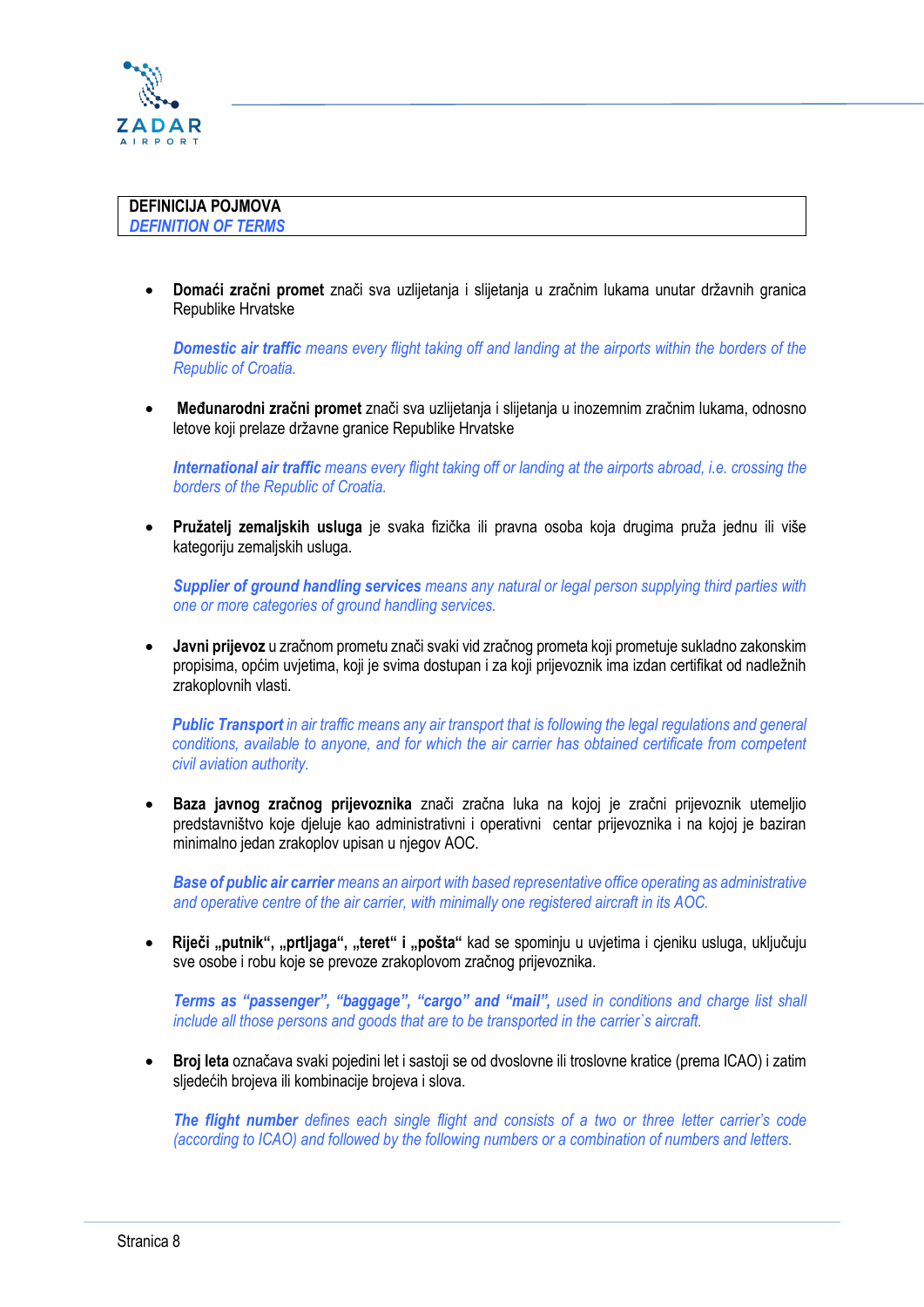

• **Povratni let znači** let nekog zrakoplova koji se vraća nakon polaska, a prijedolaska do odredišta ili promjenu leta zbog posebnih razloga, izvan redovne kontrole.

*Returning flight means the flight of an aircraft that returned after departure, before reaching its destination or alternation, due to a special reason, beyond normal control.*

• **Probni let** znači let nekog zrakoplova koji se obavlja radi ispitivanja motora, instrumenata ili okvira trupa zrakoplova.

*Trial flight means the flight of an aircraft, performed to test engine, instrument or fuselage.* 

• **Školski let** znači let nekog zrakoplova koji se obavlja radi školovanja letačkog osoblja.

*Training flight means the flight of an aircraft, performed in order to train the flying crew members.* 

• **Ambulantni let** znači let u svrhu prijevoza bolesnih ili ranjenih osoba, kojima je već pružena liječnička pomoć ili kojima se neki pacijent prevozi iz jedne medicinske lokacije na drugu.

*Ambulance flight means the flight transporting sick or wounded persons, that have already been given medical attention or transporting a patient from one medical location to another.*

• **Prazni let** znači zrakoplov koji slijeće ili uzlijeće bez ukrcavanja putnika ili tereta radi daljnjeg prijevoza.

*Ferry flight means the flight landing or taking off without the payload for purposes of subsequent transportation of passengers or cargo.*

• **Tehničko slijetanje** je slijetanje iz nekomercijalnih razloga pri kojem ne dolazi do fizičke promjene terata, putnika i/ili posade.

*Technical landing is a landing for other than commercial reasons where no physical change of loads, Passenger and/or crew occurs.*

• **Prinudno slijetanje** je slijetanje u slučaju nekog izvanrednog događaja (bolest ili smrt putnika, tehnički kvar na zrakoplovu, itd.) ili zbog prijetnje nasiljem.

*Emergency landing is a landing in the case of emergency event (illness or death of passenger, technical defect on aircraft, etc.) or the threat of violence.*

- **Zračni prijevoznik** je društvo s valjanom operativnom licencom za obavljanje zračnog prijevoza. *Air carrier is a company with valid operating licence for air transportation.*
- **Maksimalna dopuštena težina prilikom uzlijetanja (M.T.O.W.)** znači maksimalna dopuštena težina zrakoplova prilikom uzlijetanja, navedena u službenoj dokumentaciji (Letačkom priručniku – AFM). Ako ti dokumenti nisu predočeni, kod obračuna treba uzeti u obzir najviši M.T.O.W. za određeni tip zrakoplova. Neće biti moguće nikakvo refundiranje.

Svaki započeti dio tone zaračunava se kao cijela tona.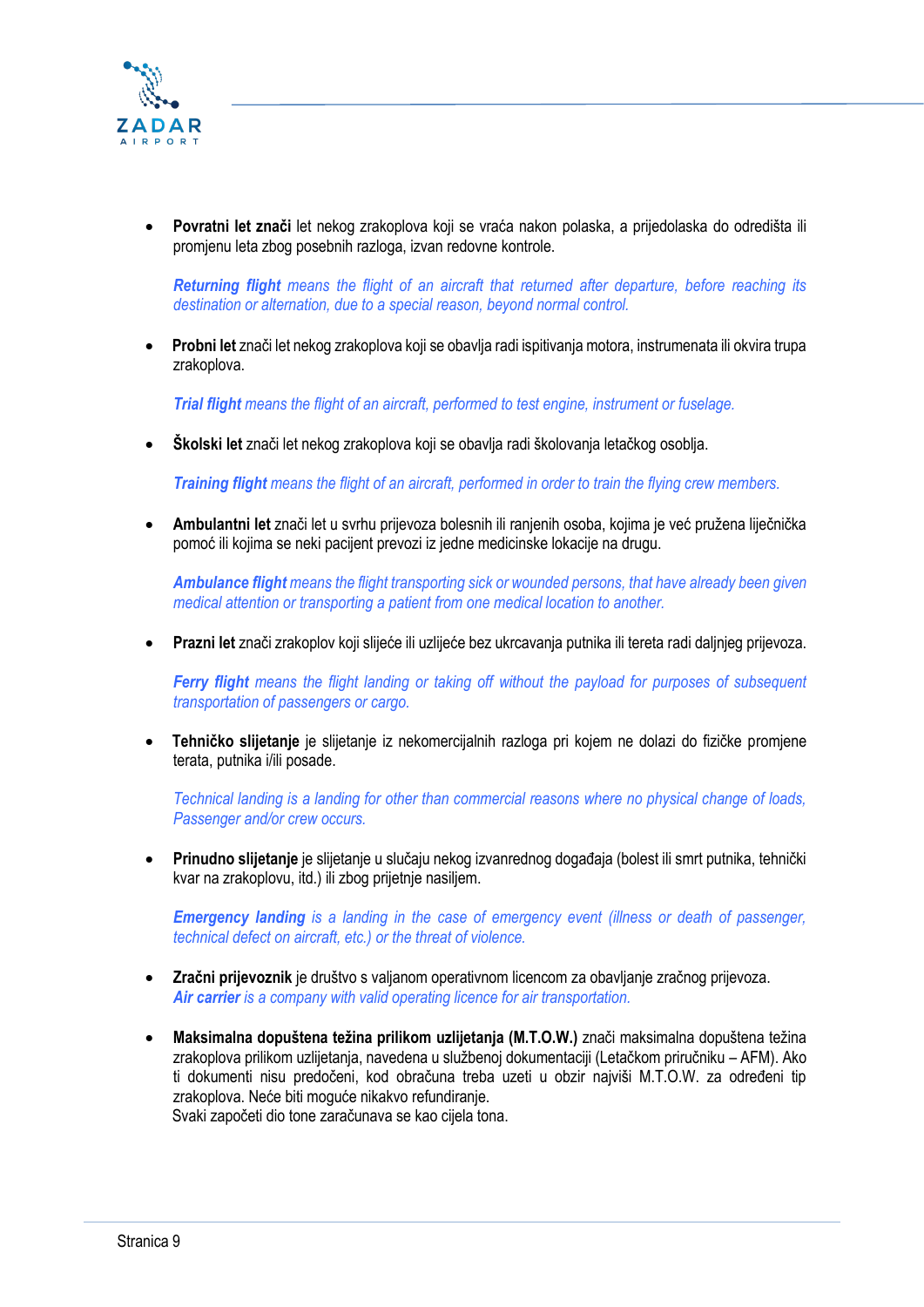

*Maximum take-off weight of an aircraft (M.T.O.W), as stated in the aircraft flight desk documents (Airplane Flight Manual – AFM). If these documents are not presented the highest M.T.O.W. for particular aircraft type shall be taken. No refunds will be possible. Each started ton is to be considered as the whole one.*

• **Temeljna zaštitna provjera** znači sigurnosna provjera osoba ili stvari koja se obavlja prije svakog leta u skladu sa zakonskim uvjetima.

*Basic security check is security check of persons or things done before each flight, following the legal requirements*

• **Članovi letačkog osoblja** su osobe u zrakoplovu čija je dužnost obavljanje leta.

*Crew members are persons being onboard the aircraft for their duty to perform the flight.*

• **Infant** je putnik, dijete, do navršene dvije godine života.

An **infant** is each passenger under two years of age.

• **Tranzitni putnik** je putnik koji stigne i ode iz Zračne luke istim zrakoplovom (osim u slučaju tehničkog razloga) i istim brojem leta, te pri tome ne napusti tranzitni prostor u Zračnoj luci.

*Transit passenger is a passenger arriving at the airport on a through-flight and subsequently leaving the airport with the same aircraft, or replacing aircraft due to breakdown of the former, without leaving airport transit area.*

• **Transferni putnik** je putnik koji dolazi u neku zračnu luku i odlazi iz te zračne luke drugim zrakoplovom i drugim brojem leta, a čija je glavna svrha korištenja te zračne luke da bi se prekrcao.

*Transfer passenger is a passenger arriving and departing from the airport with a different aircraft under a different flight number and whose main purpose for using the airport is to effect a transfer.*

• **Samostalno obavljanje zemaljskih usluga** znači situaciju kad neki korisnik zračne luke za sebe izravno obavlja jednu ili više kategorija zemaljskih usluga i ne sklapa nikakav ugovor, bilo koje vrste, s nekom trećom osobom radi pružanja tih usluga.

*Self-handling means a situation in which an airport user directly provides for himself one or more categories of ground handling services and concludes no contract of any description with a third party for the provision of such services.*

• **Korisnik zračne luke** znači svaka fizička ili pravna osoba odgovorna za zračni prijevoz putnika, pošte i/ili tereta iz ili prema dotičnoj zračnoj luci.

*Airport user means any natural or legal person responsible for the carriage of passengers, mail and/or freight by air from, or to the airport in question.*

• **Zemaljske usluge** znače usluge koje se u zračnim lukama pružaju korisnicima zračnih luka u skladu s Dodatkom A.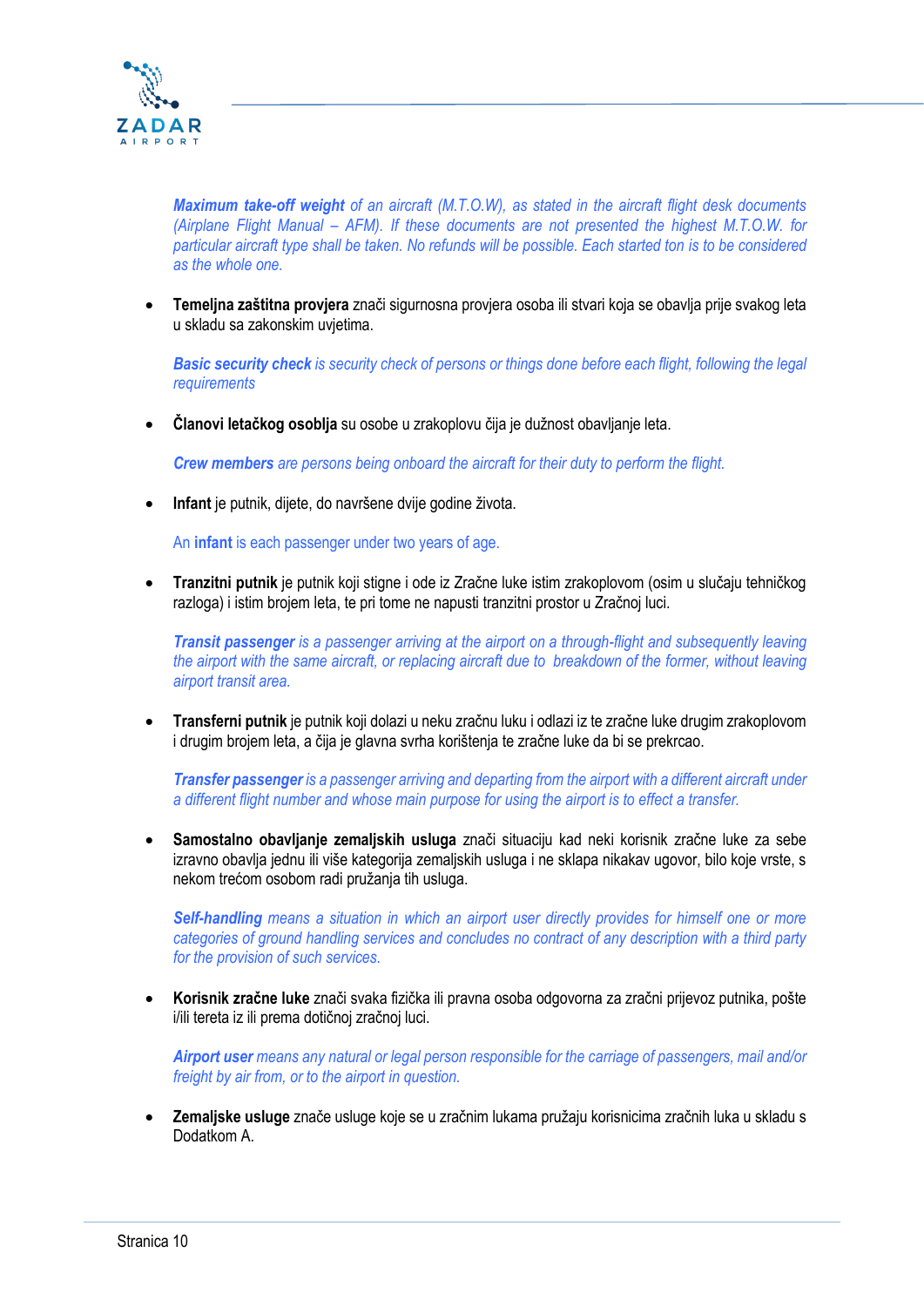

*Ground handling means the services provided to airport users at airports as described in the Annex A.* 

• **ULD oprema (Unit Load Device)** znači ili kontejner ili zrakoplovna paleta (sa ili bez mreža), koji se koriste za utovar i/ili prijevoz tereta, prtljage ili pošte.

*ULD (Unit Load Device) is either container or aircraft pallet (with or without nets) to be used for loading and/or transporting cargo, baggage or mail.* 

• **Opće zrakoplovstvo** predstavlja svaki zrakoplov i helikopter koji nisu namjenjeni ni registrirani za komercijalni zračni prijevoz.

*General aviation means all aircrafts and helicopters which are not intended nor registered for commercial air transport.* 

• **Poslovno zrakoplovstvo** znači svi zrakoplovi i helikopteri za čije letove prijevoznici ne prodaju karte.

*Business aviation means all aircraft and helicopters for which flights the carriers don't sell tickets.* 

• **Noćno pružanje usluga** znače usluge koje se pružaju između 22:00 i 06:00 sati po lokalnom vremenu.

*As night handling are to be considered the services provided between 22:00 and 06:00 hours local time.* 

## **2. Slijetanje i uzletanje**  *Landing and take off*

#### **2.1. Opis usluge**

- Upotreba uzletno slijetne staze pri uzlijetanju ili slijetanju zrakoplova.
- Upotreba spojnica koje zrakoplovi koriste između uzletno slijetne staze i stajanke.
- Upotreba izgrađenih objekata i instalacija za osvjetljenje USS-a i križanja za CAT I po ICAO standardima.
- Vatrogasna zaštita.
- Naknada se naplaćuje od trenutka slijetanja na uzletno-sletnu stazu Zračne luke Zadar.

#### **Desc***ription of service*

- *Use of runway for landing and take off*
- *Use of intersections between the runway and the apron.*
- • *The use of build-in facilitetes and installations for lighting of runway and intersections, as per CAT I CAO standards.*
- *Fire protection.*
- • *The claim to this charge shall arise at the moment the aircraft touches the ground of Zadar Airport Ltd.*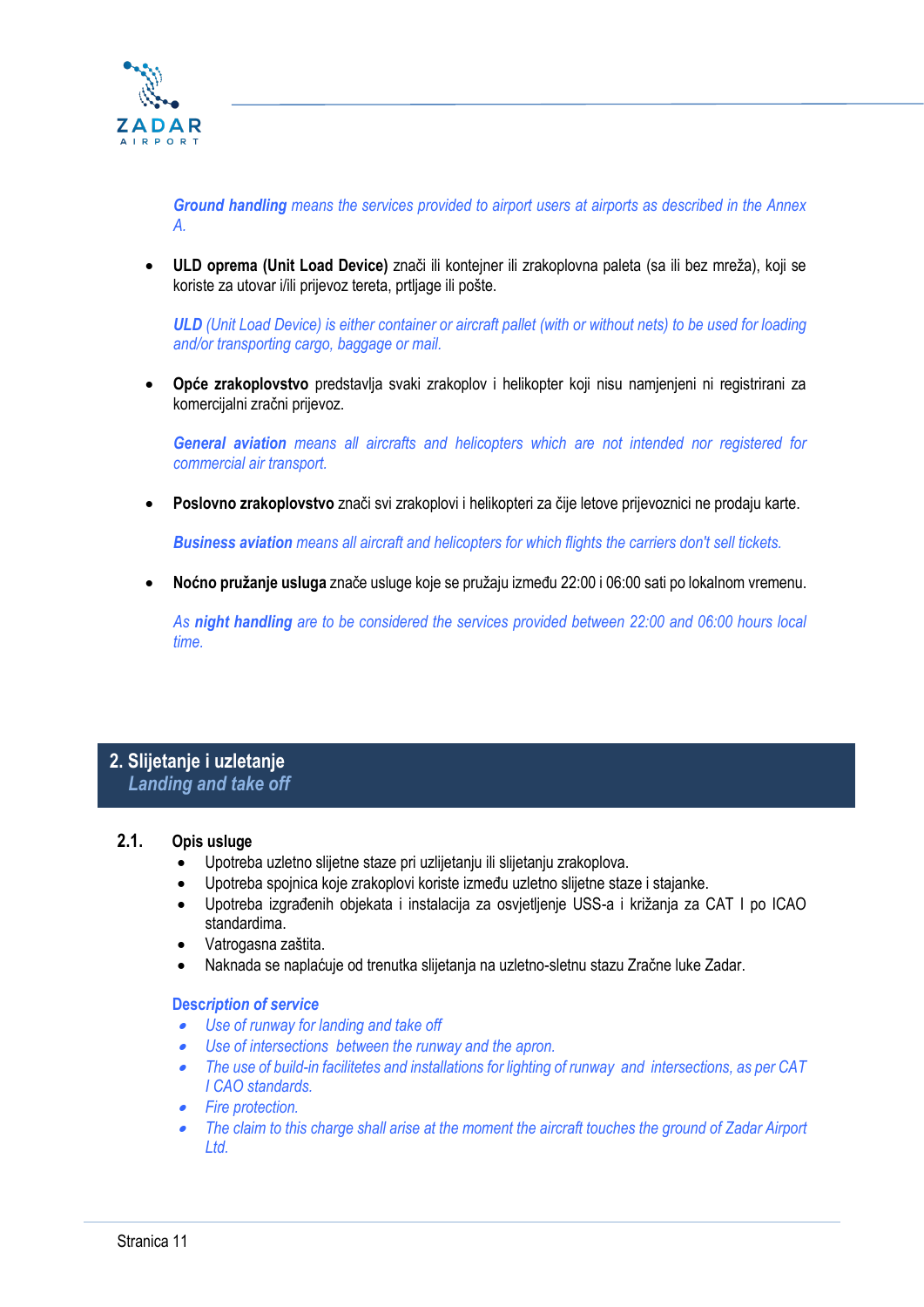

#### **2.2. Jedinica mjere**

M.T.O.W. – maksimalno dozvoljena težina pri uzlijetanju, prema Svjedodžbi o plovidbenosti zrakoplova izražena u metričkim tonama. Svaki započeti dio tone zaračunava se kao cijela tona.

#### *Unit of measure*

*M.T.O.W. – maximum take off weight, in accordance with Certificate of Airworthiness, expressed in metric tons. Every part of started ton is to be calculated as a whole ton.*

#### **2.3. Cijena usluge**

Cijena usluge je nedjeljiva i obuhvaća operaciju slijetanja i uzlijetanja zrakoplova, te osvjetljenja USSa.

#### *Price of service*

*The price of service is indivisible and includes landing and take off.*

|                                  | Jedinica                     | EUR $(E)$ |
|----------------------------------|------------------------------|-----------|
| Zrakoplov do 25 tona M.T.O.W.    | Svaka započeta tona M.T.O.W. | 8,30      |
| Zrakoplov iznad 25 tona M.T.O.W. | Svaka započeta tona M.T.O.W. | 11.70     |

|                                | Unit                         | EUR $(E)$ |
|--------------------------------|------------------------------|-----------|
| $A/C$ up to 25 tons $M.T.O.W.$ | Each started ton of M.T.O.W. | 8.30      |
| $A/C$ above 25 tons M.T.O.W.   | Each started ton of M.T.O.W. | 11.70     |

#### **Cijena osvjetljenja**

*Lighting price*

|                          | EUR $(E)$     |  |
|--------------------------|---------------|--|
| 25% od cijene slijetanja | Landing x 25% |  |
| 25% of the landing price |               |  |

#### **2.4. Probni i školski letovi**

*Test and training flights*

Naknada slijetanja za probne i školske letove (obračunava se svaki dodir USS-a) iznose 25% od osnovne naknade.

Naknada za uslugu prihvata i otpreme u svrhu školovanja i probne letove umanjuje se i iznosi 50% od osnovne cijene.

Trening letovi moraju biti najavljeni i odobreni od strane Zračne luke Zadar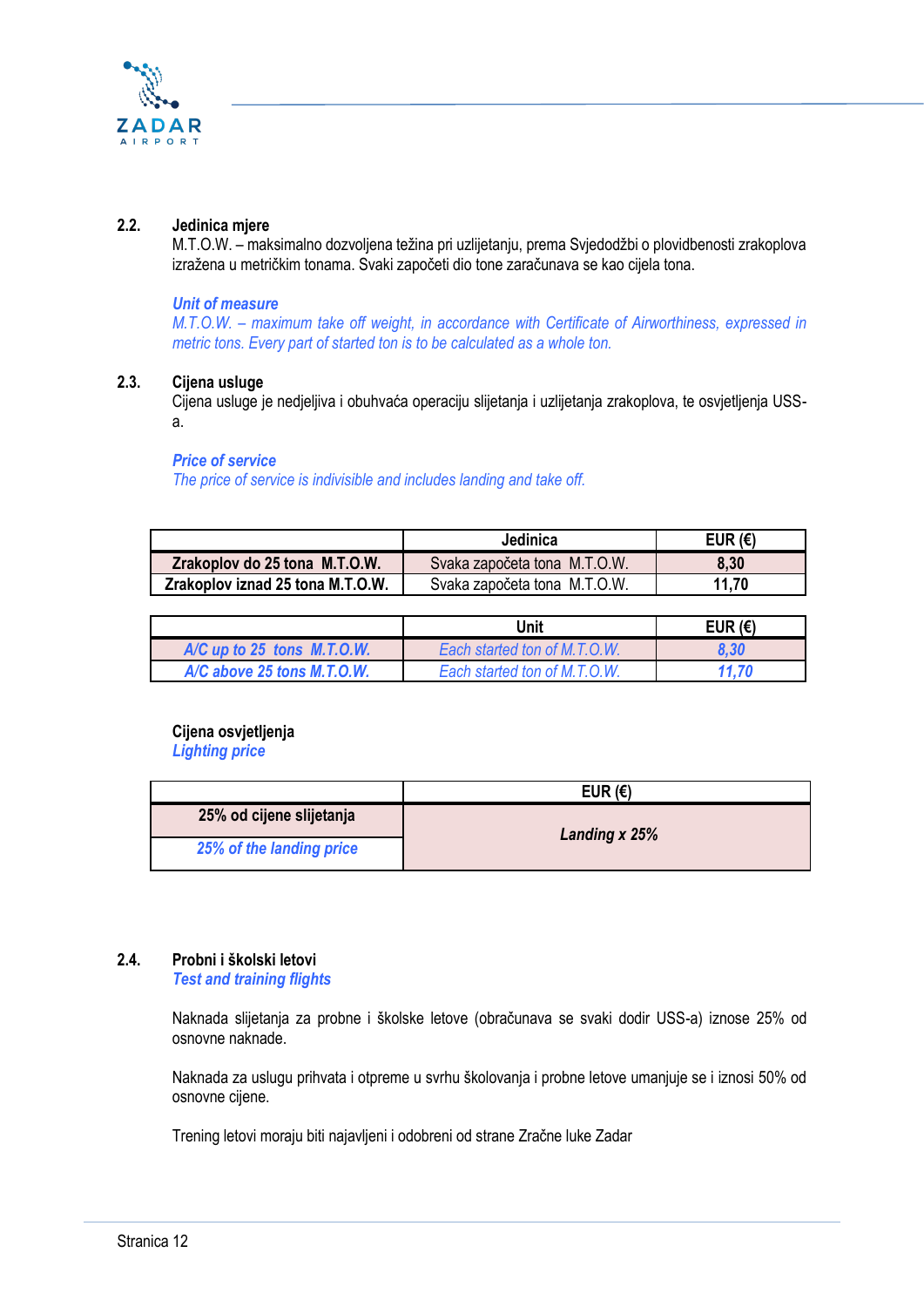

*Landing charges for test and training flights (each touch and go) are 25% of the basic charge.* 

*The handling charges for passenger aircraft are reduced as follows: 50% of the charge for test and training flights.*

*Traning flights must be announced in advance and approved by Zadar Airport Ltd.*

# **2.5. Čekanje na zahtjev**

#### *Waiting on request*

Za čekanje zrakoplova van otvorenosti zračne luke naplaćuje se naknada. Maksimalan broj sati čekanja koji se može zaračunati su 4 (četiri) sata.

*Fee for waiting of aircrafts out of opening hours is charged. Maximal number of waiting hours which can be charged is 4 (four).*

|                       | Jedinica | EUR (€) |
|-----------------------|----------|---------|
| Komercijalni letovi   | po satu  | 250,00  |
| Nekomercijalni letovi | po satu  | 250,00  |

|                               | Unit            | EUR $(E)$ |
|-------------------------------|-----------------|-----------|
| <b>Commercial traffic</b>     | <b>Per hour</b> | 250.00    |
| <b>Non Commercial traffic</b> | Per hour        | 250 NA    |

## **3. Boravak zrakoplova**  *Aircraft parking*

#### **3.1. Opis usluge**

- Upotreba stajanke za boravak zrakoplova.
- Osiguranje zrakoplova podmetačima.
- Vrijeme naplate usluge počinje nakon završetka besplatnog perioda od 4 sata

#### *Description of service*

- *Use of apron for parking of aircraft.*
- *Securing of aircraft by chocks.*
- *The calculation of parking charge start after free period of 4 hours.*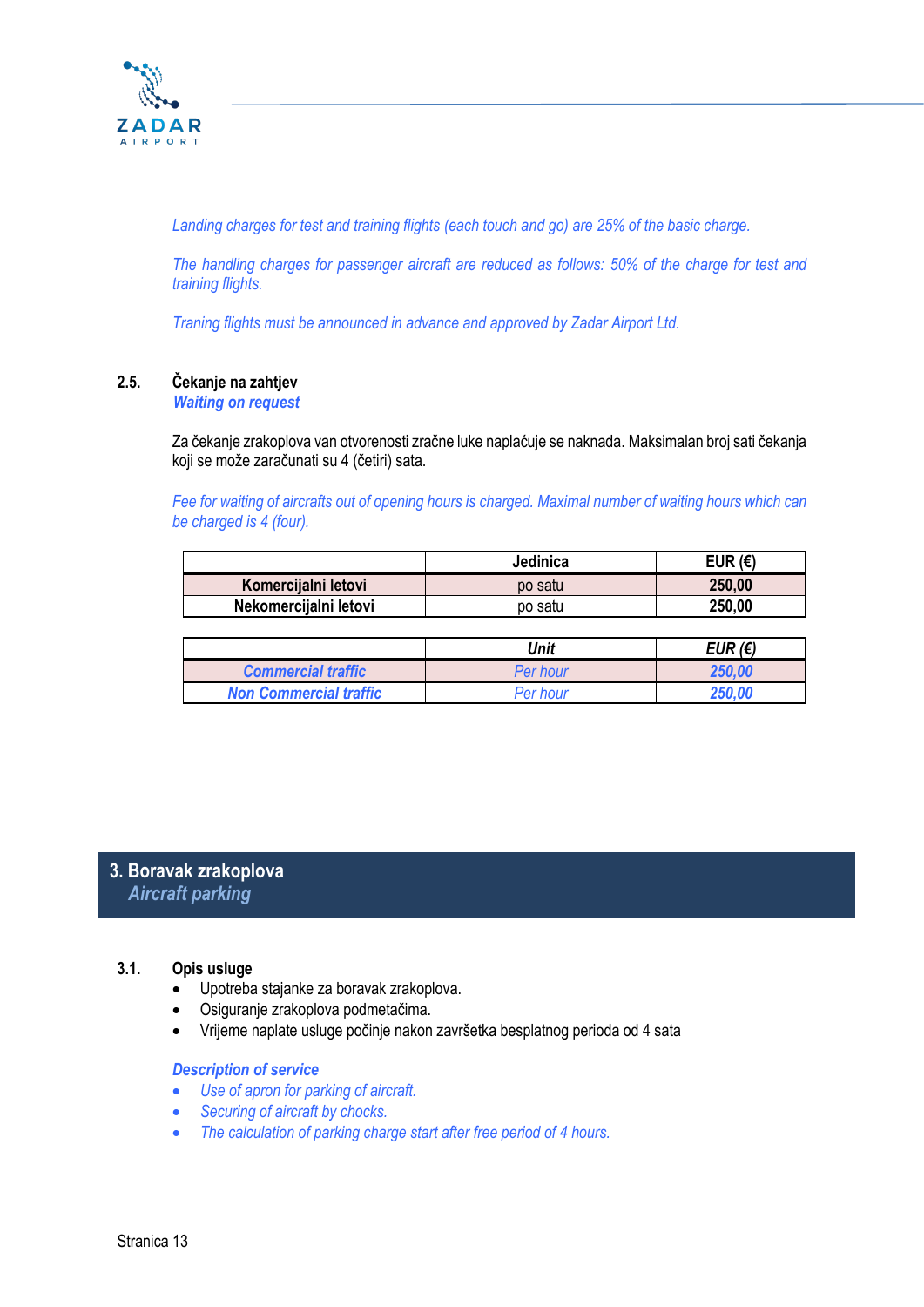

#### **3.2. Jedinica mjere**

- M.T.O.W. maksimalno dozvoljena težina pri uzlijetanju, prema Svjedodžbi o plovidbenosti zrakoplova izražena u metričkim tonama.
- Svaki započeti dio tone zaračunava se kao cijela tona.

#### *Unit of measure*

- *M.T.O.W. – maximum take off weight, in accordance with Certificate of Airworthiness, expressed in metric tons.*
- *Every part of started ton is to be calculated as a whole ton.*

#### **3.3. Cijena usluge**

| $30.09 - 01.06$          | $01.06. - 30.09.$  |                    |                    |
|--------------------------|--------------------|--------------------|--------------------|
| $\overline{\phantom{a}}$ | do 24h             | $24 - 48h$         | preko 48h          |
| 4,00 EUR za svaku        | 4,00 EUR za svaku  | 5,00 EUR za svaku  | 7,00 EUR za svaku  |
| započetu tonu MTOW       | započetu tonu MTOW | započetu tonu MTOW | započetu tonu MTOW |
| po danu                  | po danu            | po danu            | po danu            |

- Naknada za boravak zrakoplova obračunava se po toni MTOW.
- Za boravak zrakoplova do 4 sata naknada za boravak se ne naplaćuje.
- Naknada se obračunava za svaka započeta 24 sata.
- U periodu od 1. lipnja do 30. rujna, zrakoplovi koji koriste stajanku Zračne luke Zadar, za bilo koji razlog osim tehničkih problema ili nekih drugih razloga koji su izvan objektivnog utjecaja zračnog prijevoznika, plaćaju uvećanje cijene kako slijedi:
	- Uvećanje cijene za 25% u slučaju parkiranja u trajanju od 24 do 48 sati, a primjenjuje se za cijeli period parkiranja.
	- Uvećanje cijene za 75% u slučaju parkiranja u trajanju duljem od 48 sati, a primjenjuje se za cijeli period parkiranja.

#### *Price of service*

| $30.09 - 01.06$           | $01.06. - 30.09.$                   |                     |                     |
|---------------------------|-------------------------------------|---------------------|---------------------|
| $\sim$                    | $24 - 48h$<br>up to 24h<br>over 48h |                     |                     |
| 4,00 EUR each started ton | 4,00 EUR per each                   | 5,00 EUR per each   | 7,00 EUR per each   |
| of MTOW per day           | started ton of MTOW                 | started ton of MTOW | started ton of MTOW |
|                           | per day<br>per day                  |                     | per day             |

- *Aircraft parking is charged per ton MTOW*
- *First 4 hours are free of charge.*
- *The charge is calculated for every started period of 24 hours.*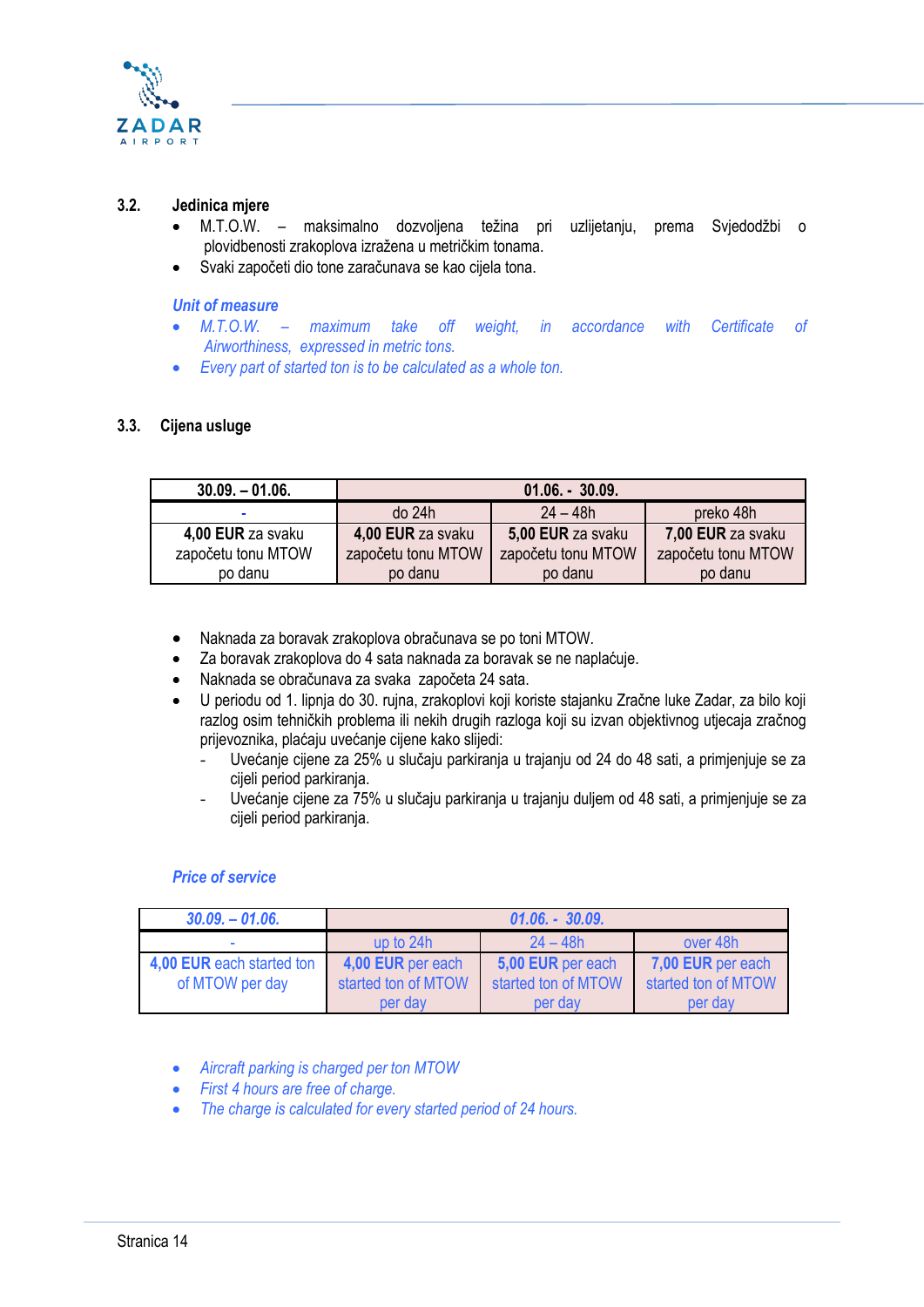

- *For the period from 1st June to 30th September, for any aircraft that uses Zadar Airport apron for parking for any reason but technical trouble or some other reason out of objective influence of aircraft operator, the stated prices are increased as follows:*
	- *The charge is 25% increased in case when an aircraft parking lasts from 24 to 48 hours, and is applied for the whole parking period.*
	- *The charge is 75% increased in case when an aircraft parking lasts longer than 48 hours, and is applied for the whole parking period.*

# **4. Putnički servis**

 *Passenger service*

#### **4.1. Opis usluge**

Putnički servis uključuje upotrebu svih nekomercijalnih sadržaja u Putničkoj zgradi. Ne uključuje prostore i prostorije koji su veznai za zaštitne preglede i centraliziranu infastrukturu.

#### *Description of service*

*Passenger service includes use of all non-commercial facilities in Passenger Building.*

#### **4.2. Jedinica mjere**

Osnova za obračun putničkog servisa je broj odlazećih putnika na pojedinom letu.

#### *Unit of measure*

*The basis of calculation of passenger service charge is the number of departing passengers per flight.*

#### **4.3. Cijena usluge**

*Price of service*

Putnički servis po odlazećem putniku:

| Vrsta prometa               | Jedinica             | EUR (€) |
|-----------------------------|----------------------|---------|
| Međunarodni putnički servis | Po odlazećem putniku | 10,00   |
| Domaći putnički servis      | Po odlazećem putniku | 5,00    |

#### *Passenger service charge per departing passenger:*

| <b>Traffic type</b>               | Unit                       | $E$ UR ( $\epsilon$ ) |
|-----------------------------------|----------------------------|-----------------------|
| International passenger service   | Departing passenger        | 10,00                 |
| <b>Domestic passenger service</b> | <b>Departing passenger</b> | 5.00                  |

#### **4.4. Izuzeća koja se odnose na usluge: putnički servis, naknadu za zaštitu i naknadu za putnike s posebnim potrebama (PRM)**

Naknadu za putnički servis ne plaćaju sljedeće kategorije putnika:

djeca do 2 godine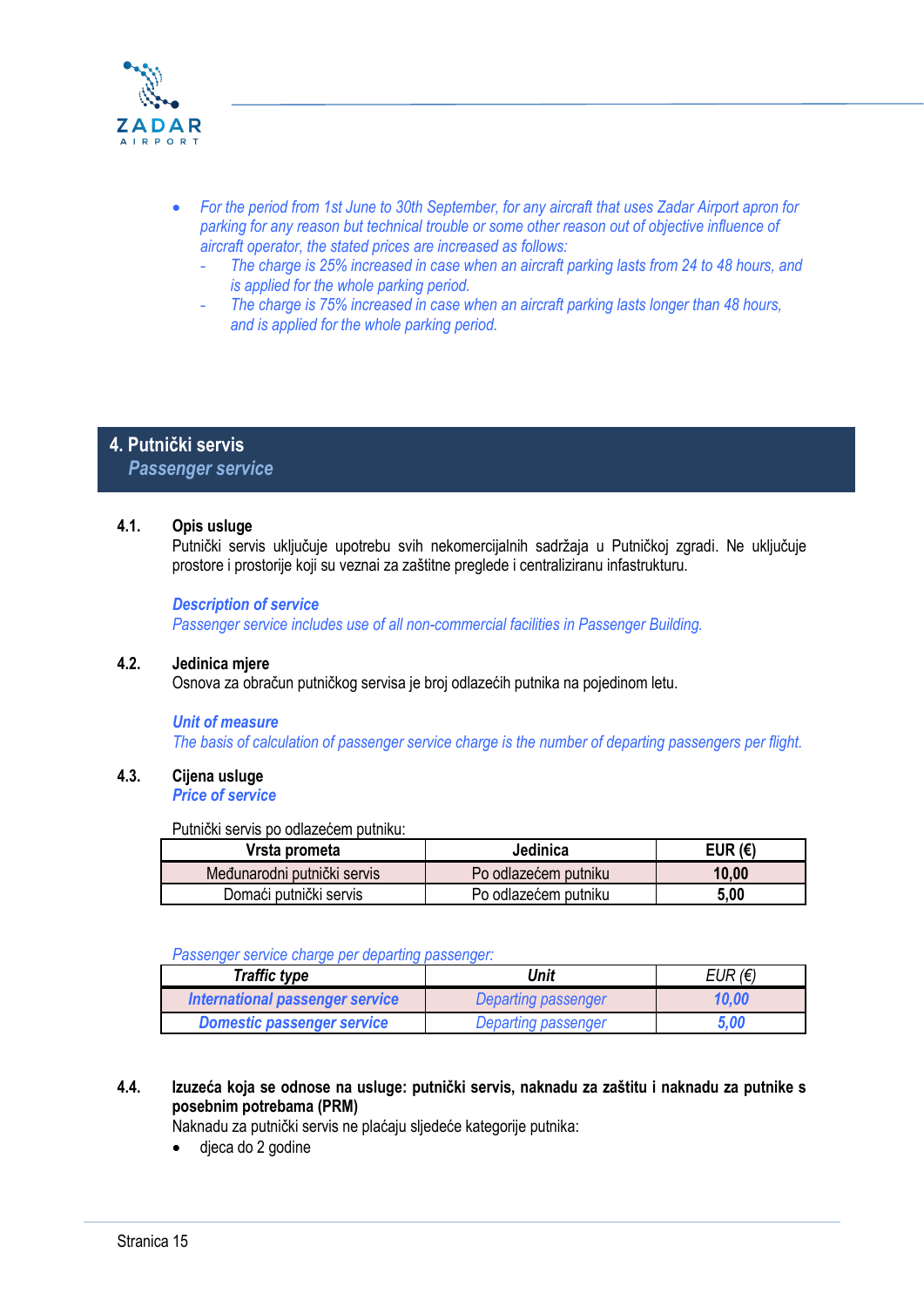

- ID 00
- Posada (DHC)
- Tranzitni putnici

*Exemptions that relate to services: passenger service, security charges, and charge for passengers with reduced mobility (PRM)*

*Passenger service charges are not paid by the following categories of passengers:*

- *children up to 2 years of age (infants)*
- *ID 00*
- *Crew (DHC)*
- *Transit passengers*
- 4.4.1. Naknadu za međunarodni putnički servis plaćaju odlazeći putnici koji sa Zračne luke Zadar odlaze na putovanje u inozemstvo.

*International passenger service charges are paid by departing passengers who travel from Zadar Airport out of Croatia.*

4.4.2. Naknadu za domaći putnički servis plaćaju odlazeći putnici koji sa Zračne luke Zadar odlaze na putovanje unutar Hrvatske.

*Domestic passenger service charges are paid by departing passengers who travel from Zadar Airport within Croatia.*

# **5. Naknada za zaštitu**  *Security charges*

#### **5.1. Opis usluge**

Zračna luka Zadar d.o.o. kao operator civilne zračne luke koji obavlja poslove i upravlja poslovima na manevarskoj površini i stajanci, u putničkom i robnom terminalu, dužna je sukladno Nacionalnom programu zaštite zračnog prometa ispunjavati temeljne zahtjeve u odnosu na:

- potreban prostor i opremu za osnovne i posebne zaštitne preglede putnika, prtljage, tereta, drugih osoba i stvari koje ulaze u štićena područja, sterilna područja kao i u sva druga osjetljiva područja i objekte zračne luke.
- temeljne zaštitne preglede putnika, prtljage, tereta i drugih osoba koje ulaze u štićena područja, sterilna područja kao i u sva druga osjetljiva područja i objekte zračne luke.
- zaštitu i kontrolu pristupa zračnoj strani, štićenim područjima, sterilnim područjima kao i svim drugim osjetljivim područja i objektima zračne luke.
- urede i druge prostore za nadzor provedbe zaštite .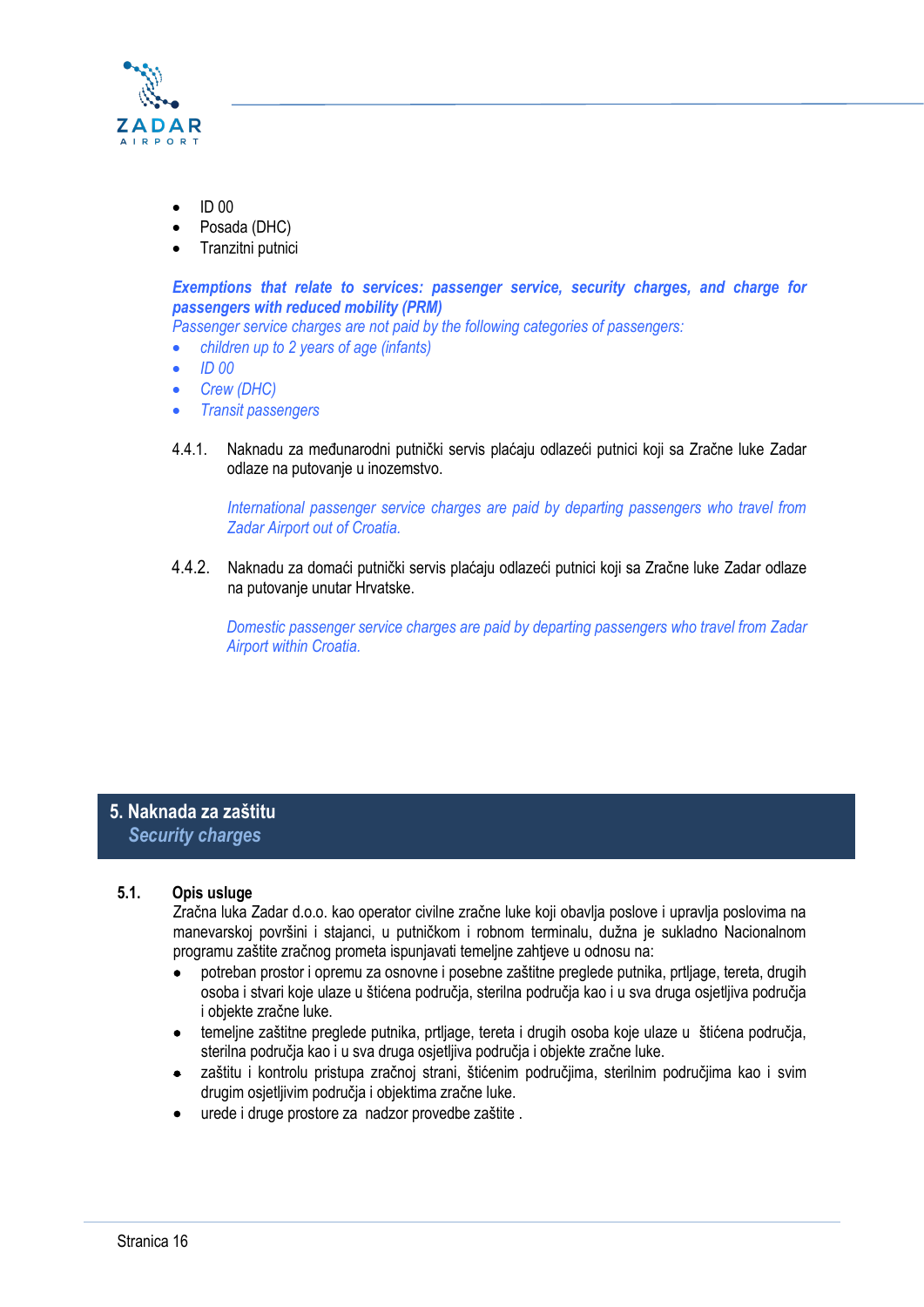

#### *Description of services*

*Zadar Airport Ltd. as the operator of civil airport, that operates and manages the manoeuvring area and apron, passenger and cargo terminal is obliged according to National Civil Aviation Security Programme to fulfil the essential requirements to:*

- *Space and equipment needed for basic and special security checks of passengers,*  baggage, cargo, other persons and items entering the security restricted areas, critical *parts of security restricted areas as well as other sensitive airport areas and facilities.*
- *Basic security checks of passengers, baggage, cargo and other persons entering the security restricted areas, critical parts of security restricted areas as well as other sensitive airport areas and facilities.*
- *The protection and control of access to airside, security restricted areas, critical parts of security restricted areas as well as other sensitive airport areas and facilities.*
- *Offices and other facilities for monitoring the security performance.*

#### **5.2. Jedinica mjere**

Osnova za obračun naknade za sigurnost je broj odlazećih putnika na pojedinom letu.

#### *Unit of measure*

*The basis of calculation for security charge is the number of departing passengers per flight.*

#### **5.3. Cijena usluge**

*Price of service*

|                       | Jedinica        | EUR (€) |
|-----------------------|-----------------|---------|
| Komercijalni letovi   | Odlazeći putnik | 4,00    |
| Nekomercijalni letovi | Odlazeći putnik | 4,00    |

|                               | Unit                | EUR $(E)$ |
|-------------------------------|---------------------|-----------|
| <b>Non Commercial traffic</b> | Departure passenger |           |
| <b>Commercial traffic</b>     | Departure passenger |           |

# **6. Naknada za putnike s posebnim potrebama (PRM)**  *Charge for passengers with reduced mobility (PRM)*

#### **6.1. Općenito**

*General*

Sukladno Uredbi (EZ) br. 1107/2006 Europskog parlamenta i vijeća od 5. srpnja 2006. o pravima osoba s invaliditetom i osoba smanjene pokretljivosti, koje koriste zračni prijevoz, Zračna luka Zadar d.o.o. dužna je pružiti pomoć takvim putnicima.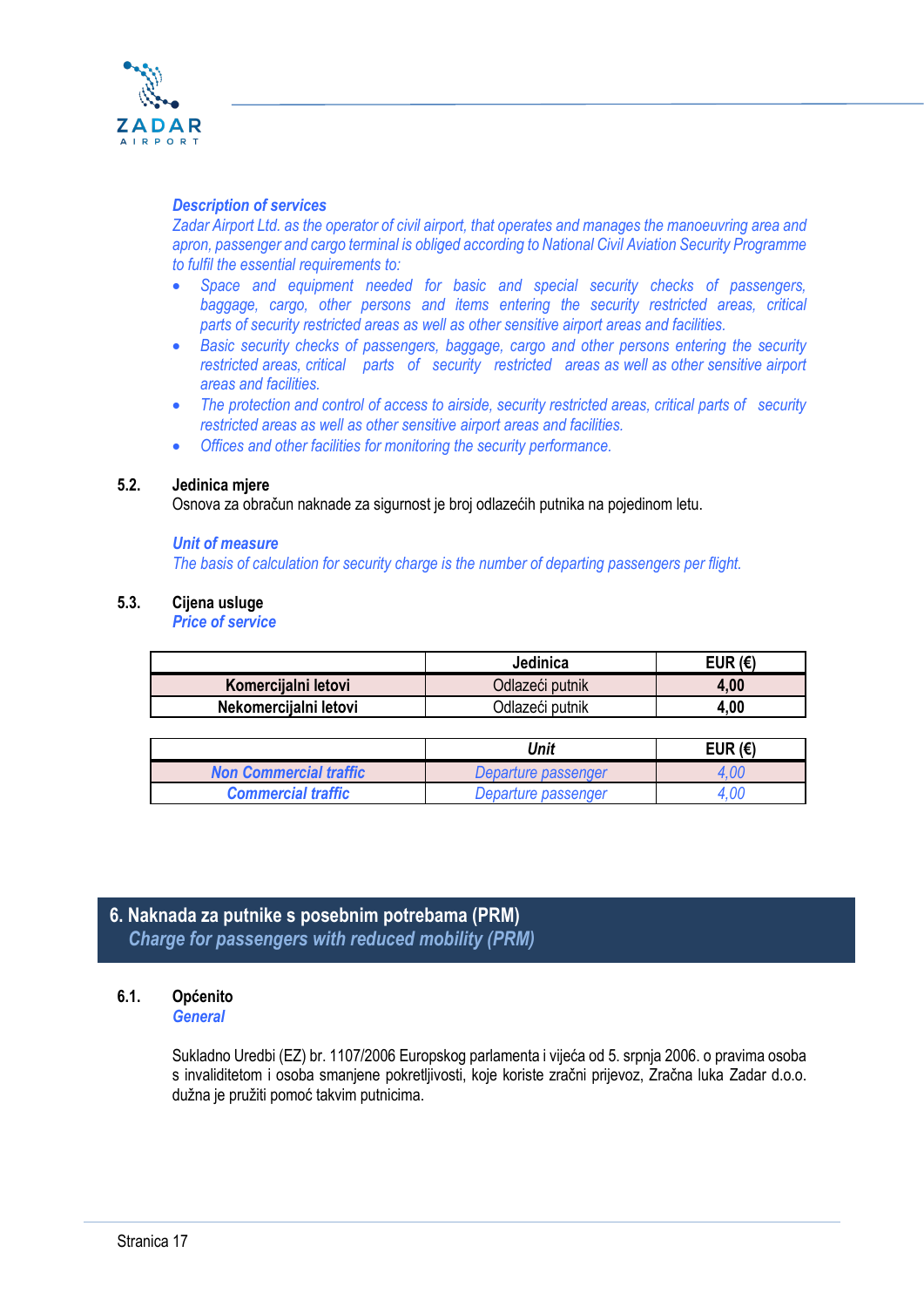

*According to the Regulation (EC) no. 1107/2006 of the European Parliament and of the Council of 5. July 2006 concerning the rights of disabled persons and persons with reduced mobility when travelling by air, Zadar Airport Ltd. is responsible for the assistance to such passengers.*

Takvim se osobama pomoć pruža na sljedeći način:

"Osoba s invaliditetom" ili "osoba smanjene pokretljivosti" je svaka osoba čija je pokretljivost prilikom korištenja prijevoza smanjena zbog bilo kakvog tjelesnog oštećenja (senzornog ili lokomotornog, trajnog ili privremenog), intelektualnog invaliditeta ili nedostataka, ili bilo kojeg drugog uzroka invaliditeta, ili zbog starosti, i čije stanje zahtijeva odgovarajuću pažnju i prilagođavanje njenim posebnim potrebama za uslugama koje su na raspolaganjun svim putnicima.

*The assistance shall be given to persons as follows:*

*'disabled person' or 'person with reduced mobility' means any person whose mobility when using transport is reduced due to any physical disability (sensory or locomotor, permanent or temporary), intellectual disability or impairment, or any other cause of disability, or age, and whose situation needs appropriate attention and the adaptation to his or her particular needs of the service made available to all passengers;*

#### **6.2. Jedinica mjere**

Osnova za obračun PRM naknade je broj svih odlazećih putnika na pojedinom letu i bit će obračunata prema broju putnika koji su platili putnički servis.

#### *Unit of measure*

*The assessment basis for the PRM charges is the number of departing passengers and shall be collected in connection with the passenger service charges.*

#### **6.2. Cijena usluge**

*Price of service*

|                       | Jedinica        | EUR ( $\epsilon$ ) |
|-----------------------|-----------------|--------------------|
| Komercijalni letovi   | Odlazeći putnik | 0.25               |
| Nekomercijalni letovi | Odlazeći putnik | 0.25               |

|                               | Unit                | EUR $(E)$ |
|-------------------------------|---------------------|-----------|
| <b>Non Commercial traffic</b> | Departure passenger | 0.25      |
| <b>Commercial traffic</b>     | Departure passenger | 0.25      |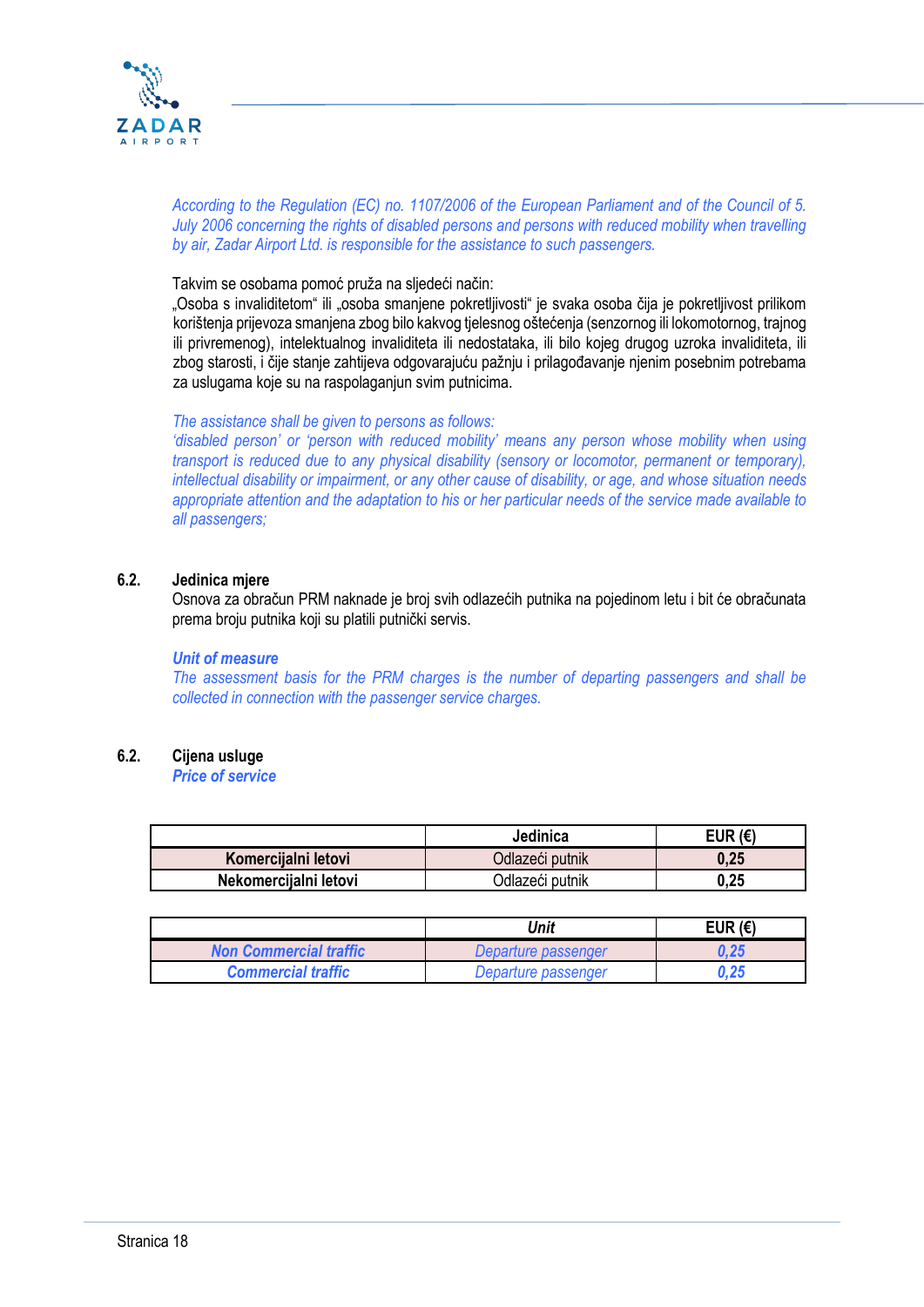

# **7. Prihvat i otprema zrakoplova**  *Aircraft handling*

#### **7.1. Prihvat i otprema putničkih zrakoplova**

*Handling of passenger aircraft* 

#### 7.1.1. **Opis usluge**

Prihvat i otprema zrakoplova, putnika, prtljage, robe i pošte u dolasku i odlasku, prema IATA proceduri AHM 810 – siječanj 2018.

#### *Description of service*

*Handling of aircraft, passengers, baggage, cargo and mail in arrival and departure, in accordance with IATA procedure AHM 810 of January 2013.*

Popis aerodromskih usluga za zrakoplove, putnike, prtljagu, teret i poštu (opsluživanje) uključenih u jednu naknadu za opsluživanje koju obavlja Zračna luka Zadar d.o.o.

*List of airport services for aircraft, passengers, baggage, cargo and mail (handling) included in a single operation charge performed by Zadar Airport Ltd.*

Dodatak B 1. sastavlja se prema preporukama IATA AHM 810 SGHA Dodatku A iz siječnja 2018. te lokalnim standardima i propisima.

*Annex B 1. is formed according to recommendations of IATA AHM 810 SGHA Annex A of January 2013 and local standards and regulations were taken in consideration* 

#### **Kratice**

R – na poseban zahtjev

#### *Abbreviations*

*R – On special request*

|       |      | <b>SECTION</b><br>1             | <b>MANAGEMENT FUNCTIONS</b>                                                     |
|-------|------|---------------------------------|---------------------------------------------------------------------------------|
|       |      |                                 |                                                                                 |
|       | 1.1. | Representation                  |                                                                                 |
|       |      |                                 |                                                                                 |
| 1.1.2 |      | Liaise with local authorities.  |                                                                                 |
|       |      |                                 |                                                                                 |
| 1.1.3 |      |                                 | Indicate that the Handling Company is acting as handling agent for the Carrier. |
|       |      |                                 |                                                                                 |
| 1.1.4 |      |                                 | Inform all interested Parties concerning schedules of the Carrier's aircraft.   |
|       |      |                                 |                                                                                 |
|       | 1.2  | <b>Administrative Functions</b> |                                                                                 |
|       |      |                                 |                                                                                 |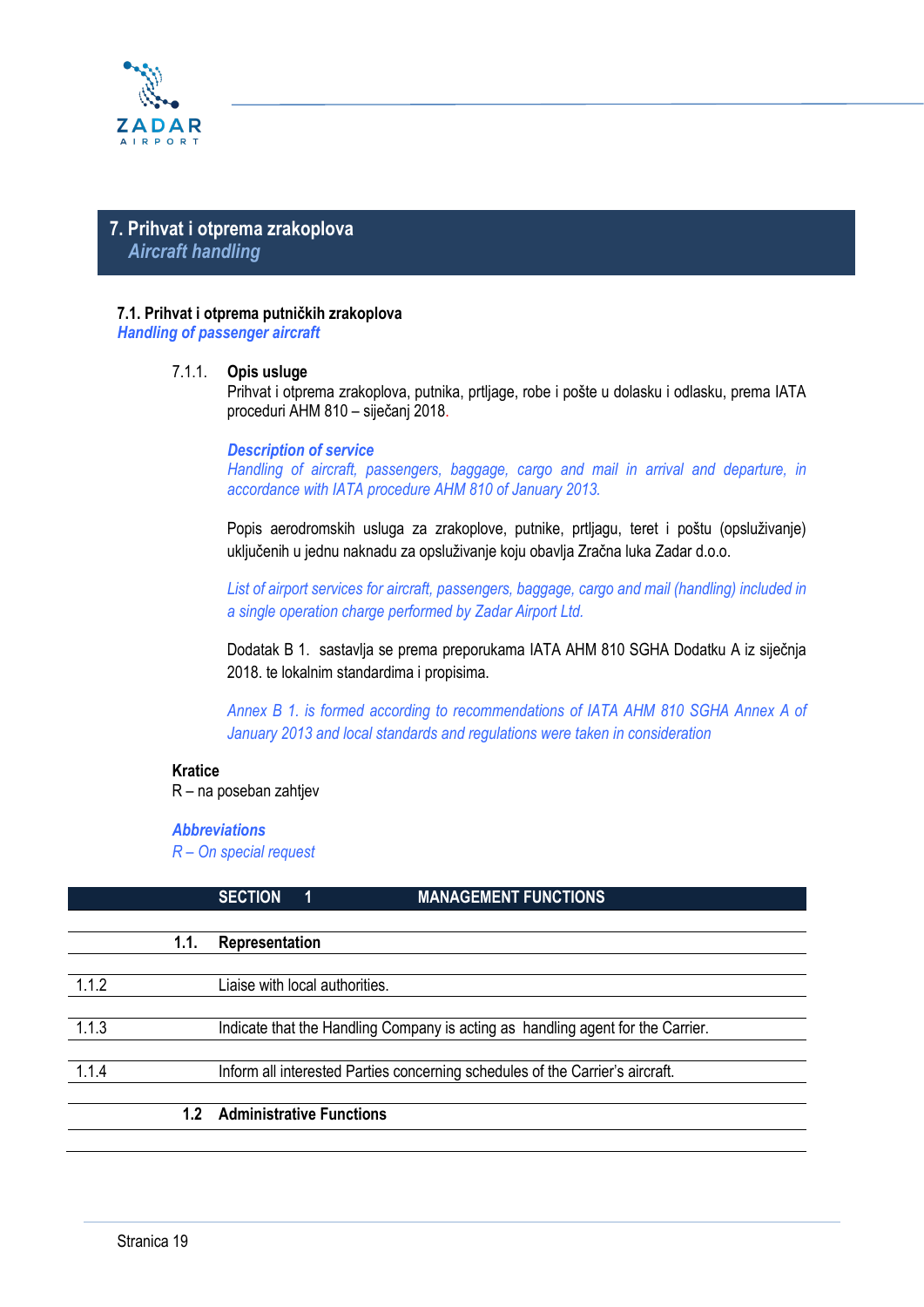

| 1.2.1     | Establish and maintain local procedures.                                                                                                                                                                                                                                                                                                   |
|-----------|--------------------------------------------------------------------------------------------------------------------------------------------------------------------------------------------------------------------------------------------------------------------------------------------------------------------------------------------|
| 1.2.2     | Take action on communications addressed to the Carrier.                                                                                                                                                                                                                                                                                    |
| 1.2.3     | Prepare, forward, file and retain for a period specified in the Annex B,<br>messages/reports/statistics/documents and perform other administrative duties in the<br>following areas.<br>station administration<br>a)<br>b)<br>passenger services<br>ramp services<br>C)<br>load control<br>d)<br>cargo services (as mutually agreed)<br>f) |
| 1.2.4     | Maintain the Carrier's manuals, circulars, and other operational documents connected with<br>the performance of the services.                                                                                                                                                                                                              |
| 1.2.6 $R$ | Effect payment, on behalf of the Carrier, including but not limited to:<br>b) out of pocket expenses, accomodation, transport.                                                                                                                                                                                                             |
|           | 1.3.<br><b>Supervision and/or Co-ordination</b>                                                                                                                                                                                                                                                                                            |
| 1.3.1     | a) Supervise<br>b) Co-ordinate services contracted by the Carrier with third party(ies)                                                                                                                                                                                                                                                    |
| 1.3.2     | Provide Turnaround coordinator (TRC)                                                                                                                                                                                                                                                                                                       |
| 1.3.3     | Ensure that the third party(ies) is(are) informed about operational data and Carrier's<br>requirements in a timely manner.                                                                                                                                                                                                                 |
| 1.3.4     | Liaise with the Carrier's designated representative                                                                                                                                                                                                                                                                                        |
| 1.3.6     | Meet aircraft upon arrival and liaise with crew.                                                                                                                                                                                                                                                                                           |
| 1.3.8     | Verify dispatch of operational messages                                                                                                                                                                                                                                                                                                    |
| 1.3.9     | Note irregularities and inform the Carrier.                                                                                                                                                                                                                                                                                                |
|           | <b>SECTION</b><br><b>PASSENGER SERVICES</b><br>$\overline{2}$                                                                                                                                                                                                                                                                              |
|           | 2.1<br>General                                                                                                                                                                                                                                                                                                                             |
| 2.1.1     | Inform passengers and/or public about time of arrival and/or departure of Carrier's aircraft<br>and surface transport.                                                                                                                                                                                                                     |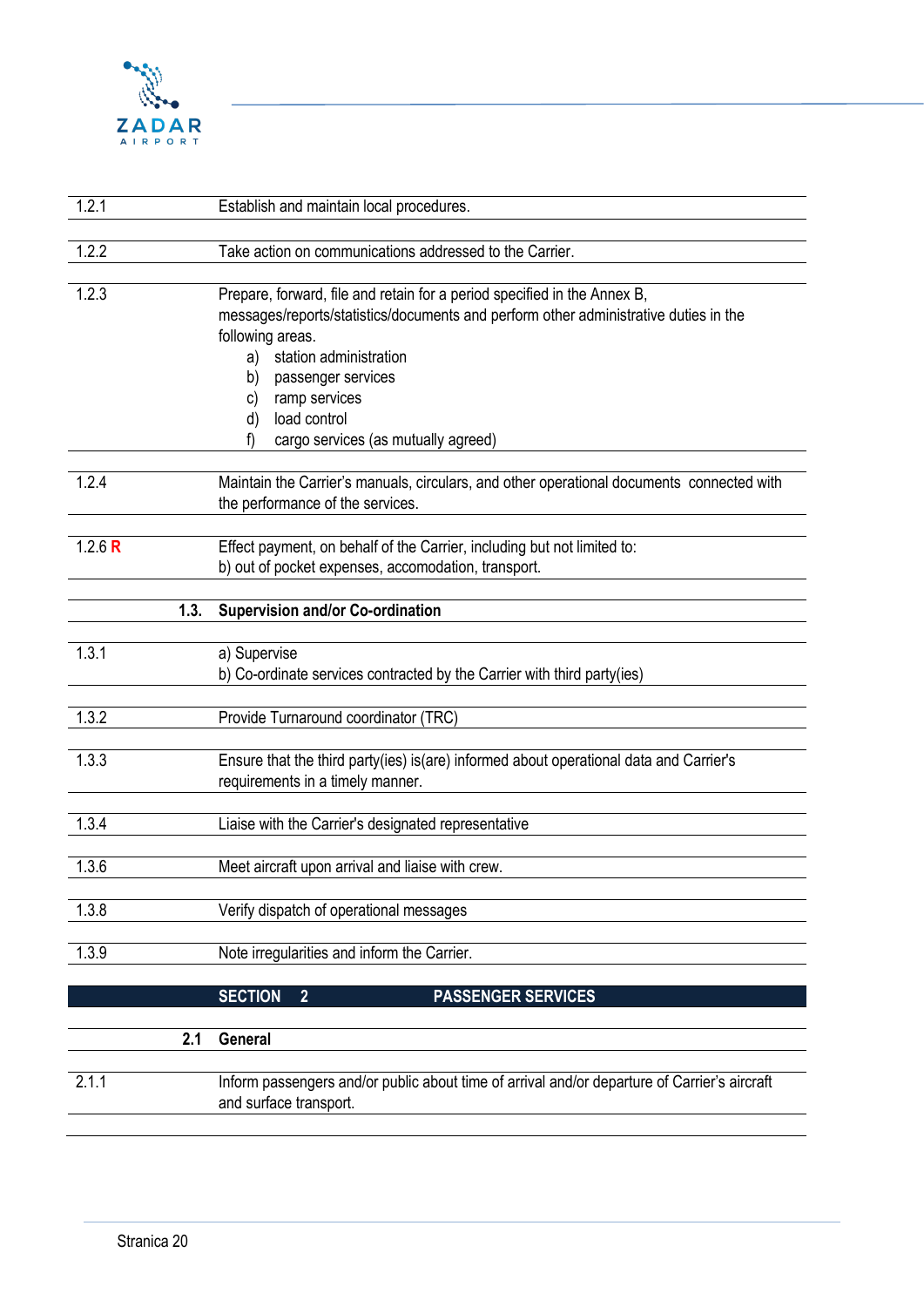

| 2.1.2          | Make arrangements for transfer and transit passengers and their baggage and inform them<br>about services available at airport.                                                                                                                                                                                                             |
|----------------|---------------------------------------------------------------------------------------------------------------------------------------------------------------------------------------------------------------------------------------------------------------------------------------------------------------------------------------------|
| 2.1.3          | When requested by the Carrier<br>provide<br>a)<br>b)<br>arrange<br>special equipment, facilities and specially trained personnel, for assistance to<br>unaccompanied minors<br>1)<br>persons with reduced mobility (PRMs)<br>2)<br><b>VIPs</b><br>3)<br>others, as specified in Annex B<br>R<br>7)                                          |
| 2.1.4          | Provide passenger assistance when flights are interrupted, delayed or cancelled.<br>a)<br>Such assistance shall include:<br>1) Meal vouchers<br>3) Transportation<br>5) Personnel<br>Arrange for passenger assistance when flights are interrupted, delayed or cancelled.<br>b)<br>Such assistance shall include:<br>4) Hotel accommodation |
| 2.1.5          | Arrange storage of baggage in the boned store.                                                                                                                                                                                                                                                                                              |
| 2.1.6          | (a) Notify the Carrier of complaints and claims made by the Carrier's passengers.                                                                                                                                                                                                                                                           |
| 2.1.7          | Report to the Carrier any irregularities discovered in passenger and baggage handling.                                                                                                                                                                                                                                                      |
| 2.1.8          | a) Provide<br>1) check-in counter(s)<br>2) service counter(s)<br>3) transfer counter(s)<br>4) lounge facilities<br>6) other facilities as specified in Annex B. $\,$ R                                                                                                                                                                      |
| 2.1.9 R        | Perform the following ticketing/sales functions<br>a) reservations<br>b) issuance of transportation documents                                                                                                                                                                                                                               |
|                | 2.2<br><b>Departure</b>                                                                                                                                                                                                                                                                                                                     |
| 2.2.1<br>2.2.2 | Perform pre-flight editing<br>Check and ensure that tickets are valid for the flight(s). The check shall not include the fare.<br>At the following locations:<br>a) check-in area                                                                                                                                                           |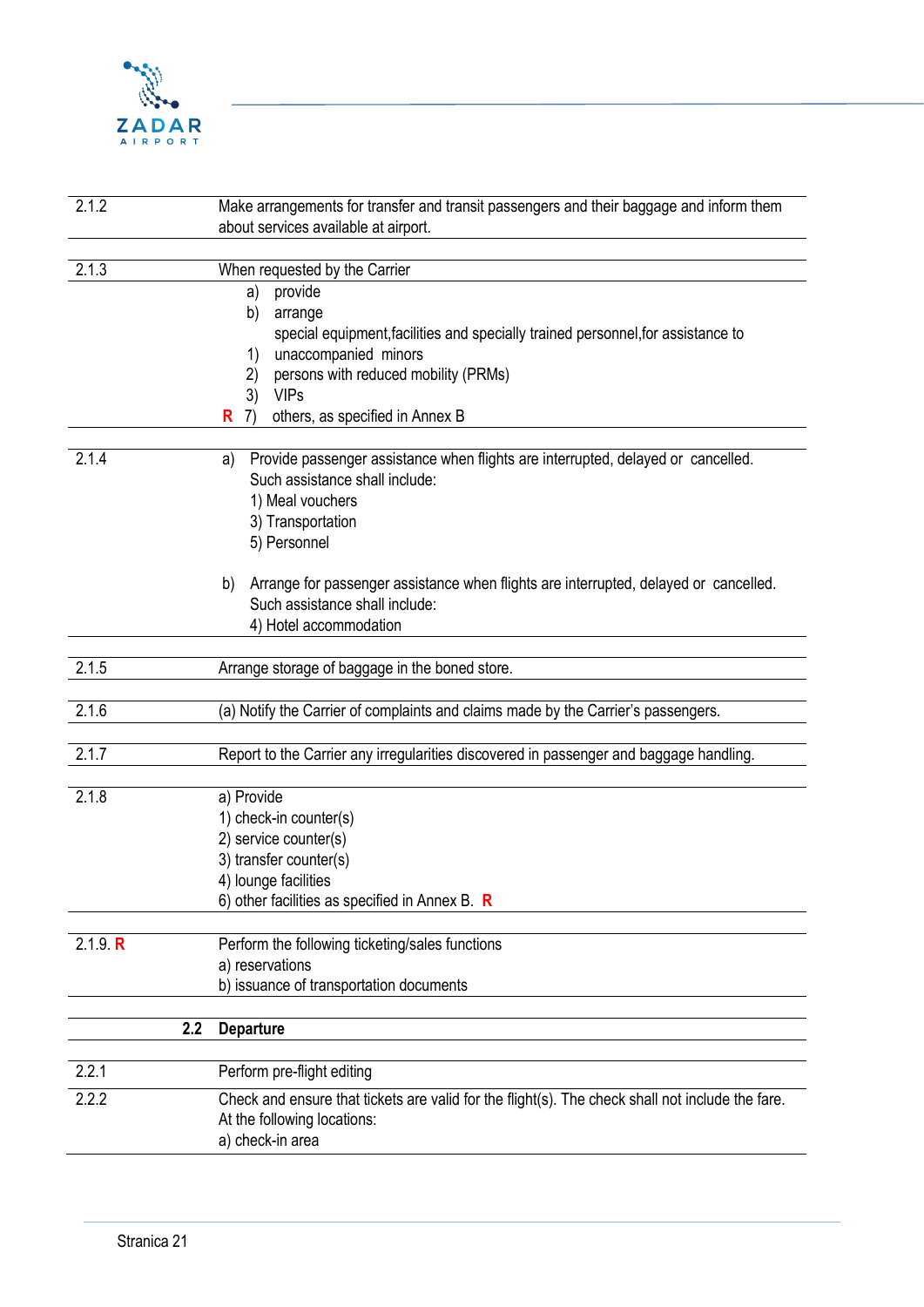

|         | b) lounge<br>c) transfer counter<br>d) gate                                                                                                                                                                                                                                                                                                                                                                                                              |
|---------|----------------------------------------------------------------------------------------------------------------------------------------------------------------------------------------------------------------------------------------------------------------------------------------------------------------------------------------------------------------------------------------------------------------------------------------------------------|
| 2.2.3   | (a) Check travel documents for the flight(s) concerned within the booking Handling Company<br>shall be liable for immigration fines in the following cases:<br>1. Expired Passports/Visas or Passports/Visas without the minimum required validity at the<br>day of entry<br>2. Non-Existance of Visa/Necesarry Travel Document required by destination or transit<br>station(s). (Excluding passports damaged or missing at point of transit or entry). |
|         | In the event that the Handling Company does not have access to information that verifies visa<br>validities and entry conditions for the passenger's final destination and transit point(s), the<br>Handling Company will not have liability.                                                                                                                                                                                                            |
|         | The Handling Company shall not be liable for immigration fines in the event of non-bona fide<br>travel documents or other events which are outside of their control. In the event an<br>immigration fine is announced or raised against the Carrier, the Carrier will make available to<br>the Handling Company all supporting documents to investigate the matter.                                                                                      |
|         | b) Enter passenger and/or travel document information into Carrier's and/or government<br>system at the following locations:<br>1) check-in area                                                                                                                                                                                                                                                                                                         |
| 2.2.4   | (a) Weight and/or measure checked and/or cabin baggage,<br>(b) Record baggage figures<br>for<br>(1) initial flight<br>(2) subsequent flight(s) $\bf{R}$<br>At following locations:<br>(i) check-in area<br>(iv) gate                                                                                                                                                                                                                                     |
| 2.2.5 R | Excess baggage<br>a) determine excess baggage<br>b) issue excess baggage ticket<br>c) collect excess baggage charges<br>d) detach applicable excess baggage coupons<br>At the following locations:<br>1) check-in area                                                                                                                                                                                                                                   |
| 2.2.6   | Tag<br>a) checked baggage for<br>1) initial flight<br>2) subsequent flight (s)                                                                                                                                                                                                                                                                                                                                                                           |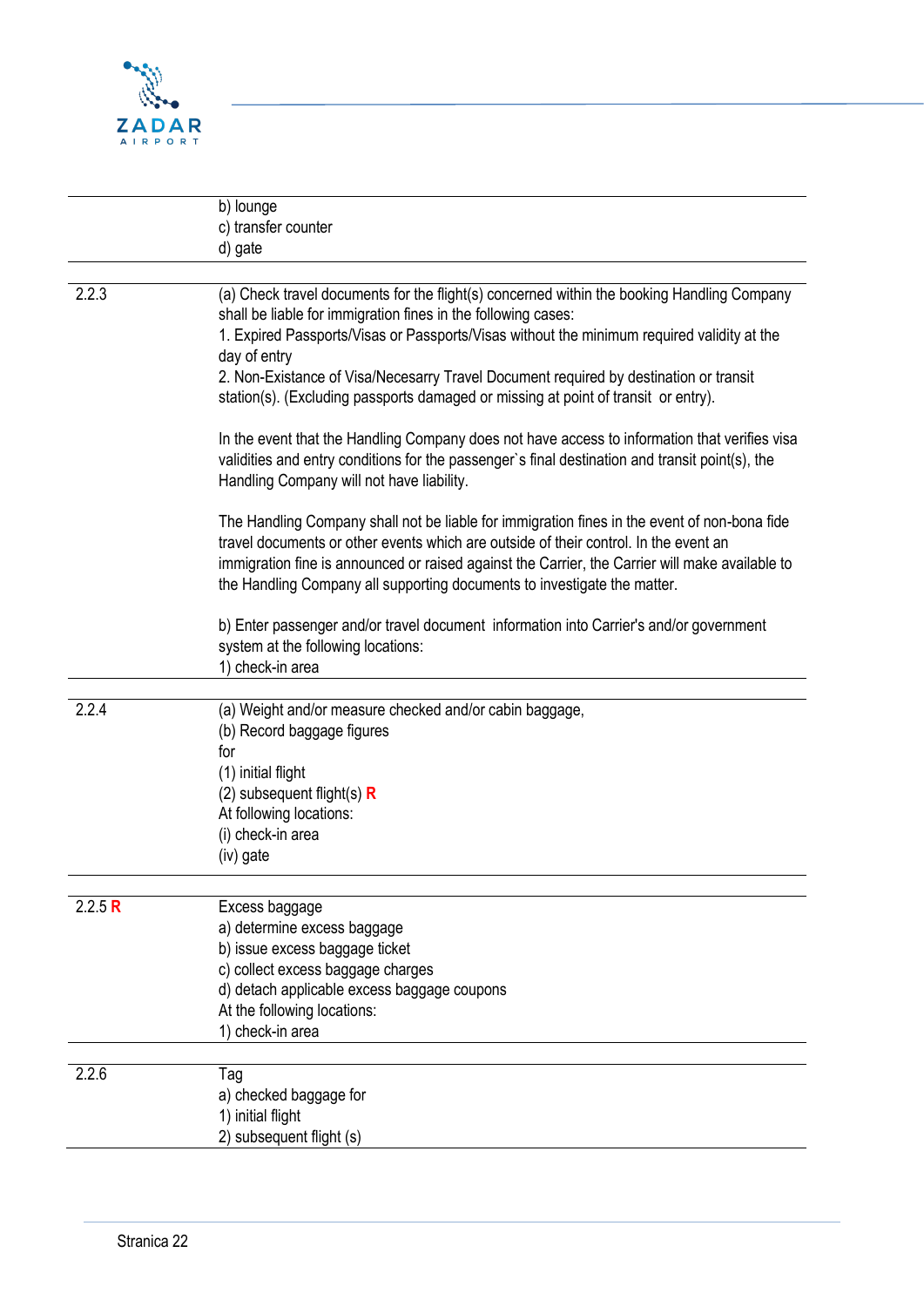

|        | At the following locations:                                                         |
|--------|-------------------------------------------------------------------------------------|
|        | i) check-in area                                                                    |
|        | iii) transfer counter                                                               |
|        | iv) gate                                                                            |
|        | b) cabin baggage for                                                                |
|        | 1) initial flight                                                                   |
|        | 2) subsequent flight(s)                                                             |
|        | At the following locations:                                                         |
|        |                                                                                     |
|        | i) check-in area                                                                    |
|        | iv) gate                                                                            |
| 2.2.7  |                                                                                     |
|        | Effect conveyance of checked baggage to the baggage sorting area                    |
|        | At the following locations:                                                         |
|        | a) check-in area                                                                    |
|        |                                                                                     |
| 2.2.8  | Effect conveyance of Out of Gauge (OOG) checked baggage to the baggage sorting area |
|        | At the following locations:                                                         |
|        | a) check-in area                                                                    |
|        | c) transfer counter                                                                 |
|        | d) gate                                                                             |
|        |                                                                                     |
| 2.2.10 | a) Carry out the Carrier's seat allocation or selection system                      |
|        | b) Issue boarding pass(es)                                                          |
|        | c) Detach applicable flight coupons                                                 |
|        | for                                                                                 |
|        | 1) initial flight                                                                   |
|        | 2) subsequent flight(s)                                                             |
|        | at the following locations:                                                         |
|        | i) check-in area                                                                    |
|        | iii) transfer counter                                                               |
|        | iv) gate                                                                            |
|        |                                                                                     |
| 2.2.12 | Direct passengers                                                                   |
|        |                                                                                     |
|        | a) through controls to departure gate                                               |
| 2.2.13 | Handle upgrade/downgrade functions at the following locations:                      |
|        | a) check-in area                                                                    |
|        |                                                                                     |
|        | c) transfer counter                                                                 |
|        | d) gate                                                                             |
|        |                                                                                     |
| 2.2.14 | Handle standby list                                                                 |
|        | At the following locations:                                                         |
|        | a) check-in area                                                                    |
|        | c) transfer counter                                                                 |
|        | d) gate                                                                             |
|        |                                                                                     |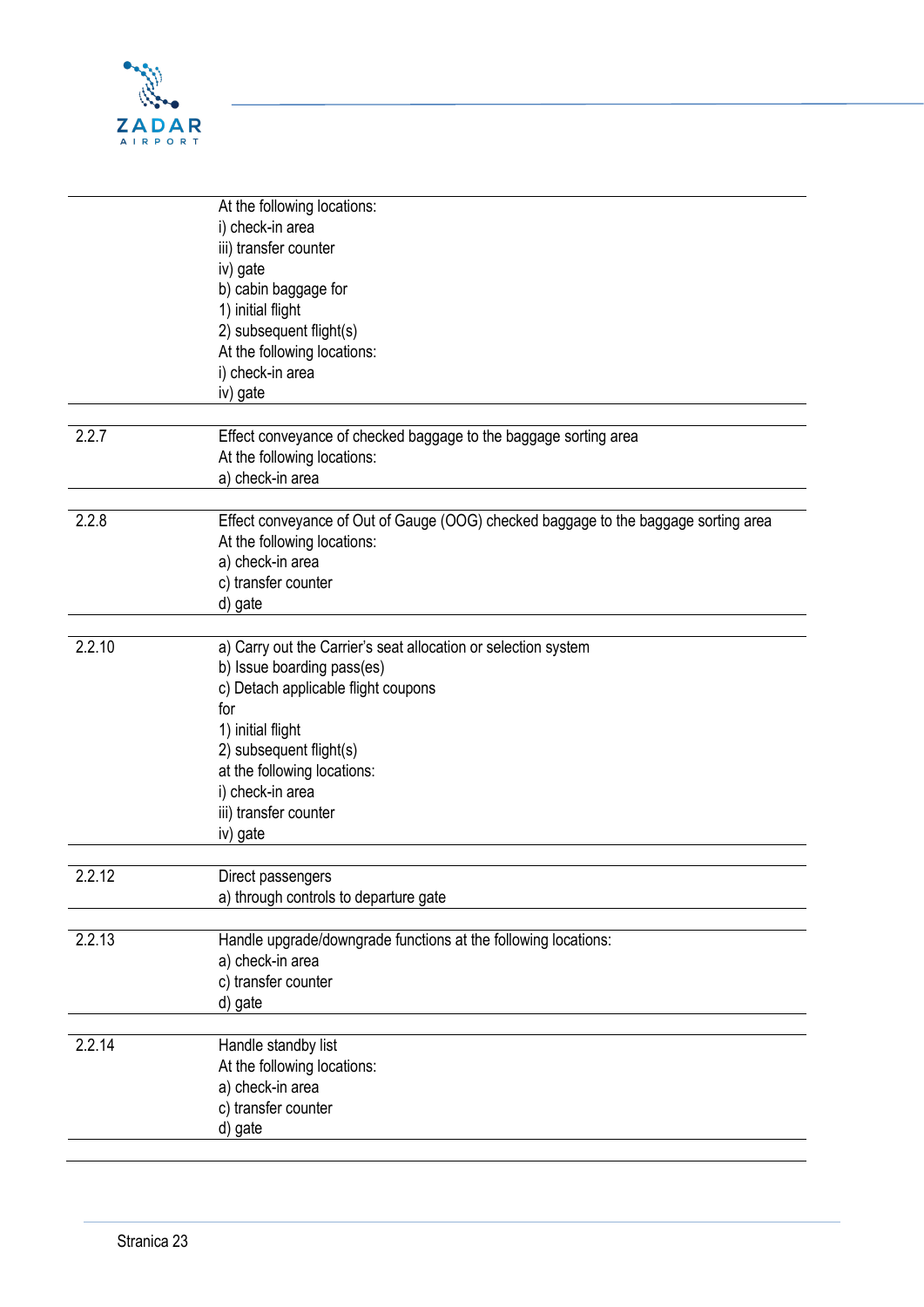

| 2.2.15 | At the gate perform                                                                        |
|--------|--------------------------------------------------------------------------------------------|
|        | a) verification of cabin baggage R                                                         |
|        | b) boarding process                                                                        |
|        | c) reconciliation of passenger numbers with aircraft documents prior to departure          |
|        | d) other gate functions, as specified in Annex B                                           |
|        |                                                                                            |
| 2.2.16 | a) collect                                                                                 |
|        | b) reconcile                                                                               |
|        | c) handle and forward to Carrier transportation documents (flight coupons, or other flight |
|        | related documents) uplifted from departing passengers                                      |
|        |                                                                                            |
| 2.2.17 | Perform post-flight editing                                                                |
|        |                                                                                            |
|        | 2.3<br><b>Arrival</b>                                                                      |
|        |                                                                                            |
| 2.3.2  | Direct passengers                                                                          |
|        | a) from aircraft through controls                                                          |
|        |                                                                                            |
| 2.3.3  | a) Provide                                                                                 |
|        | 1) Transfer counter                                                                        |
|        | 3) Baggage recheck                                                                         |
|        |                                                                                            |
| 2.3.4  | Handle lost, found and damaged property matters.                                           |
|        | a) Provide                                                                                 |
|        | 1) acceptance of baggage irregularity reports                                              |
|        | 2) entering of data into baggage tracing system                                            |
|        | 3) maintaining and monitoring baggage tracing system files for period specified in Annex B |
|        | 5) delivery of delayed baggage to passengers R                                             |
|        | 6) handling of cummunications with passengers                                              |
|        |                                                                                            |

|       |     | <b>SECTION 3</b>                                         | <b>RAMP SERVICES</b> |
|-------|-----|----------------------------------------------------------|----------------------|
|       |     |                                                          |                      |
|       | 3.1 | <b>Baggage Handling</b>                                  |                      |
| 3.1.1 |     | Handle baggage in                                        |                      |
|       |     | a) baggage sorting area                                  |                      |
| 3.1.3 |     | 3. Prioritise delivery of priority baggage to claim area |                      |
|       |     |                                                          |                      |
| 3.1.4 |     | Prepare for delivery onto flights<br>(a) bulk baggage    |                      |
|       |     | (b) ULDs                                                 |                      |
|       |     |                                                          |                      |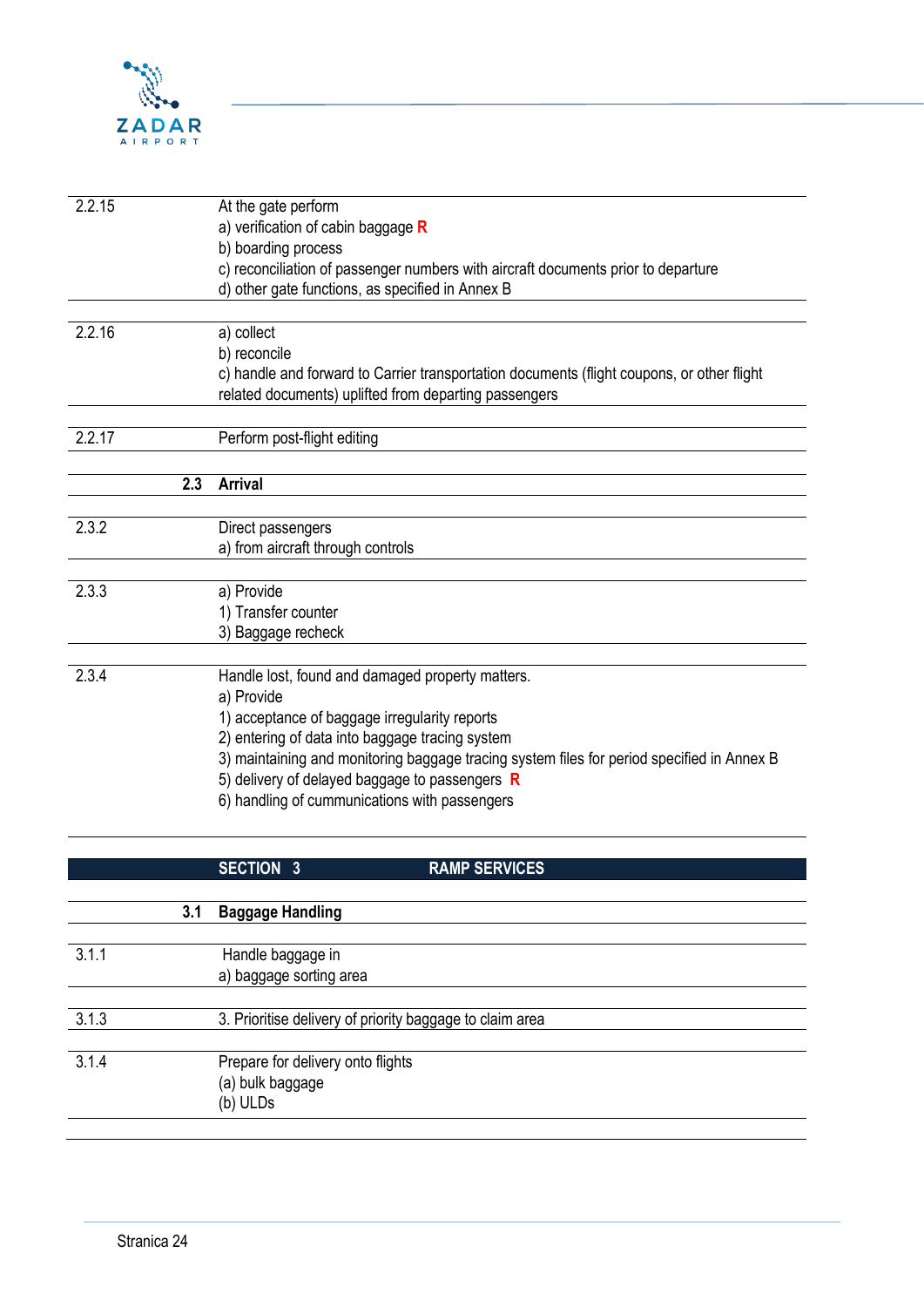

| 3.1.5   | Establish the number and/or weight of                                                          |
|---------|------------------------------------------------------------------------------------------------|
|         | (a) bulk baggage                                                                               |
|         | (b) built - up ULDs                                                                            |
|         | And provide the load control unit with the information                                         |
| 3.1.6   | Offload                                                                                        |
|         | (a) bulk baggage                                                                               |
|         | (b) ULDs                                                                                       |
|         |                                                                                                |
| 3.1.7   | Deliver to claim area                                                                          |
|         | (a) baggage                                                                                    |
|         | (b) Out of Gauge (OGG)                                                                         |
| 3.1.8   | Transfer baggage                                                                               |
|         | a) Provide                                                                                     |
|         | b) Arrange for                                                                                 |
|         | 1. Sortation of transfer baggage                                                               |
|         | 2. Storage of transfer baggage prior to dispatch (storage time limits to be specified in Annex |
|         | B)                                                                                             |
|         | 3. Transport of transfer baggage to the sorting area of the receiving Carrier                  |
| 3.1.9 R | Handle crew baggage                                                                            |
|         |                                                                                                |
| 3.2     | <b>Marshalling</b>                                                                             |
| 3.2.1   | a) provide                                                                                     |
|         | marshalling at arrival and/or departure.                                                       |
|         |                                                                                                |
| 3.3     | <b>Parking</b>                                                                                 |
|         |                                                                                                |
| 3.3.1   | (a) Provide                                                                                    |
|         | (b) Position and/or remove wheelchocks.                                                        |
| 3.3.2 R | a) Provide                                                                                     |
|         | b) Position and/or remove                                                                      |
|         | 1) landing gear locks                                                                          |
|         | 2) engine blanking covers                                                                      |
|         | 3) pilot covers                                                                                |
|         |                                                                                                |
|         |                                                                                                |
| 3.4     | <b>Ancillary items</b>                                                                         |
| 3.4.1   | a) Provide                                                                                     |
|         | c) Operate<br>1) Ground power unit                                                             |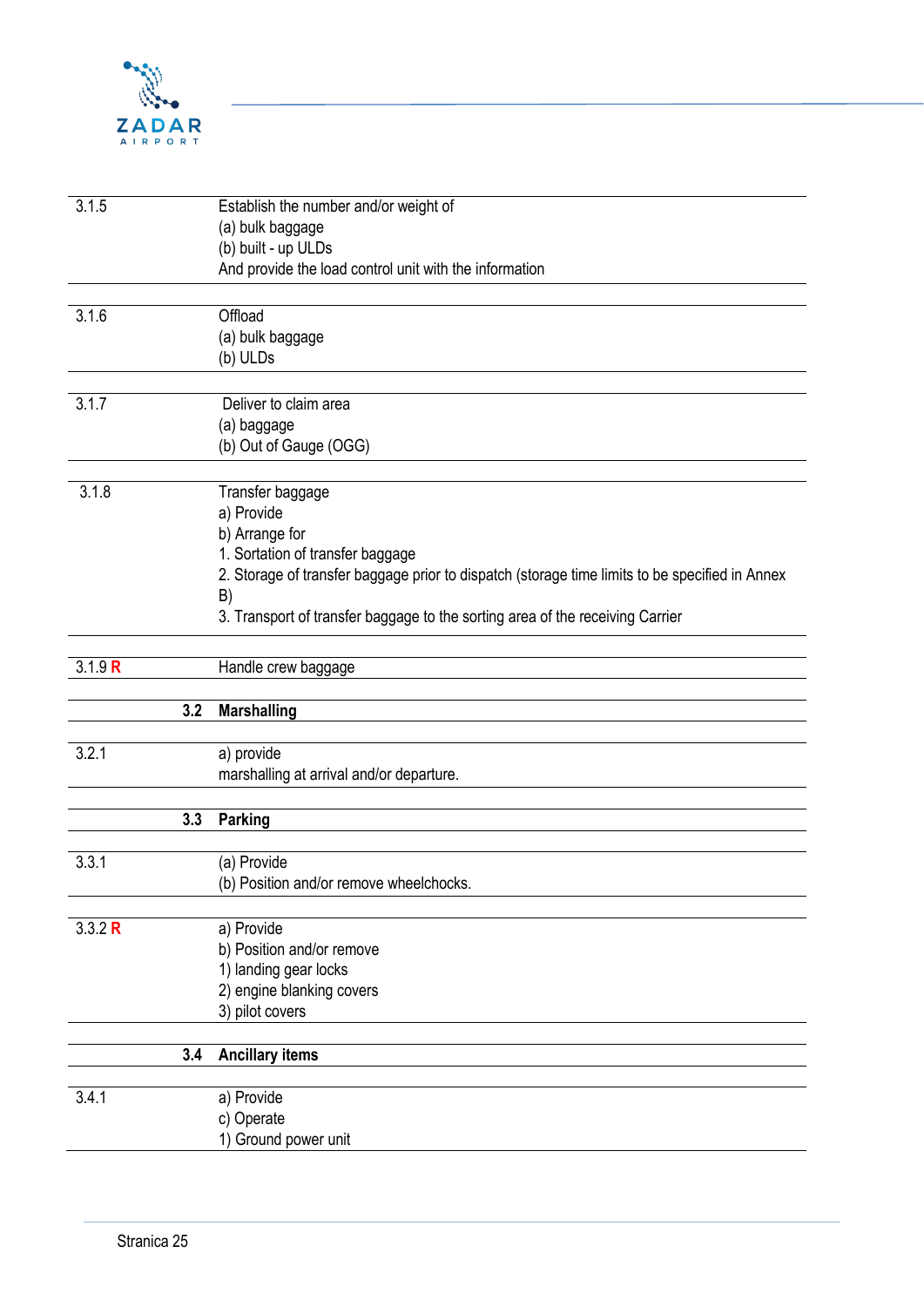

5) Air start unit

|       | <b>Ramp to Flight Deck Communication</b><br>3.5                 |
|-------|-----------------------------------------------------------------|
| 3.5.1 | Provide headsets                                                |
|       |                                                                 |
| 3.5.2 | Perform ramp to flight deck communication                       |
|       | a) during push-back.                                            |
|       | b) during tow-in.                                               |
|       | c) during engine starting.                                      |
|       |                                                                 |
| 3.6.  | <b>Loading and Unloading</b>                                    |
|       |                                                                 |
| 3.6.1 | a) Provide                                                      |
|       | c) Operate                                                      |
|       | 1) passengers steps                                             |
|       |                                                                 |
| 3.6.2 | a) Provide                                                      |
|       | 2) crew                                                         |
|       | transport between aircraft and airport terminals.               |
|       |                                                                 |
| 3.6.3 | a) Provide                                                      |
|       | c) Operate                                                      |
|       | equipment for loading and/or unloading.                         |
| 3.6.4 | a) Provide                                                      |
|       | delivery and pick-up of                                         |
|       | 1) Baggage                                                      |
|       | 2) Mobility devices at aircraft doors or other agreed points    |
| 3.6.5 | a) Provide                                                      |
|       | assembly and transport of                                       |
|       | 1) Baggage                                                      |
|       | 2) General cargo                                                |
|       | 4) Mail                                                         |
|       | 5) Documents                                                    |
|       | 6) Company mail between agreed points on the airport.           |
|       |                                                                 |
| 3.6.6 | a) Unload aircraft, returning lashing materials to the Carrier. |
|       | b) Load and secure Loads in the aircraft                        |
|       | d) Redistribute Loads in aircraft                               |
|       | e) Operate in-plane loading system                              |
|       | e) Report final load distribution to the Load Control unit.     |
|       |                                                                 |
| 3.6.7 | Open, close and secure aircraft hold doors.                     |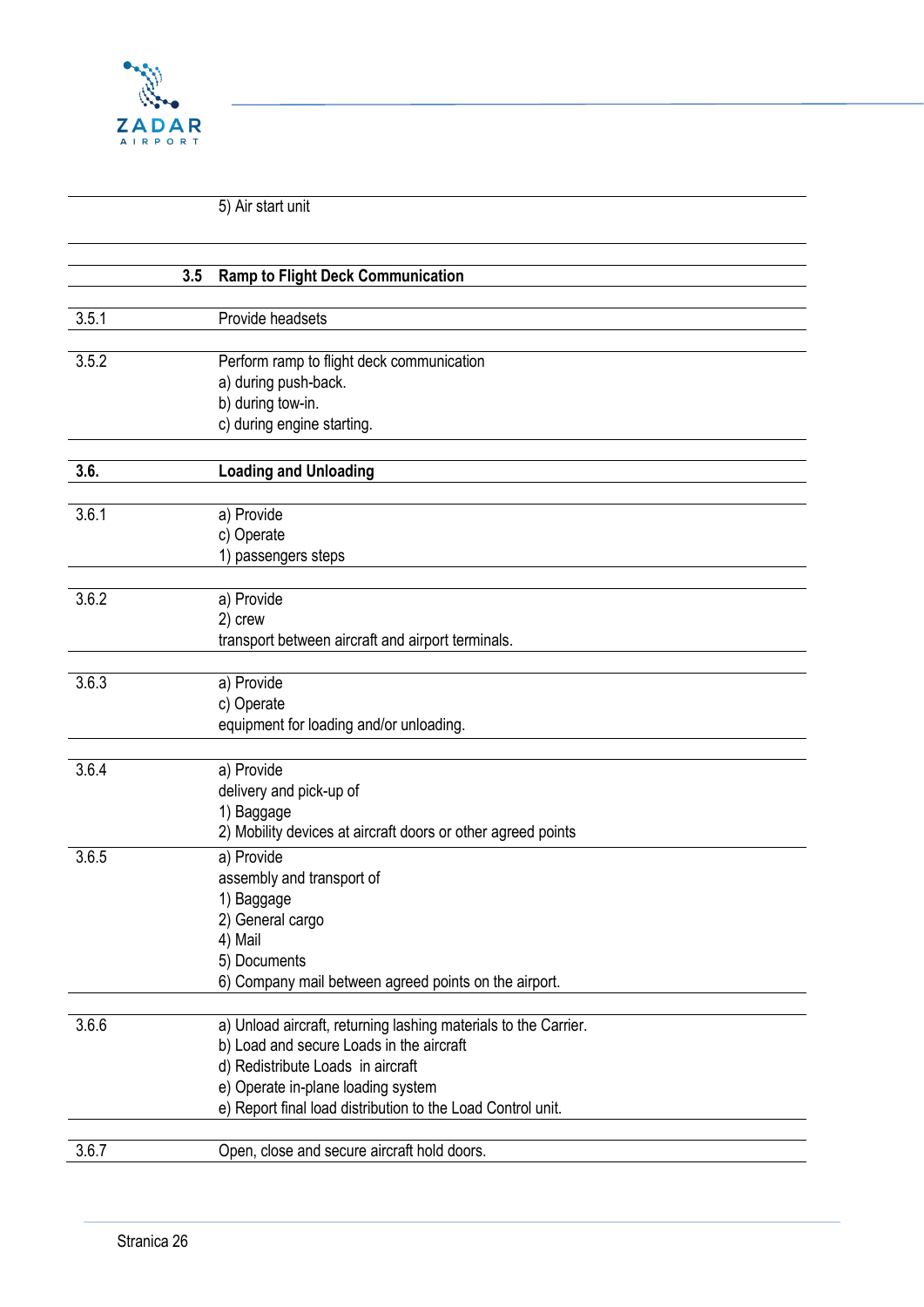

|         |     | a) aircraft lower deck                                                                    |
|---------|-----|-------------------------------------------------------------------------------------------|
|         |     | b) aircraft main deck                                                                     |
|         |     |                                                                                           |
| 3.6.8 R |     | a) Provide<br>ballast                                                                     |
|         |     |                                                                                           |
| 3.6.9.  |     | a) Provide                                                                                |
|         |     | b) Arrange for                                                                            |
|         |     | Safeguarding of all Loads requiring special handling during                               |
|         |     | Loading/unloading<br>1)                                                                   |
|         |     | Transport between aircraft and designated point on the airport<br>(2)                     |
|         | 3.7 | <b>Safety Measures</b>                                                                    |
| 3.7.1   |     | a) Provide                                                                                |
|         |     | 1) portable fire extinguisher on motorized/self-propelled ramp equipment                  |
|         |     | 2) ramp fire extinguisher                                                                 |
|         |     |                                                                                           |
| 3.7.2   |     | Perform visual external safety/ground damage inspection of                                |
|         |     | a) doors and panels and immediate surroundings                                            |
|         |     | b) other inspection items, as specified in Annex B<br>1) immediately upon arrival         |
|         |     | 2) immediately prior departure and communicate the results to flight crew or Carrier's    |
|         |     | representative                                                                            |
|         |     |                                                                                           |
|         | 3.8 | <b>Moving of Aircraft</b>                                                                 |
| 3.8.1   |     | a) Provide                                                                                |
|         |     | b) Arrange for                                                                            |
|         |     | 1) Tow-in and/or push-back of aircraft (only for aircraft up to 54 MTOW, above 54 MTOW on |
|         |     | request)                                                                                  |
|         |     | 2) Towing of aircraft between other points                                                |
|         |     | 4) Wing-walker(s)                                                                         |
| 3.8.2 R |     | a) Towbar to be provided by the Carrier.                                                  |
|         |     |                                                                                           |
|         | 3.9 | <b>Exterior Cleaning</b>                                                                  |
| 3.9.1 R |     | Perform cleaning in accordance with Carrier written instruction of                        |
|         |     | a) flight deck windows                                                                    |
| 3.10    |     |                                                                                           |
|         |     | <b>Interior Cleaning</b>                                                                  |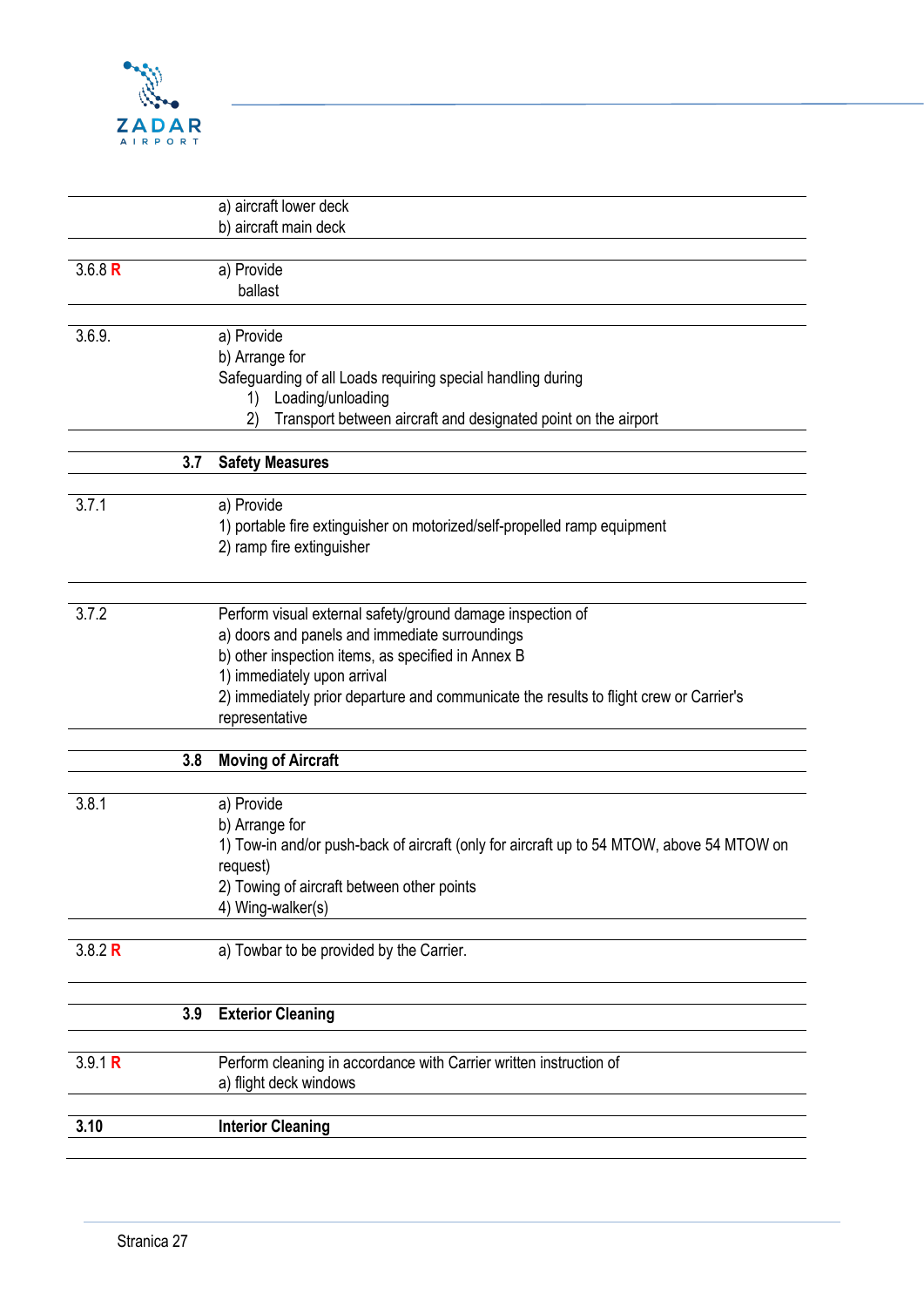

| 3.10.1 R |       | Clean                                                                                         |
|----------|-------|-----------------------------------------------------------------------------------------------|
|          |       | a) flight deck, if specified, under the control of a person authorised by the Carrier         |
|          |       | b) passenger and crew compartments (other than flight deck)                                   |
|          |       | 1) empty ash trays,                                                                           |
|          |       | 2) dispose of litter,                                                                         |
|          |       | 3) clean waste from overhead stowage                                                          |
|          |       |                                                                                               |
|          |       | 4) wipe tables                                                                                |
|          |       | 5) seats, seat back pockets and passenger service units                                       |
|          |       | 6) floors                                                                                     |
|          |       | 7) empty refuse bins                                                                          |
|          |       | 8) surfaces in pantries, galleys (sinks, working surfaces, ovens and surrounds) and toilets ( |
|          |       | wash basins, bowls, seats, mirrors and surrounds)                                             |
|          |       | 9) remove, as necessary, any contamination caused by airsickness, spilled food or drink and   |
|          |       | offensive stains                                                                              |
| 3.10.2 R |       | Remove and dispose of                                                                         |
|          |       | a) litter/waste                                                                               |
|          |       |                                                                                               |
|          |       | b) food and food-related material (galley waste)                                              |
| 3.10.3   |       | Perform cabin dressing                                                                        |
|          |       | a) Blankets/duvets (fold/place in designated locations)                                       |
|          |       | b) Arrange seat belts                                                                         |
|          |       | c) Make up berths including crew                                                              |
|          |       | d) Replace head rest R                                                                        |
|          |       | e) Replace pillow covers                                                                      |
|          |       | f) Restock toilet items                                                                       |
|          |       | g) Replace/restock seat back pocket items R                                                   |
|          |       | 1) Materials provided by the Carrier R                                                        |
|          |       |                                                                                               |
|          |       |                                                                                               |
| 3.10.4   |       | b) Deodorize aircraft with                                                                    |
|          |       | 1) materials provided by Carrier                                                              |
|          |       |                                                                                               |
|          | 3.11. | <b>Toilet Service</b>                                                                         |
| 3.11.1   |       | a) Provide                                                                                    |
|          |       | 1) Servicing (empty, clean, flush and replenish fluids)                                       |
|          |       | 2) triturator/disposal service                                                                |
|          |       |                                                                                               |
|          | 3.12. | <b>Water Service</b>                                                                          |
|          |       |                                                                                               |
| 3.12.1   |       | a) Provide                                                                                    |
|          |       | 1) Draining tanks.                                                                            |
|          |       | 2) Replanish tanks (water standard as specified in Annex B)                                   |
|          |       |                                                                                               |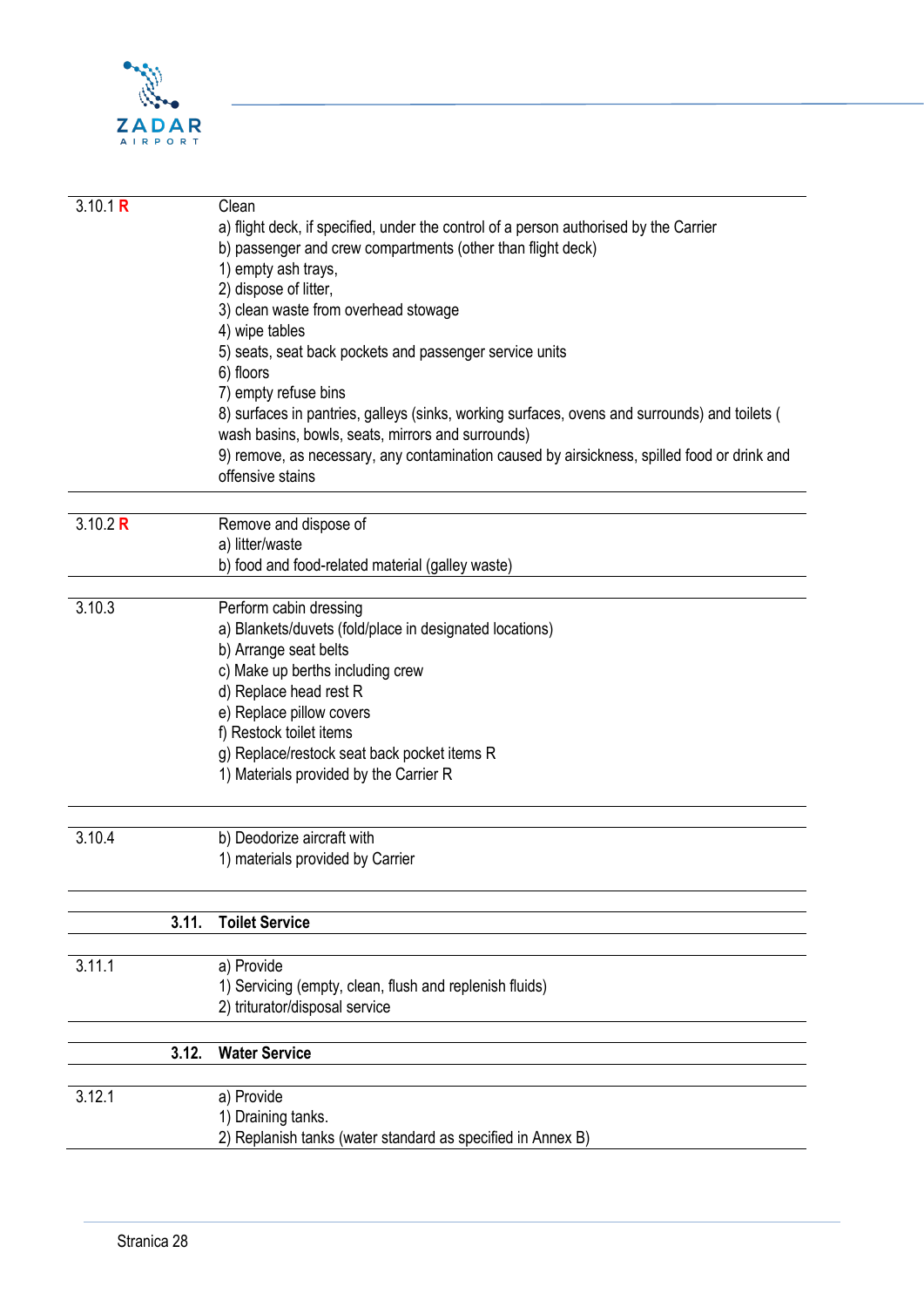

## 3) Water quality tests.

|          | 3.14. | <b>Storage of Cabin Material</b>                                                                 |
|----------|-------|--------------------------------------------------------------------------------------------------|
|          |       |                                                                                                  |
| 3.14.1.  |       | a) Provide                                                                                       |
|          |       | b) Arrange for                                                                                   |
|          |       | storage space for the Carrier's cabin material                                                   |
|          | 3.15. | <b>Catering Ramp Handling</b>                                                                    |
|          |       |                                                                                                  |
| 3.15.1 R |       | Unload/load and stow catering supplies from/on aircraft                                          |
| 3.15.2   |       | Transfer catering supplies on aircraft                                                           |
|          |       | a) between lower holds and galleys and vice versa                                                |
|          |       | b) between galleys                                                                               |
|          |       |                                                                                                  |
| 3.15.3.  |       | Transport catering supplies between aircraft and designated points.                              |
|          |       |                                                                                                  |
| 3.16.    |       | De-Icing/Anti-Icing Services and Snow/Ice Removal                                                |
|          |       |                                                                                                  |
| 3.16.4   |       | a) Provide                                                                                       |
|          |       | b) Arrange                                                                                       |
|          |       | for anti-icing / de-icing equipment.                                                             |
|          |       |                                                                                                  |
| 3.16.5   |       | Provide de-icing/anti-icing fluids                                                               |
|          |       |                                                                                                  |
| 3.16.7   |       | Apply anti-icing fluid to aircraft. The anti-icing fluid to recieve concentration and appearance |
|          |       | inspection prior to use.                                                                         |
|          |       |                                                                                                  |
| 3.16.8   |       | Supervise performance of de-icing/anti-icing operations.                                         |
|          |       |                                                                                                  |
| 3.16.10  |       | Complete documentation as agreed.                                                                |
|          |       |                                                                                                  |
|          |       | <b>SECTION 4</b><br><b>LOAD CONTROL AND FLIGHT OPERATIONS</b>                                    |
|          |       | <b>Load Control</b>                                                                              |
|          | 4.1   |                                                                                                  |
| 4.1.1    |       | Deliver load control related documents between aircraft and airport buildings and vice versa.    |
|          |       |                                                                                                  |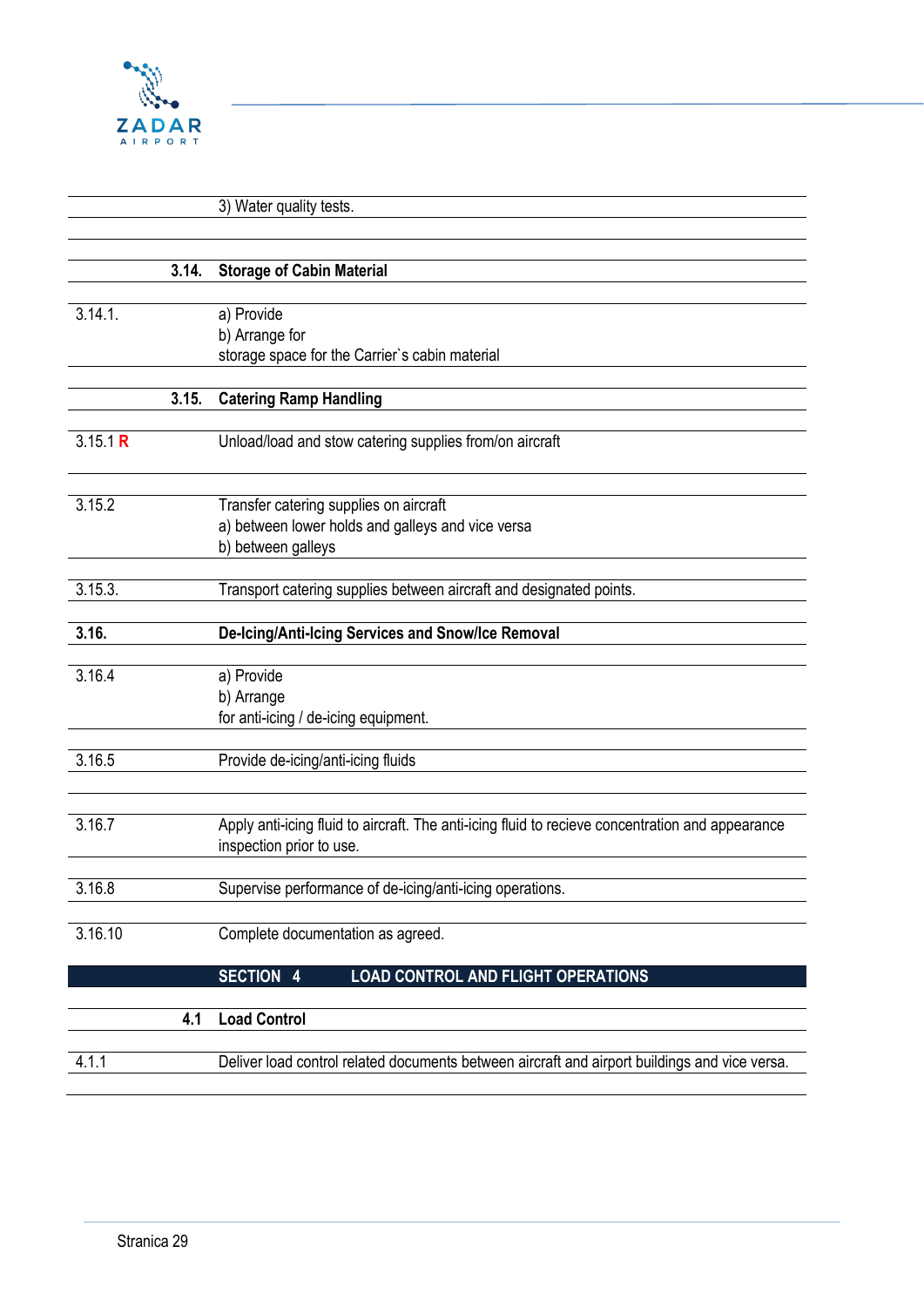

| 4.1.2   |      | a) Process                                                                                      |
|---------|------|-------------------------------------------------------------------------------------------------|
|         |      | b) Sign                                                                                         |
|         |      | Documents and information, including but not limited to, loading instructions, load and trim    |
|         |      | sheets,                                                                                         |
|         |      | Captain's load information and manifests where:                                                 |
|         |      | 1) Load control is performed by the Handling Company                                            |
|         |      |                                                                                                 |
|         | 4.2  | Communications                                                                                  |
| 4.2.1   |      |                                                                                                 |
|         |      | Inform all interested Parties concerning movements of the Carrier's aircraft.                   |
|         |      |                                                                                                 |
| 4.2.2   |      | (a) Compile, receive, process and send all messages in connection with the services             |
|         |      | performed by the Handling Company. The Handling Company is authorized to use Carrier's          |
|         |      | originator code or double signature procedure.                                                  |
|         |      | b) Inform the Carrier's representative of the contents of such messages.                        |
|         |      |                                                                                                 |
|         | 4.3. | <b>Flight Operations</b>                                                                        |
|         |      |                                                                                                 |
| 4.3.1   |      | Inform the Carrier of any known project affecting the operational services and facilities made  |
|         |      | available to its aircraft in the areas of responsibility as specified in Annex B                |
|         |      |                                                                                                 |
| 4.3.2   |      | b) Arrange for                                                                                  |
|         |      | meteorological documentation and aeronautical information                                       |
|         |      | 1) at the airport location as defined in Annex B                                                |
|         |      |                                                                                                 |
| 4.3.3   |      | a) Provide                                                                                      |
|         |      | delivery of flight operations related documentation to the aircraft and obtain signature of the |
|         |      | pilot-in-command, where applicable                                                              |
|         |      | 1) at the airport location as defined in Annex B                                                |
|         | 4.4. | <b>Crew Administration</b>                                                                      |
|         |      |                                                                                                 |
| 4.4.2 R |      | Arrange hotel accommodation for crew layover                                                    |
|         |      | a) scheduled                                                                                    |
|         |      | b) non-scheduled                                                                                |
|         |      |                                                                                                 |
| 4.4.3 R |      | a) Provide                                                                                      |
|         |      | b) Arrange for                                                                                  |
|         |      | crew transportation to/from off airport locations                                               |
|         |      |                                                                                                 |
| 4.4.4 R |      | Direct crews through airport facilities                                                         |
| 4.4.5 R |      | Liase with                                                                                      |
|         |      | a) crew layover hotel(s)                                                                        |
|         |      |                                                                                                 |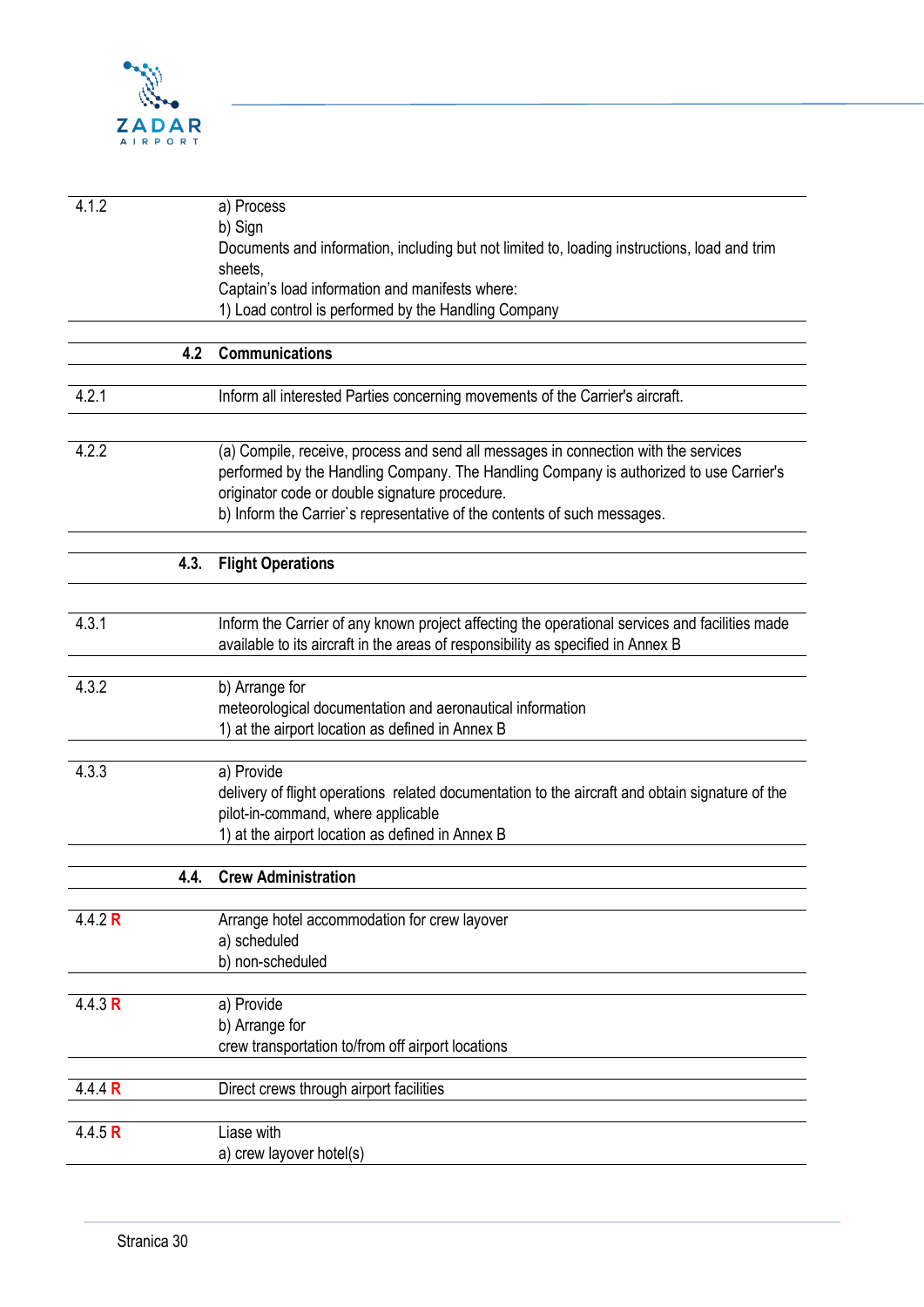

b) crew transportation company n crew call and pick-up timings.

## **SECTION 5 CARGO AND MAIL SERVICES**

**(Subject of Separate Agreement )**

|       |     | <b>SECTION</b><br>$6\phantom{1}$   | <b>SUPPORT SERVICES</b>                                                             |
|-------|-----|------------------------------------|-------------------------------------------------------------------------------------|
|       |     |                                    |                                                                                     |
|       | 6.1 | Accommodation                      |                                                                                     |
|       |     |                                    |                                                                                     |
|       | 6.2 | <b>Automation/Computer Sytems</b>  |                                                                                     |
|       |     |                                    |                                                                                     |
| 6.2.1 |     | a) Provide                         |                                                                                     |
|       |     | b) Arrange for                     |                                                                                     |
|       |     | c) Operate                         |                                                                                     |
|       |     |                                    | computer hardware and other equipment (as specified in Annex B) to enable access to |
|       |     | b) Handling Company's system       |                                                                                     |
| 6.2.2 |     | Perform the following functions in |                                                                                     |
|       |     | b) Handling Company's system for   |                                                                                     |
|       |     | 3) Passenger service               |                                                                                     |
|       |     | 4) Baggage reconciliation          |                                                                                     |
|       |     | 5) Baggage tracing                 |                                                                                     |
|       |     | 6) Operations, load control        |                                                                                     |
|       |     | 8) Cargo handling                  |                                                                                     |
|       |     | 10) Post office mail handling      |                                                                                     |
|       |     |                                    |                                                                                     |
| 6.2.3 |     |                                    | Manage Automated Self Check-in device(s) and                                        |
|       |     | a) Provide                         |                                                                                     |
|       |     | 1) Stock control                   |                                                                                     |
|       |     | 2) Stock replenishment             |                                                                                     |
|       |     | 3) Hosting                         |                                                                                     |
|       |     | 4) Routine maintenance             |                                                                                     |
|       |     | 5) Servicing and repair            |                                                                                     |
|       |     | 6) Other, as specified in Annex B  |                                                                                     |
|       |     | Unit Load Device (ULD) Control     |                                                                                     |
|       | 6.3 |                                    |                                                                                     |
| 6.3.1 |     | a) Provide                         |                                                                                     |
|       |     | storage space for                  |                                                                                     |
|       |     | 1) passenger ULDs                  |                                                                                     |
|       |     | 2) cargo ULDs                      |                                                                                     |
|       |     | 3) post office mail ULDs           |                                                                                     |
|       |     | 4) other ULDs                      |                                                                                     |
|       |     |                                    |                                                                                     |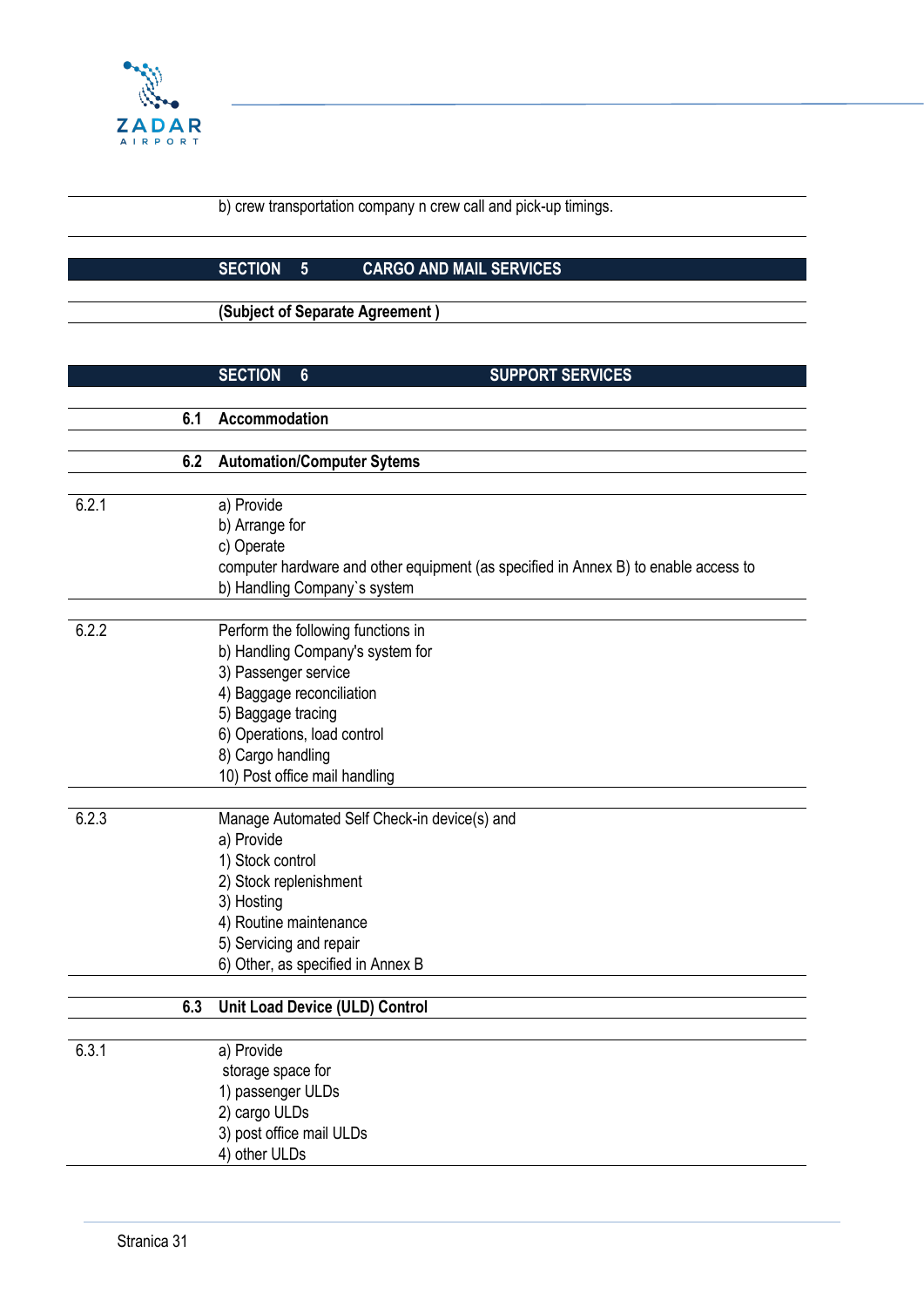

| 6.3.2   |      | Take action to prevent damage, theft or unauthorised use of the Carrier's ULDs in the<br>custody of the Handling Company. Notify the Carrier immediately of any damage or loss.                                                                  |
|---------|------|--------------------------------------------------------------------------------------------------------------------------------------------------------------------------------------------------------------------------------------------------|
| 6.3.3   |      | (a) Take physical inventory of ULD stock and maintain records                                                                                                                                                                                    |
|         |      | (b) Compile and despatch ULD Control Messages (UCM)                                                                                                                                                                                              |
| 6.3.5   |      | Handle lost, found and damaged ULDs and notify the Carrier of such irregularities.                                                                                                                                                               |
|         | 6.5. | <b>Ramp fuelling/Defuelling Operations</b>                                                                                                                                                                                                       |
| 6.5.1   |      | Liaise with ramp fuel suppliers.                                                                                                                                                                                                                 |
|         | 6.6  | <b>Surface Transport</b>                                                                                                                                                                                                                         |
| 6.6.1 R |      | a) Provide<br>b) Arrange for<br>the transport of<br>1) passengers between<br>ii) airport and other agreed points                                                                                                                                 |
|         | 6.7. | <b>Catering Services - Liaison and Administration</b>                                                                                                                                                                                            |
| 6.7.1   |      | Liaise with the Carrier's catering supplier.                                                                                                                                                                                                     |
|         |      | <b>SECTION</b><br><b>SECURITY</b><br>7                                                                                                                                                                                                           |
|         | 7.1  | Passenger and Baggage Screening and Reconciliation                                                                                                                                                                                               |
| 7.1.1   |      | a) Provide<br>1) matching of passengers against established data<br>2) security questioning                                                                                                                                                      |
| 7.1.2   |      | a) Provide<br>1) screening of checked baggage<br>2) screening of transfer baggage<br>3) screening of mishandled baggage<br>4) physical examination of checked, transfer and mishandled baggage<br>5) identification of security cleared baggage. |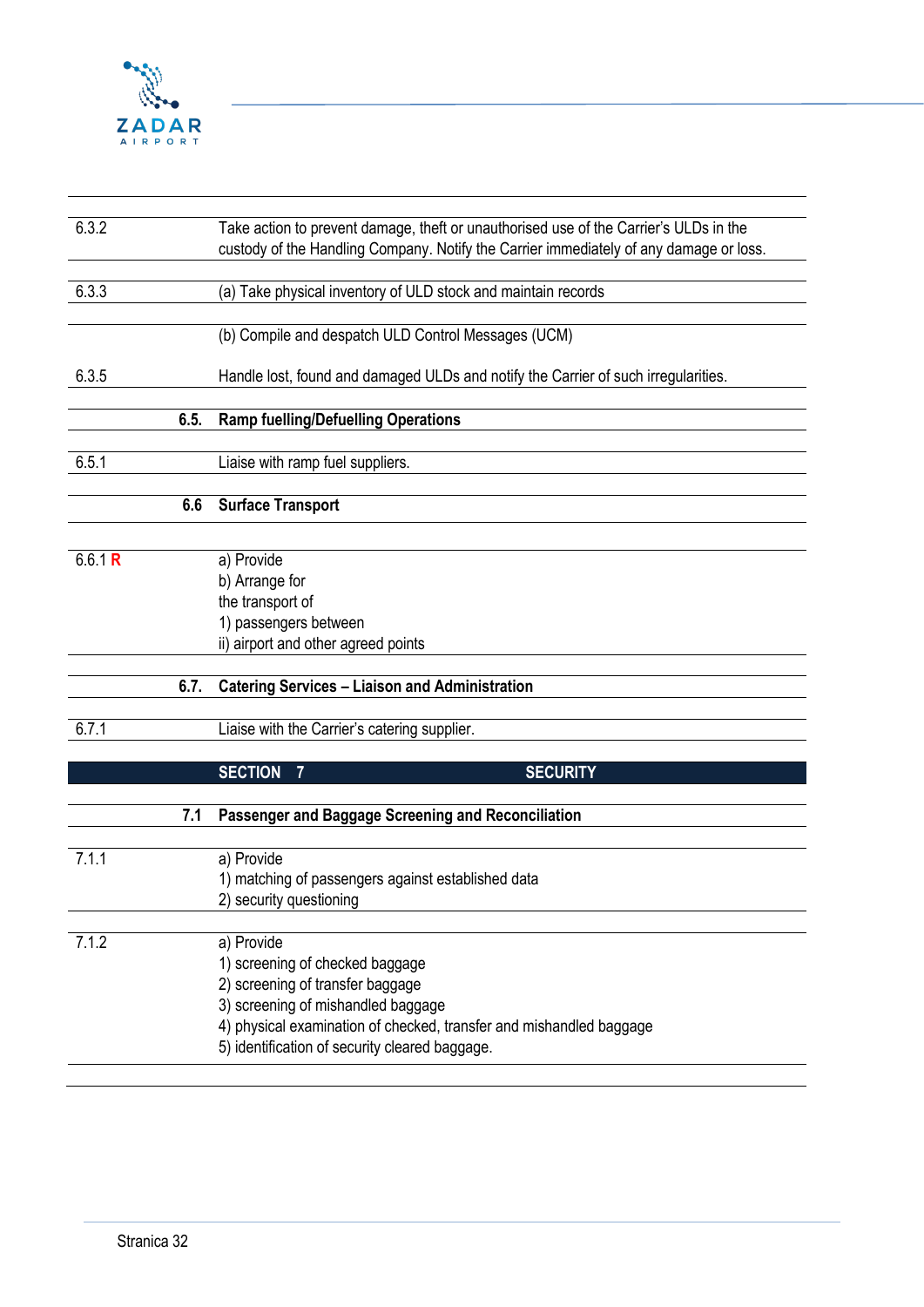

| 7.1.3   |      | a) Provide                                                              |
|---------|------|-------------------------------------------------------------------------|
|         |      | b) arrange                                                              |
|         |      | 1) screening of passengers                                              |
|         |      | 2) screening of cabin/unchecked baggage                                 |
|         |      |                                                                         |
|         |      | 3) physical examination of passengers and cabin/unchecked baggage       |
| 7.1.4   |      | a) Provide                                                              |
|         |      |                                                                         |
|         |      | 1) identification of passengers prior to boarding                       |
|         |      | 2) reconciliation of boarded passengers with their baggage              |
|         |      | 3) positive baggage identification by passengers                        |
|         |      | 4) offloading of baggage for passengers who fail to board the aircraft. |
|         |      |                                                                         |
|         | 7.2. | <b>Cargo and Post Office Mail</b>                                       |
| 7.2.1   |      | a) Provide                                                              |
|         |      |                                                                         |
|         |      | b) Arrange for                                                          |
|         |      | 1) control of access to the cargo facilities.                           |
|         |      | 2) screening of cargo and/or mail.                                      |
|         |      | 3) physical examination of cargo.                                       |
|         |      | 4) holding of cargo and/or mail for variable periods.                   |
|         |      | 5) secure storage of cargo and/or mail.                                 |
|         |      |                                                                         |
|         | 7.3  | Catering                                                                |
| 7.3.1   |      |                                                                         |
|         |      | a) Provide                                                              |
|         |      | b) Arrange for                                                          |
|         |      | 1) control of access to the catering unit                               |
|         |      | 3) security check of catering uplifts                                   |
|         |      | 4) sealing of food and/or bar trolleys/containers                       |
|         |      | 5) physical examination of catering vehicles prior to loading.          |
|         |      | 6) sealing of catering vehicles.                                        |
|         |      |                                                                         |
|         | 7.4. | Ramp                                                                    |
| 7.4.1 R |      | a) Provide                                                              |
|         |      |                                                                         |
|         |      | b) Arrange                                                              |
|         |      | control of access to                                                    |
|         |      | 1) aircraft                                                             |
|         |      | 2) designated areas.                                                    |
| 7.4.3 R |      | a) Provide                                                              |
|         |      |                                                                         |
|         |      | b) Arrange for                                                          |
|         |      | 1) guarding of                                                          |
|         |      | i) aircraft                                                             |
|         |      |                                                                         |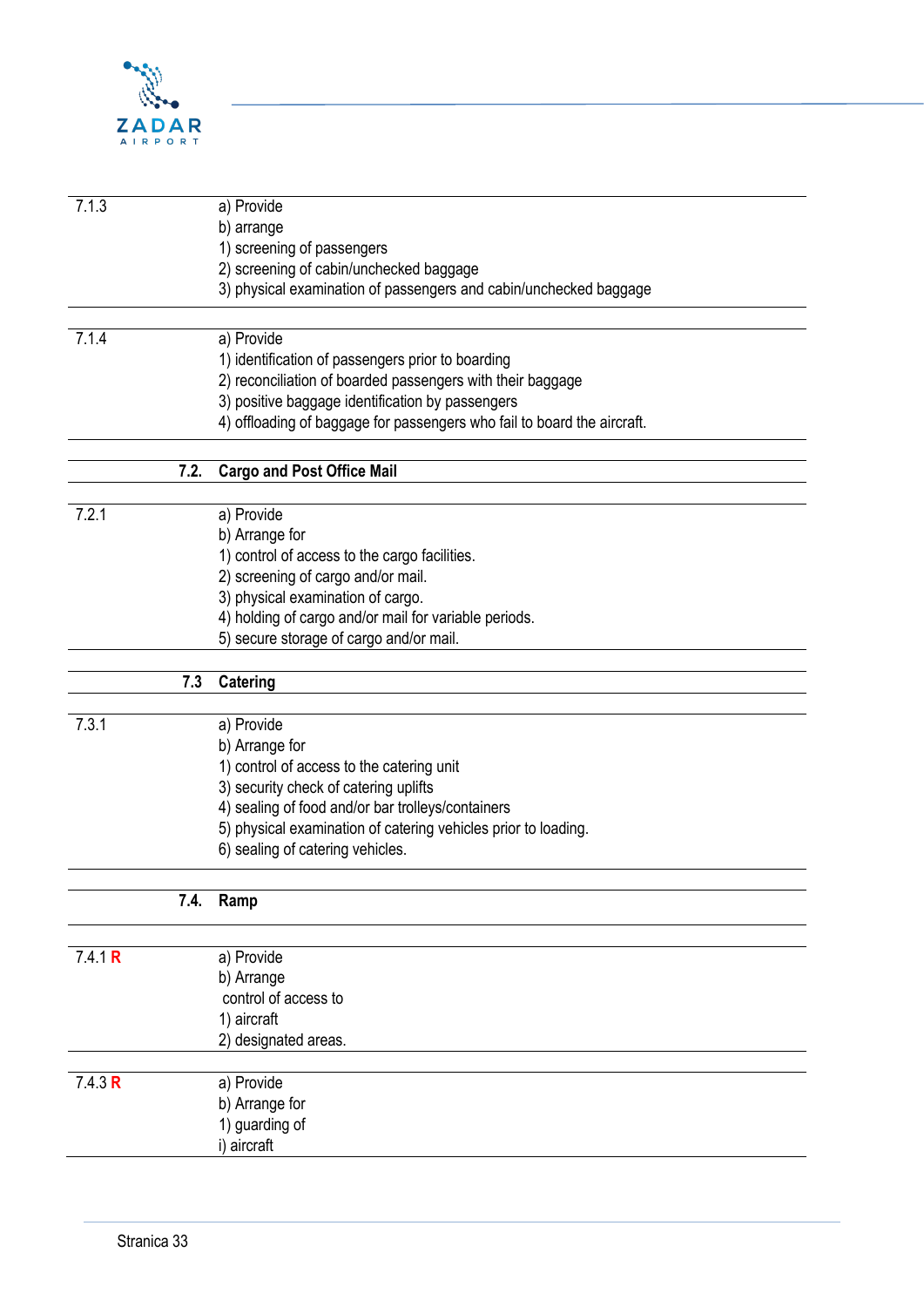

|                |     | ii) designated areas                                                                     |
|----------------|-----|------------------------------------------------------------------------------------------|
|                |     |                                                                                          |
| 7.4.4 <b>R</b> |     | a) Provide                                                                               |
|                |     | b) Arrange for                                                                           |
|                |     | security personnel to safeguard all Loads                                                |
|                |     | 1) during the transport between aircraft and designated locations                        |
|                |     | 2) during offloading and loading of aircraft.                                            |
|                |     |                                                                                          |
|                | 7.5 | <b>Additional Security Services</b>                                                      |
|                |     |                                                                                          |
| 7.5.1 R        |     | a) Provide                                                                               |
|                |     | b) Arrange for                                                                           |
|                |     | additional security services (e.g. Ground Security Coordinator), as specified in Annex B |
|                |     |                                                                                          |
|                |     | <b>AIRCRAFT MAINTENANCE</b><br><b>SECTION</b><br>8                                       |
|                |     |                                                                                          |
| 8.5.           |     | Parking and Hangar Space                                                                 |
|                |     |                                                                                          |
| 8.5.1 R        |     | b) Arrange for                                                                           |
|                |     | 1. Parking space                                                                         |
|                |     |                                                                                          |

#### **7.1.2. Jedinica mjere**

M.T.O.W. – maksimalna dozvoljena težina pri uzlijetanju, a prema Svjedodžbi o plovidbenosti zrakoplova izražena u metričkim tonama. Svaki započeti dio tone zaračunava se kao cijela tona.

#### *Unit of measure*

*M.T.O.W. – maximum take off weight, in accordance with Certificate of Airworthiness, expressed in metric tons. Every part of started ton is to be calculated as a whole ton.*

#### **7.1.3. Cijena usluge**

Cijena usluge obuhvaća ukupnu operaciju prihvata i otpreme putnika i zrakoplova odnosno sve usluge navedene u Standardnom Annex-u B koji je sastavni dio ovog cjenika. Cijene usluga navedene su u Cjeniku i nedjeljive su.

#### *Price of service*

*The service price includes a total passenger and aircraft handling operation during turnaround i.e. all services quated in the Standard Annex B that are enclosed to this Price List. The price of service is quoted in the Price List and is indivisible.*

Kategorije zrakoplova prema MTOW: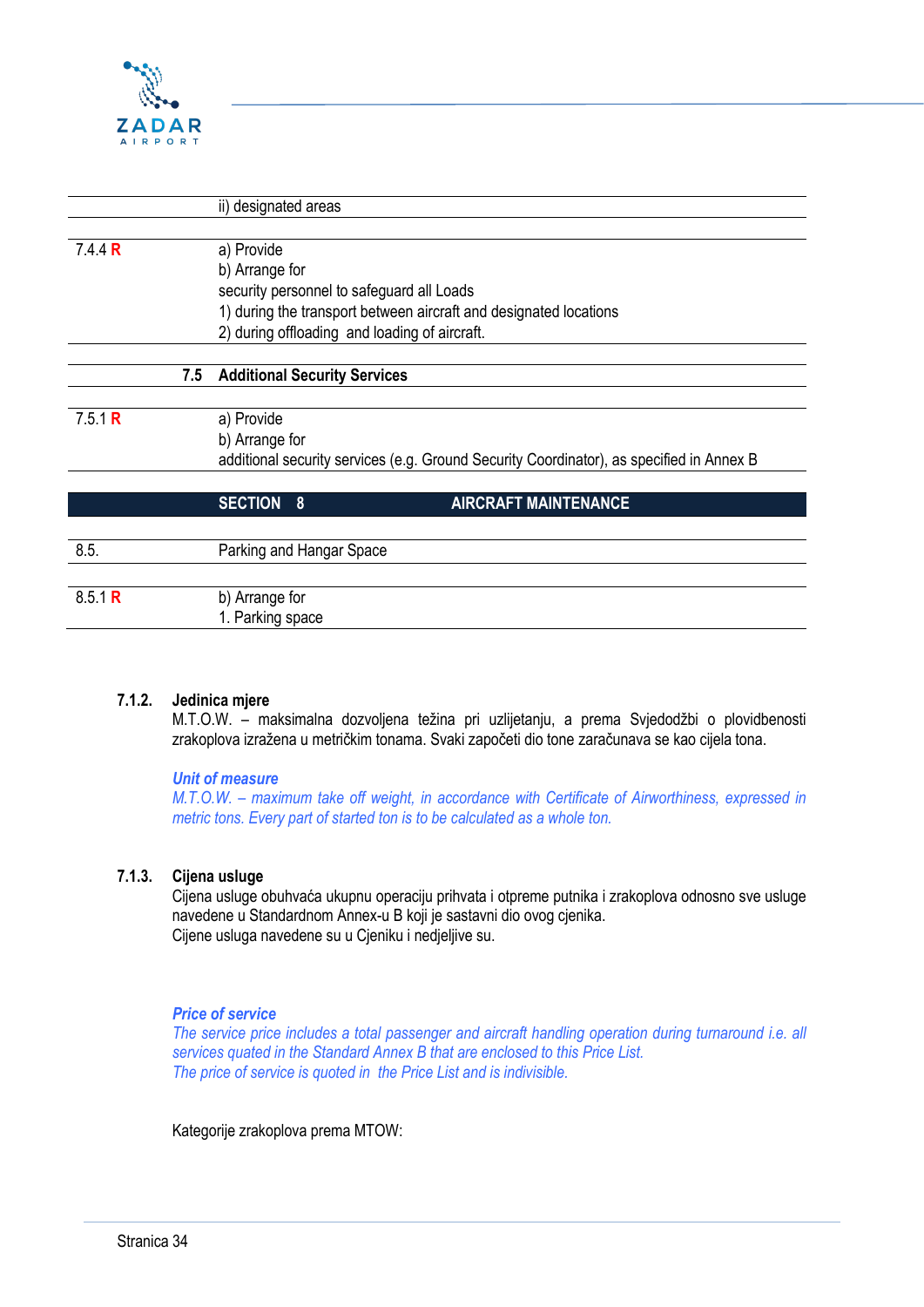

| <b>AIRCRAFT</b> |                         | <b>TRAFFIC HANDLING</b> | <b>RAMP HANDLING</b> | <b>TOTAL</b> |
|-----------------|-------------------------|-------------------------|----------------------|--------------|
|                 |                         | (EUR)                   | (EUR)                | (EUR)        |
| a)              | $0 - 1.200$             | 5,00                    | 7,00                 | 12,00        |
| b)              | $1.201 - 2.000$         | 10,00                   | 15,00                | 25,00        |
| c)              | $2.001 - 3.000$         | 18,00                   | 27,00                | 45,00        |
| d)              | $3.001 - 5.700$         | 26,00                   | 39,00                | 65,00        |
| e)              | $5.701 - 10.000$        | 40,00                   | 60,00                | 100,00       |
| f)              | $10.001 - 16.000$       | 120,00                  | 180,00               | 300,00       |
| g)              | $16.001 - 21.000$       | 180,00                  | 270,00               | 450,00       |
| h)              | $21.001 - 30.000$       | 240,00                  | 360,00               | 600,00       |
| i)              | $30.001 - 40.000$       | 276,00                  | 414,00               | 690,00       |
| j)              | $40.001 - 60.000$       | 313,00                  | 470,00               | 783,00       |
| k)              | $60.001 - 79.000$       | 370,00                  | 557,00               | 927,00       |
| I)              | 79.001 - 100.000        | 442,00                  | 663,00               | 1.105,00     |
| m)              | $100.001 - 130.000$     | 528,00                  | 792,00               | 1.320,00     |
| n)              | $130.001 - 155.000$     | 700,00                  | 1.050,00             | 1.750,00     |
| 0)              | 155.001 - 200.000       | 886,00                  | 1.329,00             | 2.215,00     |
| p)              | 200.001 - 270.000       | 1.120,00                | 1.680,00             | 2.800,00     |
| r)              | iznad / over<br>270.001 | 1.340,00                | 2.010,00             | 3.350,00     |

#### **7.1.4. Vrijeme opsluživanja**

Vrijeme opsluživanja zrakoplova u skladu je s propisanim standardima prihvata i otpreme pojedinog tipa zrakoplova.

#### *Handling time*

*Aircraft handling time is in accordance with prescribed handling standards for specific type of aircraft.*

#### **7.2. PRIHVAT I OTPREMA TERETNIH ZRAKOPLOVA** *HANDLING OF CARGO AIRCRAFT*

#### 7.2.1. **Opis usluge**

Prihvat i otprema teretnih zrakoplova, robe i pošte u dolasku i odlasku, prema IATA proceduri AHM 810 – siječanj 2018.

#### *Description of service*

*Handling of Cargo aircraft, cargo and mail in arrival and departure, in accordance with IATA procedure AHM 810 of January 2018.*

#### 7.2.2. **Jedinica mjere**

M.T.O.W. – maksimalna dozvoljena težina pri uzlijetanju, a prema Svjedodžbi o plovidbenosti zrakoplova izražena u metričkim tonama. Svaki započeti dio tone zaračunava se kao cijela tona.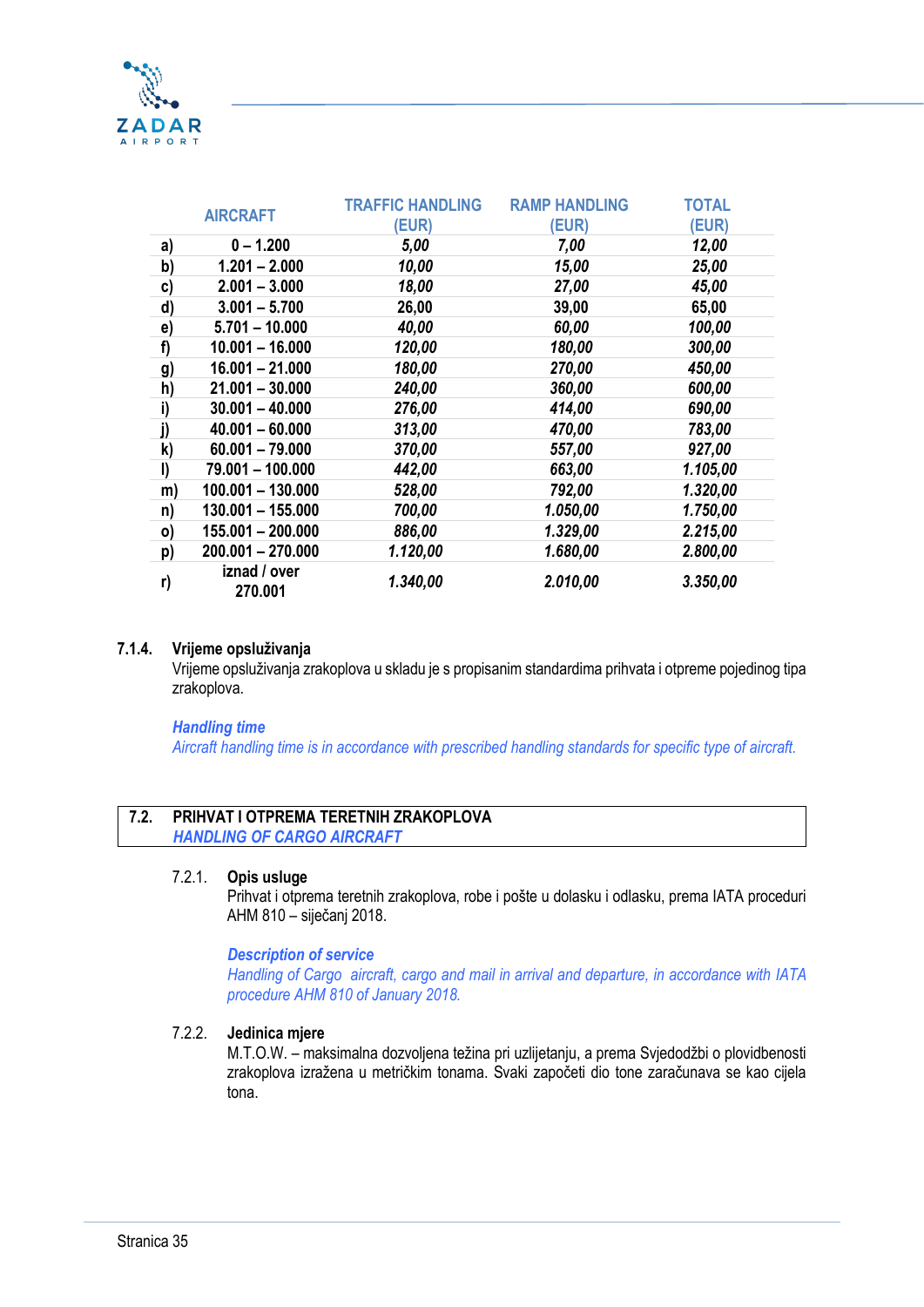

#### *Unit of measure*

*M.T.O.W. – maximum take off weight, in accordance with Certificate of Airworthiness, expressed in metric tons. Every part of started ton is to be calculated as a whole ton.*

# *Cijena prihvata i otpreme za teretni zrakoplov*

*Cargo aircratf handling price*

|                                                    | EUR $(\epsilon)$ |
|----------------------------------------------------|------------------|
| Po toni (MTOW), po svakoj započetoj metričkoj toni | 21,50            |
| Per ton (MTOW), per each started metric ton        | 21.50            |

#### 7.2.3. **Cijena usluge**

Cijena usluge obuhvaća ukupnu operaciju prihvata i otpreme zrakoplova i robe, odnosno sve usluge navedene u Standardnom Annex-u B koji je sastavni dio ovog cjenika. Cijena usluge iznosi EUR 21,50 po toni MTOW i nedjeljiva je.

#### *Price of service*

*The service price includes a total aircraft, cargo and mail handling operation during turnaround i.e. all services quated in the Standard Annex B that are enclosed to this Price List. The price of service is quoted EUR 21,50 per tonne of MTOW and is indivisible.*

#### 7.2.4. **Vrijeme opsluživanja**

Vrijeme opsluživanja zrakoplova u skladu je s propisanim standardima prihvata i otpreme pojedinog tipa zrakoplova.

#### *Handling time*

*Aircraft handling time is in accordance with prescribed handling standards for specific type of aircraft.*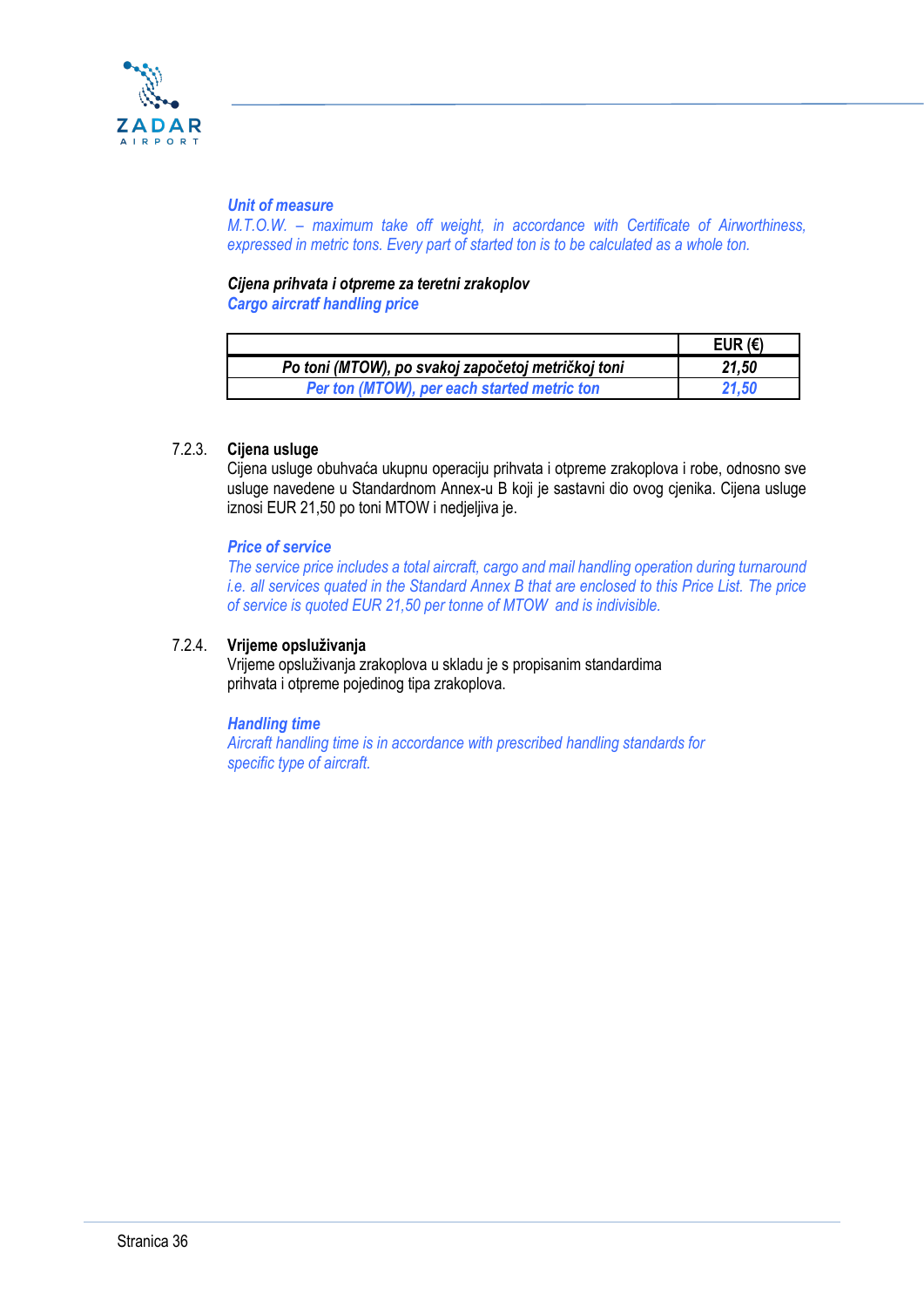

#### **7.3. PRIHVAT I OTPREMA ZRAKOPLOVA GENERALNOG ZRAKOPLOVSTVA** *GENERAL AVIATION HANDLING*

**PRIVATNI I POSLOVNI ZRAKOPLOVI** – pod pojmom generalnog zrakoplovstva podrazumijevaju se svi zrakoplovi koji nisu u linijskom prometu.

Sve točke navedene u cjeniku sa naznačenim cijenama usluga su primjenjive i za generalno zrakoplovstvo.

*PRIVATE AND BUSINESS AIRCRAFT – all aircraft which are not scheduled and/or charter air traffic.*

*All items listed in the price list with the indicated prices of services are also applicable to general aviation.*

#### **Cijena korištenja terminala za poslovnu avijaciju.**

*Price of General&Business aviation terminal usage*

| Korištenje VIP terminala (1 sat ili po operaciji        |            |
|---------------------------------------------------------|------------|
| dolaska ili odlaska zrakoplova) uključuje:              |            |
| - VIP vozilo za prijevoz putnika do terminala i /ili do |            |
| zrakoplova                                              |            |
| - korištenje sobe za odmor sa prikladnim sadržajima     |            |
| - korištenje kupaonice                                  |            |
| - prostorija za poslovne sastanke                       |            |
| - brza internetska veza                                 |            |
| - TV, novine                                            |            |
| - parkiranje automobila ispred VIP terminala            | 175,00 EUR |
| <b>Usage of General and Business aviation terminal</b>  |            |
| (per 1 hour or per aircraft arrival or departure        |            |
| operation) includes:                                    |            |
| - VIP vehicle for passengers' transportation to the     |            |
| terminal and/or to the aircraft                         |            |
| - usage of a lounge with adequate facilities            |            |
| - usage of the bathroom                                 |            |
| - business and communication area                       |            |
| - high speed internet connection                        |            |
| - TV, newspapers                                        |            |
| - car parking right in front of the VIP Terminal        |            |
| Ulazak vozila pred zrakoplov                            | 300,00 EUR |
| Vehicle entry in front of the aircraft                  |            |
| Soba za posadu                                          | 30,00 EUR  |
| <b>Crew room</b>                                        |            |
| Meet, Greet & Assist service (na komercijalnom          | 80,00 EUR  |
| letu, po osobi)                                         |            |
| <b>Meet, Greet &amp; Assist service (on commercial</b>  | 80,00 EUR  |
| flights, per person)                                    |            |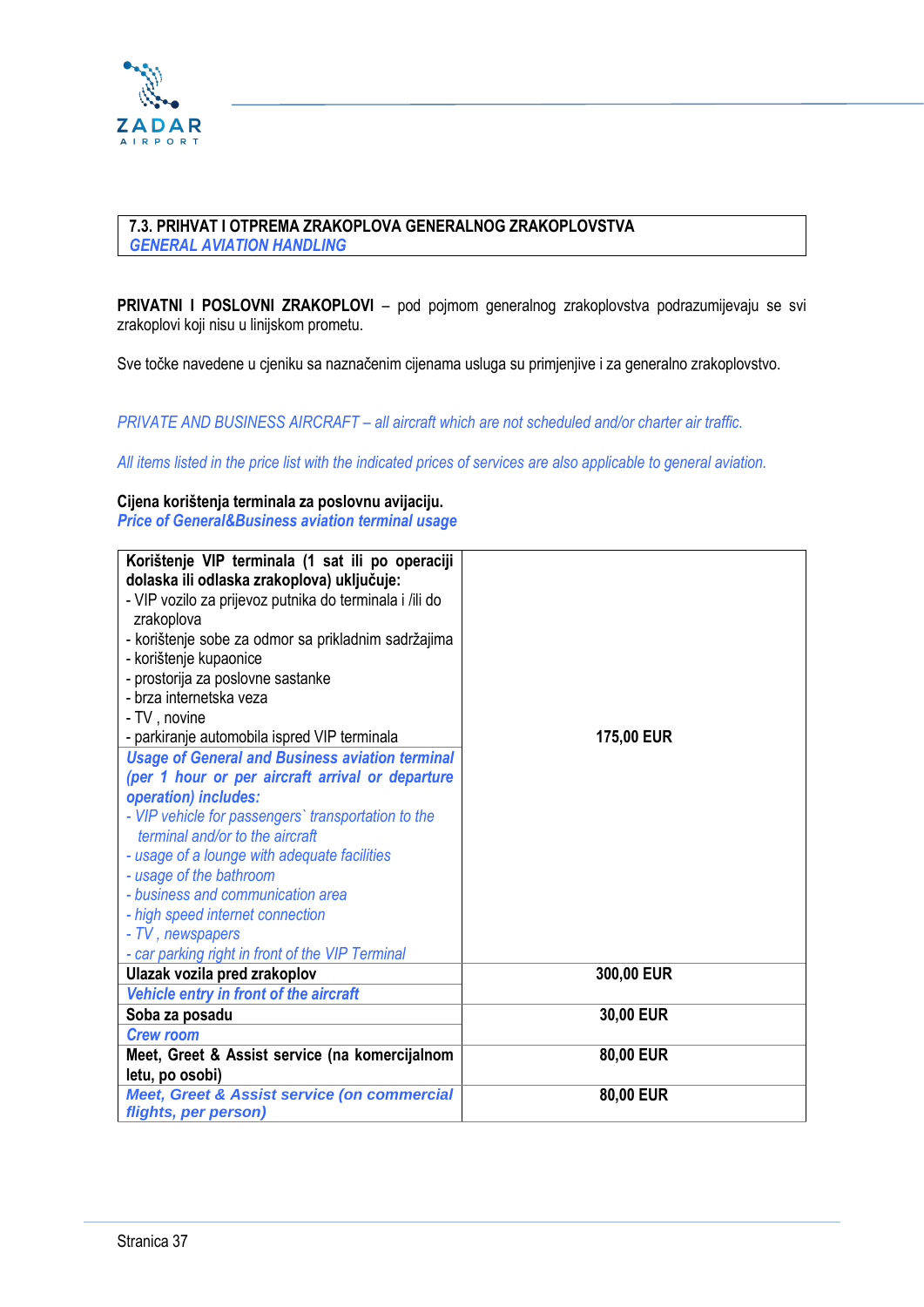

# **8. Centralizirana infrastruktura**  *Centralised infrastructure*

#### 8.1. **Općenito**

Zračna luka Zadar d.o.o. kao operator zračne luke upravlja centraliziranom infrastrukturom koja služi za pružanje usluga prihvata i otpreme prema važećem Pravilniku o pružanju zemaljskih usluga .

Operator zračne luke će pružateljima zemaljskih usluga i samostalnim pružateljima usluga omogućiti transparentno, objektivno i nediskriminirajuće korištenje te infrastrukture uz uvjet da je zajamčena sigurnost operacija u zračnoj luci.

Zračna luka Zadar d.o.o. jedini je pružatelj usluga centralizirane infrastrukture za koje se naplaćuje naknada prema službenom cjeniku

#### *General*

*Zadar Airport Ltd. as the managing body of the airport manages the centralised infrastructure used for the supply of ground handling services in accordance with valid Act on ground handling. Zadar Airport Ltd. enables to other ground handling providers the access to airport installations to the extent necessary for them to carry out their activities.* 

*Zadar Airport Ltd. is the only provider of the centralize infrastructure and it collect charge in acordinance with officeial Price list.*

#### **8.2. Opis usluge**

*Description of service*

#### **8.2.1. Centralizirana infrastruktura – putnički i operativni prihvat**

Centralizirana infrastruktura – putnički prihvat, neophodna za pružanje putničkih usluga, obuhvaća slijedeće:

- sustav traka za prtljagu sa opremom za mjerenje težine
- telefonski priključci
- kompjuterski mrežni priključci
- potrebni prostor za putnika
- natpis iznad pulta

#### *Centralised infrastructures, traffic handling*

*Centralised infrastructures, traffic handling, necessary for the provision of passenger handling comprise the following:*

- *baggage conveying system including weighing equipment*
- *telephone connection*
- *computer network connection*
- *necessary space for passenger*
- *inscription above the counter*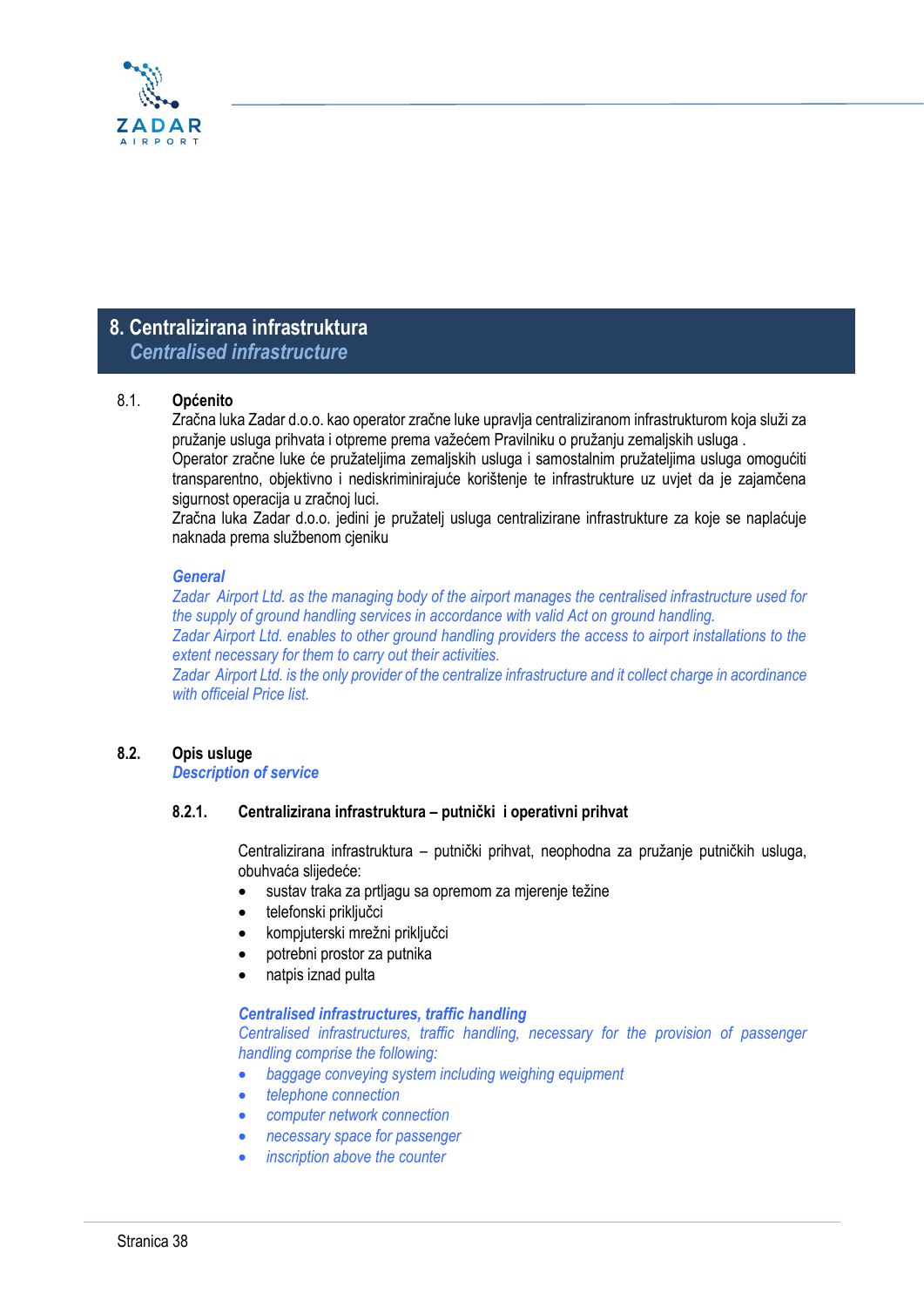

**8.2.2. Centralizirana infrastruktura – Prihvat putničkih i teretnih zrakoplova na stajanci (Ramp)** Centralizirana infrastruktura – tehnički prihvat, neophodna za pružanje usluga tehničkog prihvata, obuhvaća slijedeće: • prostor, oprema i usluge u području za razvrstavanje prtljage

- oprema i usluge za prijevoz prtljage između sortirnice i mjesta određenog za preuzimanje te obratno
- vođenje i parkiranje zrakoplova
- vatrogasna i spasilačka zaštita
- sustav za zbrinjavanje fekalnog otpada
- sustav za svježu vodu uključujući vodovod
- sustav za otpad
- prostor za primjenu sredstava za odleđivanje zrakoplova i zbrinjavanje otpadnih tekućina od odleđivanja

**Centralised infrastructures - Passenger and Cargo aircraft ramp handling** Centralised infrastructures, Ramp handling, necessary for the provision of ramp handling services comprise the following:

- space, equipment and services in baggage sorting area
- equipment and services for baggage transportation between sorting areas and take over point and vv.
- marshalling the aircraft
- fire-fighting and rescue protection
- system for toilet waste disposal including sewerage
- system for fresh water including waterworks
- space for aplication of aircraft de-icing and drainage system for waste de-icing fluid.

# **8.3. Jedinica mjere**

*Unit of measure*

Naknada za centraliziranu infrastrukturu plaća se za sljedeće usluge:

- putnički i operativni prihvat osnova za obračun centralizirane infrastrukture je broj svih odlazećih putnika koji plaćaju putnički servis
- prihvat zrakoplova na stajanci jedinica za izračun je cijena navedena u cjeniku po naznačenim kategorijama M.T.O.W.

 *Centralised infrastructure charge shall be payable for the following services:*

• *traffic handling – unit measure for centralized infrastructure is number of departure passenger who payed passenger service charges.*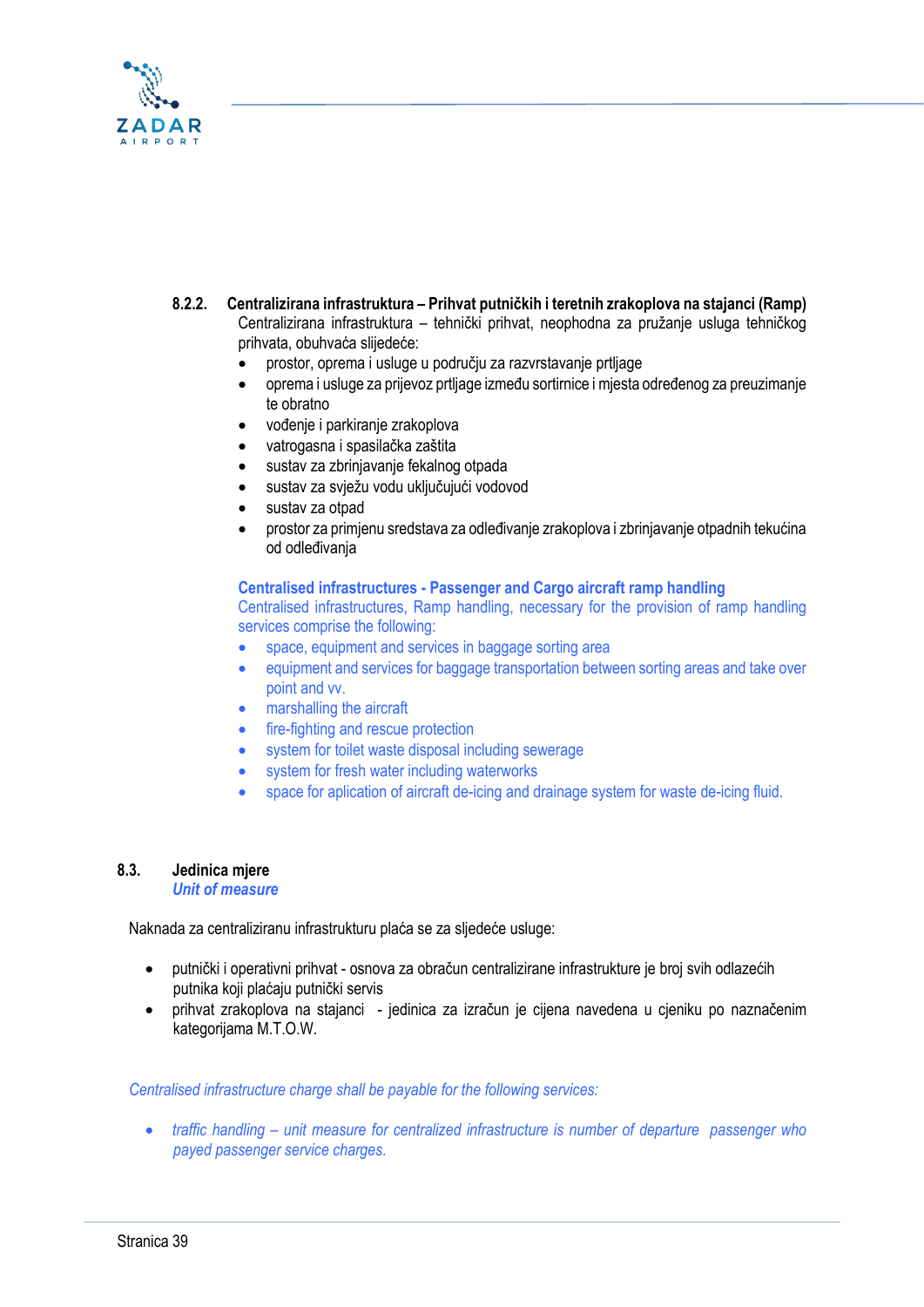

• *ramp handling – unit measure is the price in Price list by defined categories of M.T.O.W.*

#### **8.4. Cijena usluge** *Price of service*

#### **Cijena centralizirane infrastrukture Centralised infrastructure price**

| $\mathbf{1}$ . | CENTRALIZIRANA INFRASTRUKTURA - PUTNIČKI I OPERATIVNI     |                 |
|----------------|-----------------------------------------------------------|-----------------|
|                | PRIHVAT (po odlazećem putniku)                            | <b>1,00 EUR</b> |
|                | <b>CENTRALIZED INFRASTRUCTURE - TRAFFIC HANDLING (per</b> |                 |
|                | departing passenger)                                      |                 |
| 2.             | CENTRALIZIRANA INFRASTRUKTURA - TEHNIČKI PRIHVAT          |                 |
|                | <b>CENTRALIZED INFRASTRUCTURE - RAMP HANDLING</b>         |                 |
|                | MTOW (kg)                                                 | <b>EUR</b>      |
| a)             | do 5.700                                                  | 5,00            |
| b)             | 5.701 - 10.000                                            | 9,00            |
| $\mathsf{c}$   | 10.001 - 16.000                                           | 17,20           |
| d)             | 16.001 - 21.000                                           | 24,75           |
| e)             | 21.001 - 30.000                                           | 35,40           |
| f              | $30.001 - 40.000$                                         | 43,70           |
| g)             | 40.001 - 60.000                                           | 46,20           |
| h)             | 60.001 - 79.000                                           | 51,78           |
| i)             | 79.001 - 100.000                                          | 63,20           |
| j)             | 100.001 - 130.000                                         | 77,20           |
| $\mathsf{k}$   | 130.001 - 155.000                                         | 102,00          |
| $\vert$        | 155.001 - 200.000                                         | 126,00          |
| m)             | 200.001 - 270.000                                         | 162,20          |
| n)             | iznad / over 270.001                                      | 207,00          |

# **9. Oslobađanje od plaćanja**  *Payment exemption*

- 9.1. Sljedeće kategorije su izuzete od plaćanja aerodromskih naknada:
	- a) Zrakoplovi uključeni u operacije potrage i spašavanja,
	- b) Zrakoplovi koji se koriste za humanitarnu pomoć u slučaju prirodnih nepogoda ili stanja nužde,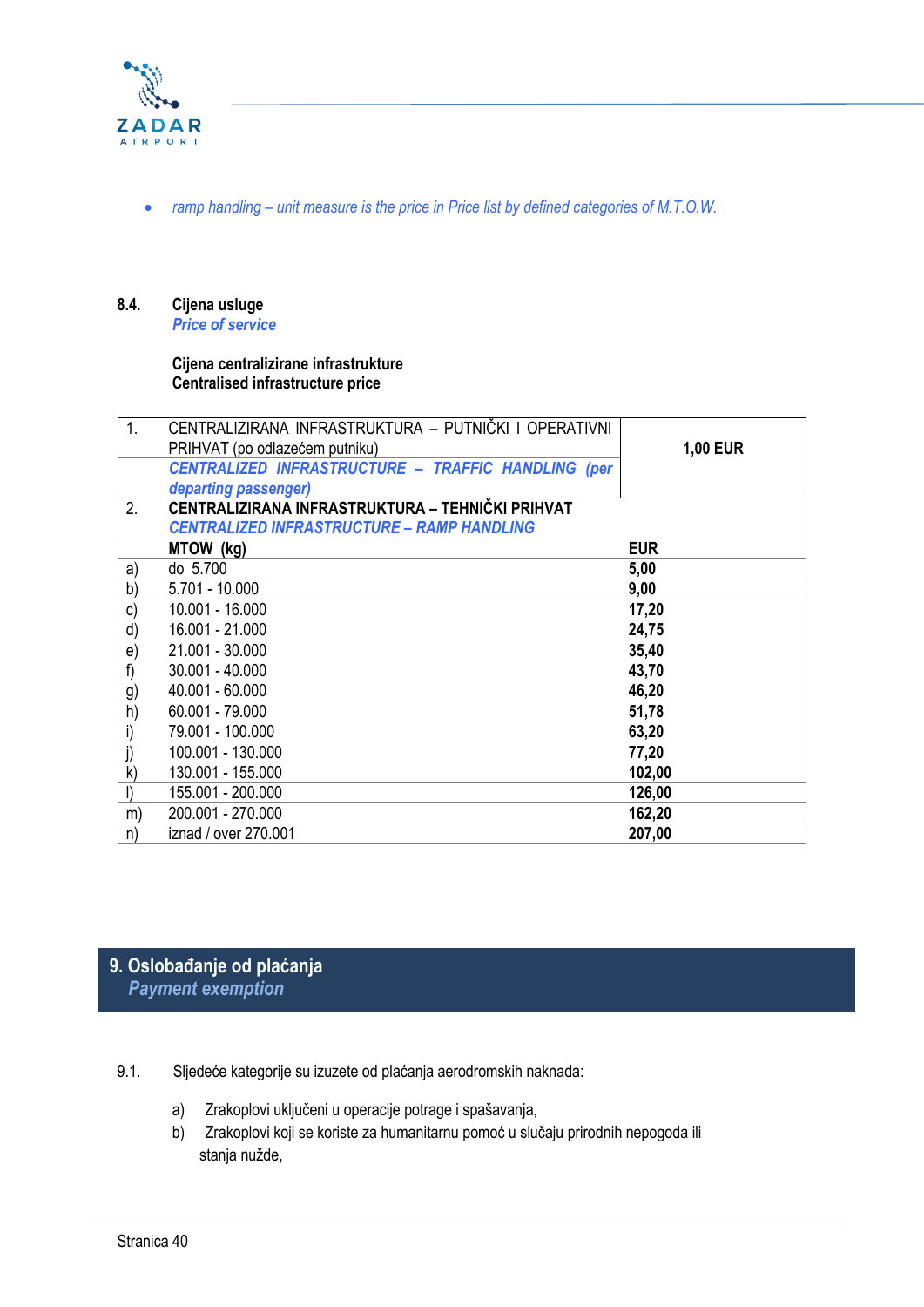

- c) Državni zrakoplovi koji pružaju hitnu medicinsku pomoć,
- d) Državni zrakoplovi koji obavljaju letove za protupožarnu zaštitu,
- e) Državni zrakoplovi koji obavljaju letove za posebna djelovanja,
- f) Zrakoplovi Hrvatske vojske kada lete u vojne svrhe i zrakoplovi Crvenog križa Republike ¸ Hrvatske izuzeti su od naplate naknada.

*The following shall be exempt from airport and user charges:* 

- *a) Aircraft involved in search and rescue operations,*
- *b) Aircraft used for humanitarian assistance in case of a natural disaster or state of emergency,*
- *c) State aircraft which provide emergency medical aid*
- *d) State aircraft which perform fire fighting protection,*
- *e) State aircraft which perform special activity flights.*
- *f) Croatian military aircraft when flying for militaty purposes and Republic of Croatia Red Cross aircraft shall be exempt from the payment of charges.*
- 9.2. Ukoliko se zrakoplov vrati s točke uzlijetanja na stajanku, prihvat i otprema se neće zaračunavati, a pod uvjetom da nije obavljen iskrcaj putnika, prtljage, tereta i pošte.

*Should an aircraft return from the take off point to the apron, handling shall not be charged provided no change of load occurs (passenger, baggage, cargo, mail).*

#### **10. Uvećanja cijena**  *Increase of prices*

Naknade za prihvat i otpremu uvećavaju se za:

- 25% za noćni handling (22: 00-06: 00 UTC)
- 25% za ponovno punjenje uzrokovano greškom prijevoznika
- 25% za handling tijekom nedjelje i državnih praznika
- 25% za nenajavljeni let u roku od 24 sata

*Handling charges shall be increased for:* 

- *25% for night handling (22:00-06:00 UTC)*
- *25% for reloading caused by carrier's error*
- *25% for handling during Sundays and national holidays*
- *25% for non announced flight within 24 hours*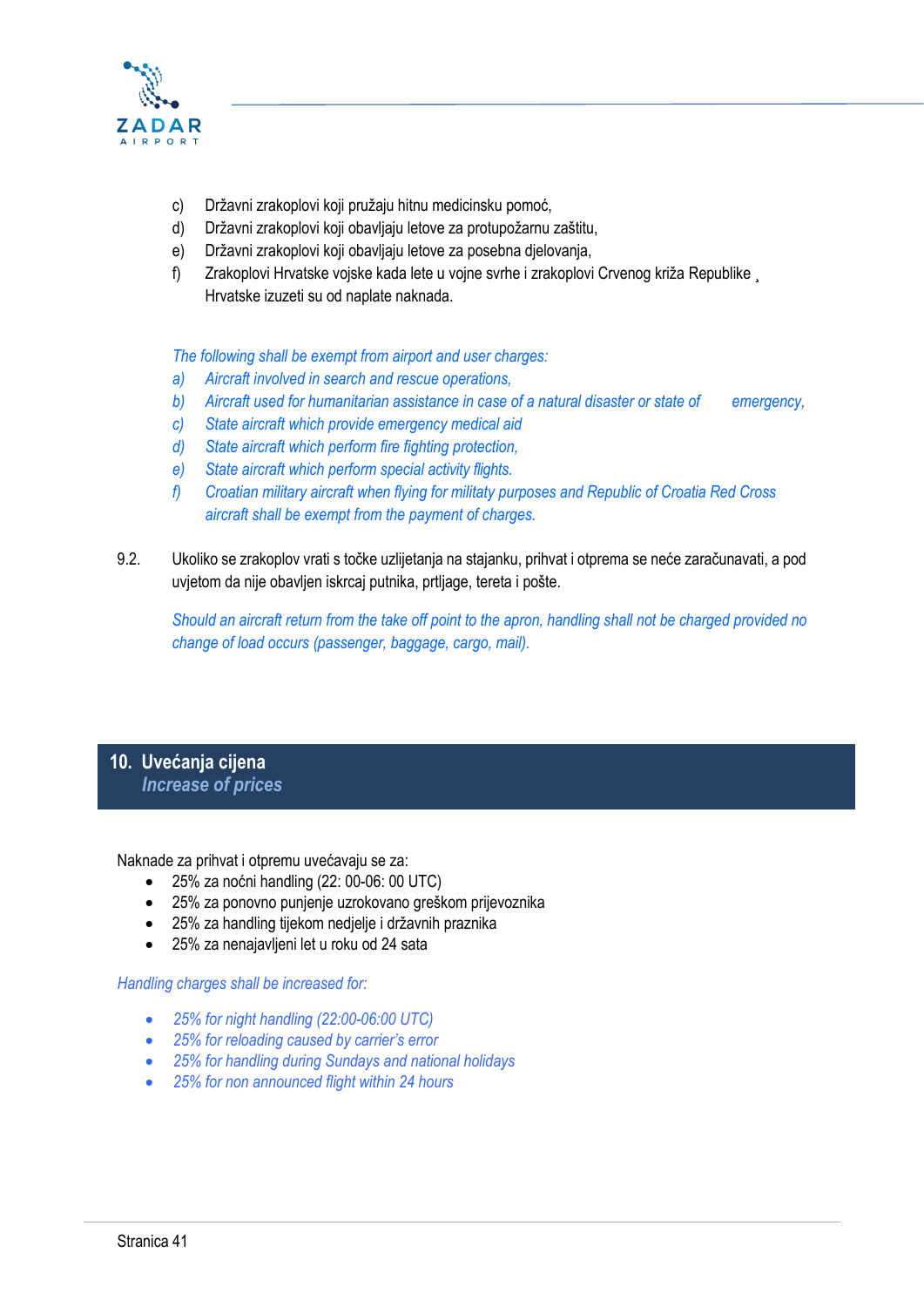

# **11. Umanjenja cijena**  *Price reduction*

Naknade za slijetanje umanjuju se za 25% u slučajevima:

- povratnog leta,
- probnog leta,
- tehničkog slijetanja,
- prisilnog slijetanja.

Troškovi handlinga umanjuju se za 50% u slučaju:

• tehničkog slijetanja, bez promjene tereta

Ako se zrakoplov vrati iz položaja za polijetanje na stajanku i dogodi punjenje tereta, ponovljeni handling naplaćuje se u iznosu od 75% posto punjenja.

*Charges for use of the runway shall be reduced by 25% in cases of a:* 

- *reversal flight,*
- *test flight,*
- *technical landing,*
- *emergency landing*

*Handling charges shall be reduced by 50% in case of:* 

• *technical landing, if no change of load occurs*

*If an aircraft returns from the take-off position to the apron and a charge of load occurs, the repeated handling shall be charged in the amount of 75% percent of the handling charge.*

Naknada za prihvat i otpremu umanjuje se za 25% u slučaju kada putnički zrakoplov u redovitom ili charter prometu u dolasku ili odlasku ne koristi uslugu utovara ili istovara (Ferry flight).

*Handling charges shall be reduced by 25% in case when passenger aircraft in scheduled or charter traffic, arriving or departing, does not use the service of loading or unloading (Ferry flight).*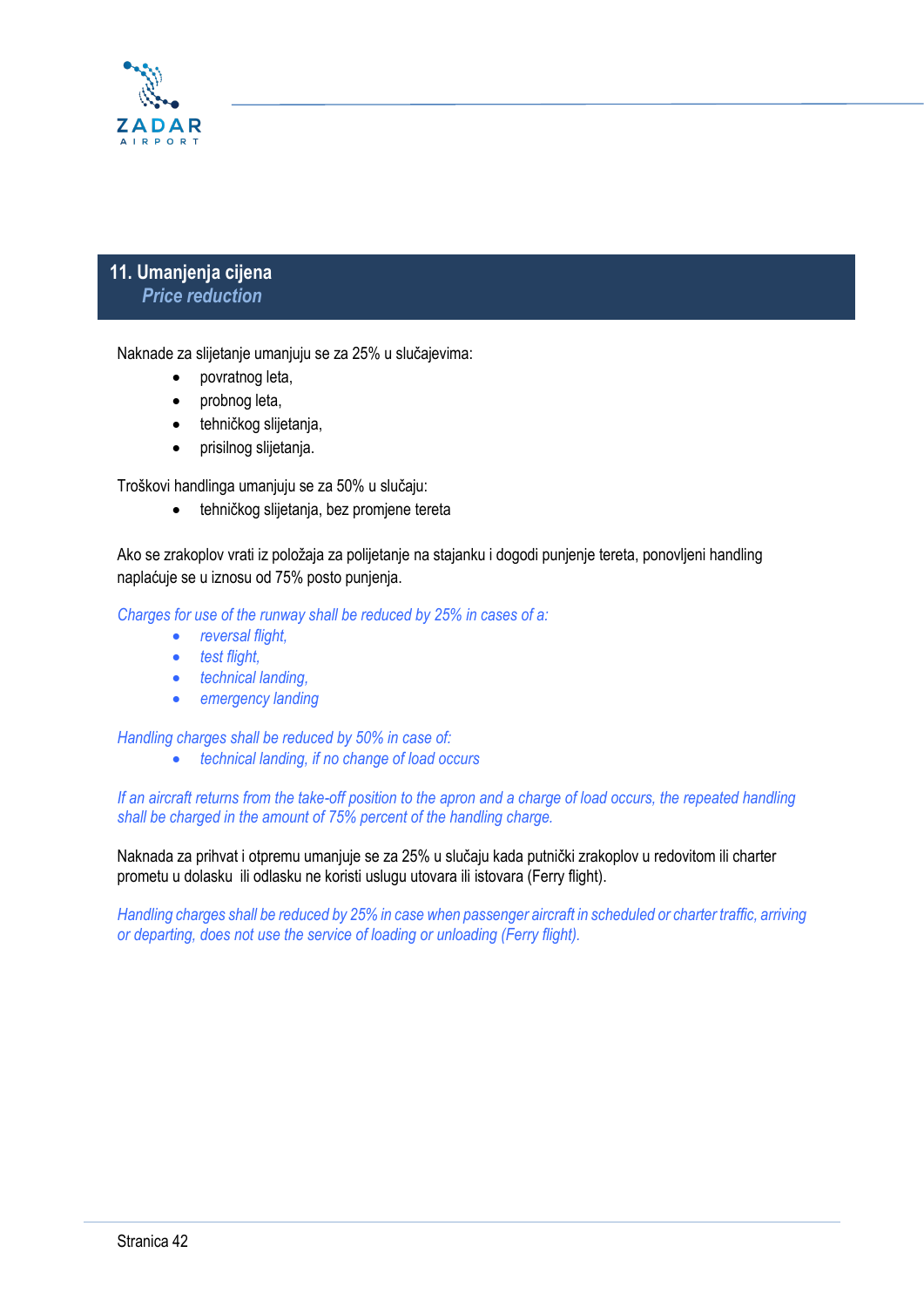

# **12. Usluge na poseban zahtjev**  *Services on special request*

| Broj usluge                       | Opis usluge                                                                                                                           | Jedinica mjere           | Cijena (EUR)       |  |
|-----------------------------------|---------------------------------------------------------------------------------------------------------------------------------------|--------------------------|--------------------|--|
| <b>Service Item</b>               | <b>Description of service</b>                                                                                                         | <b>Measure Unit</b>      | <b>Price (EUR)</b> |  |
| 1. Radna snaga<br><b>ManPower</b> |                                                                                                                                       |                          |                    |  |
| 1.1.                              | Pomoćni radnik<br>Semi-qualified workman                                                                                              | 1 <sub>h</sub>           | 14,00              |  |
| 1.2.                              | Kvalificirani radnik<br>Qualified                                                                                                     | 1 <sub>h</sub>           | 20,00              |  |
| 1.3.                              | <b>VKV</b><br><b>Highly-qualified</b>                                                                                                 | 1 <sub>h</sub>           | 25,00              |  |
| 1.4.                              | <b>VSS</b><br>University qualification                                                                                                | 1 <sub>h</sub>           | 35,00              |  |
| 2. Usluge putnicima               |                                                                                                                                       |                          |                    |  |
| <b>Passenger services</b>         |                                                                                                                                       |                          |                    |  |
| 2.1.                              | Osigurati pomoć nepraćenoj djeci 2.1.3<br>(a)(1)<br>u dolasku ili odlasku<br>Service to unaccompanied minors,<br>incoming or outgoing | po usluzi<br>per service | 10,00              |  |
| 2.2.                              | Osigurati prijevoz putnicima izvan zračne<br>luke 2.1.4 (a)(3):<br>Passenger transport outside airport area                           | 1 km                     | 2,00               |  |
| 2.3.                              | Osigurati salon 2.1.8 (a)(4) /<br>Provide business lounge                                                                             | po putniku<br>per pax    | 30,00              |  |
| 2.4.                              | Dostava izgubljene prtljage putniku 2.3.4<br>(a)(5) / Delivery of delayed baggage to<br>passengers                                    | 1 kom<br>1 piece         |                    |  |
|                                   | Zona 1 (unutar županije) / Zone 1 (within<br>the county)                                                                              |                          | 50,00              |  |
|                                   | Zona 2 (susjedne županije) / Zone 2<br>(neighboring counties)                                                                         |                          | 100,00             |  |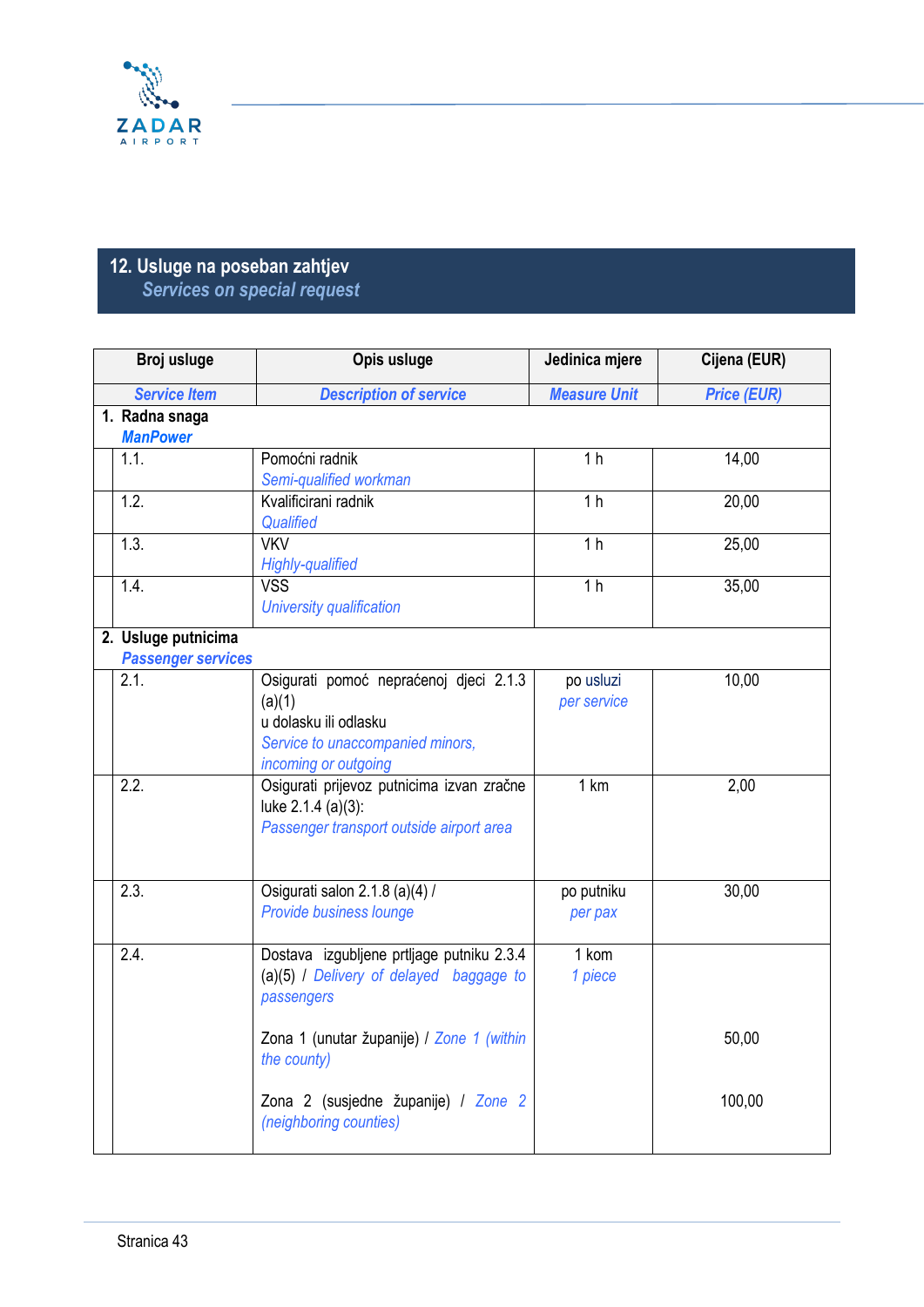

|                                                    | Zona 3 (ostale županije) / Zone 3 (other<br>counties)                                                                                             |                                  | 200,00 |
|----------------------------------------------------|---------------------------------------------------------------------------------------------------------------------------------------------------|----------------------------------|--------|
| 3. Usluge na stajanci<br><b>Ramp services</b>      |                                                                                                                                                   |                                  |        |
| 3.1                                                | Zemaljski elektro agregat 3.4.1 (a)(c)(1)<br><b>Ground Power Unit - GPU</b>                                                                       | 1 <sub>h</sub><br>1 <sub>h</sub> | 90,00  |
| 3.2.                                               | Balastna vreća 3.6.8 (a)/ Ballast bag                                                                                                             | 1 kom<br>1 pc                    | 15,00  |
| 4. Čišćenje zrakoplova<br><b>Aircraft cleaning</b> |                                                                                                                                                   |                                  |        |
| 4.1.                                               | Vanjsko čišćenje prozora pilotske kabine<br>3.9.1(a)<br><b>Exterior cleaning of flight deck windows</b>                                           | 1 operacija<br>1 operation       | 20,00  |
| 4.2.                                               | Čišćenje integralnih stepenica zrakoplova<br>Aircraft integral steps cleaning                                                                     | 1 operacija<br>1 operation       | 40,00  |
| 4.3.                                               | Čišćenje izrazitih mrlja 3.10.1 (a)(b)(9)/<br><b>Cleaning of offensive stains</b>                                                                 | po usluzi<br>per service         | 33,00  |
| 4.4.                                               | Uklanjanje i bacanje otpada 3.10.2 (a) /<br>Remove and dispose of litter/waste                                                                    | po usluzi<br>per service         | 21,00  |
| 4.5.                                               | Izmjena presvlaka naslona za glavu<br>3.10.3(d). Presvlake osigurava Prevozitelj/<br>Changing headrest covers.<br>Covers supplied by the Carrier. | 1 operacija<br>1 operation       | 20,00  |
| 4.6.                                               | Nadopuniti stvari u stražnjem džepu<br>sjedišta 3.10.3 (g) /<br>Replace seat back pocket items                                                    | 1 operacija<br>1 operation       | 20,00  |
| 4.8.                                               | Čišćenje putničke kabine do 50 sjedala<br>Passenger cabin cleaning up to 50 seats                                                                 | 1 operacija<br>1 operation       | 55,00  |
| 4.9.                                               | Čišćenje putničke kabine preko 50 sjedala<br>Passenger cabin cleaning over 50 seats                                                               | 1 operacija<br>1 operation       | 85,00  |
| 4.10.                                              | Čišćenje pilotske kabine i prozora<br>Flight deck and window cleaning                                                                             | 1 operacija<br>1 operation       | 20,00  |
| 4.11.                                              | Utovar/istovar cateringa 3.15.1./<br><b>Catering Ramp Handling</b>                                                                                | 1 operacija<br>1 operation       | 150,00 |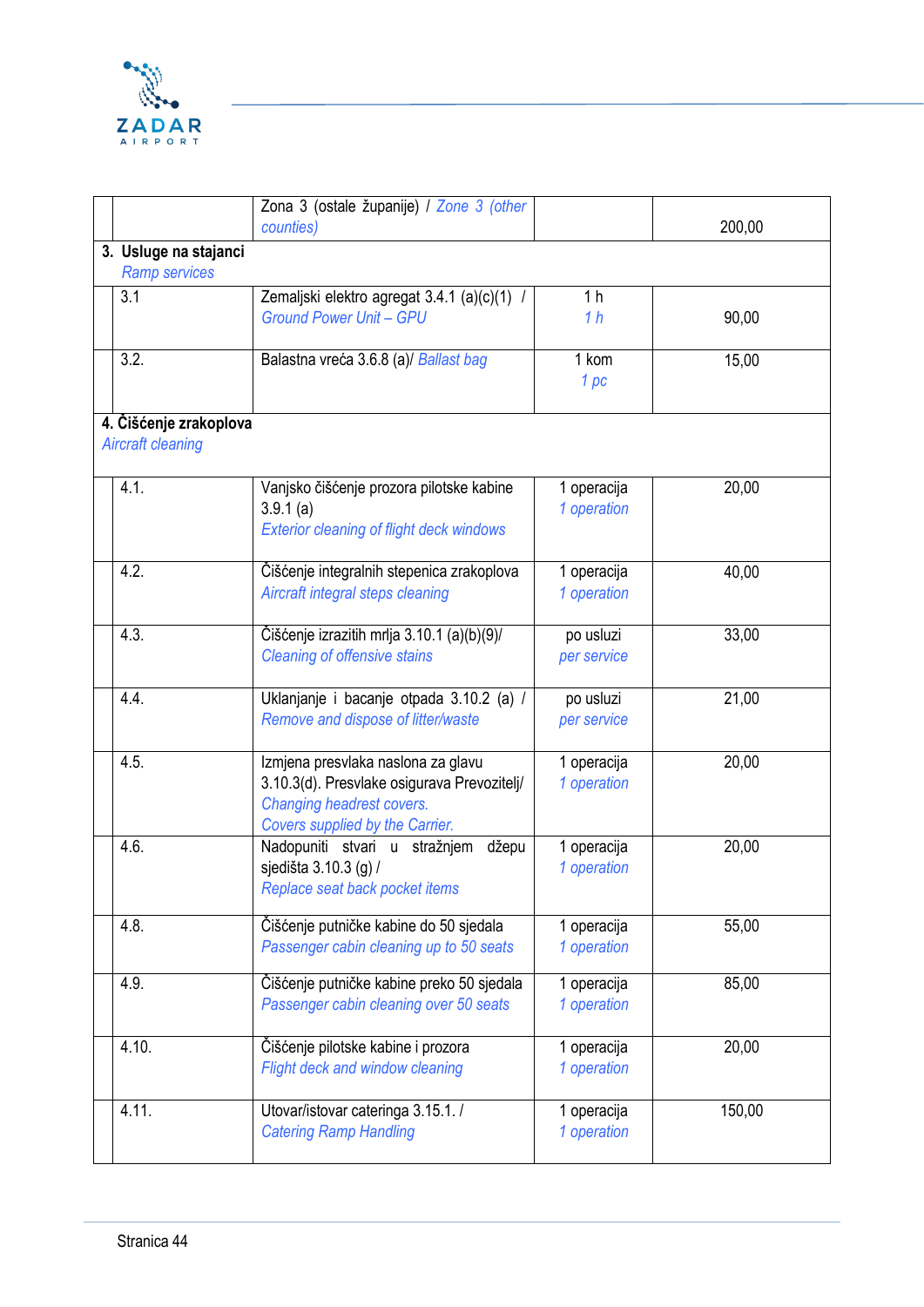

| 5.1.                         | <b>Equipment and vehicles used on request (operator included)</b><br>Elektro agregat - GPU (preko 15 min.)                                                      | 1 sat                           | 90,00  |
|------------------------------|-----------------------------------------------------------------------------------------------------------------------------------------------------------------|---------------------------------|--------|
|                              | Ground Power Unit - GPU (over 15 min.)                                                                                                                          | 1 hour                          |        |
| 5.2.                         | Zračni<br>redovnog<br>starter<br>(izvan<br>opsluživanja)<br>Air Starter (exceeding the time in SGH)                                                             | 1 sat<br>1 hour                 | 90,00  |
| 5.3.                         | Traktor za vuču zrakoplova (do 60 tona)<br><b>Aircraft Towing Tractor</b>                                                                                       | 1 operacija<br>1 operation      | 60,00  |
| 5.4.                         | Cargo platforma<br>Cargo loader                                                                                                                                 | 1 sat<br>1 hour                 | 165,00 |
| 5.5.                         | Viličar<br><b>Forklift</b>                                                                                                                                      | 1 sat<br>1 hour                 | 55,00  |
| 5.6.                         | Vozilo za odvoz fekalija<br><b>Toilet servicing unit</b>                                                                                                        | 1 operacija<br>1 operation      | 40,00  |
| 5.7.                         | Vozilo za pitku vodu<br>Portable water servicing unit                                                                                                           | 1 operacija<br>1 operation      | 40,00  |
| 5.8.                         | Vozilo za odleđivanje<br>De-icing vehicle                                                                                                                       | 1 operacija<br>1 operation      | 100,00 |
| 5.9.                         | Tekućina za odleđivanje<br>De-icing liquid                                                                                                                      | $\overline{1}$ litra<br>1 liter | 5,00   |
| 5.10.                        | Vatrogasno vozilo<br>Fire engine                                                                                                                                | 1 sat<br>1 hour                 | 300,00 |
| 5.11.                        | Traktor<br><b>Tractor</b>                                                                                                                                       | 1 sat<br>1 hour                 | 35,00  |
| 5.12.                        | Putničke stepenice<br>Passenger step truck                                                                                                                      | 1 sat<br>1 hour                 | 30,00  |
| 5.13.                        | Elevator (transportna traka)<br><b>Conveyor Belt</b>                                                                                                            | 1 sat<br>1 hour                 | 45,00  |
| 5.14.                        | Transportna kolica<br><b>Baggage Trolley</b>                                                                                                                    | 1 sat<br>1 hour                 | 6,00   |
| 5.15.                        | Cargo kolica<br>Cargo trailer                                                                                                                                   | 1 sat<br>1 hour                 | 15,00  |
| 5.16.                        | Sigurnosni čunjevi<br><b>Safety cones</b>                                                                                                                       | 1 operacija<br>1 operation      | 5,00   |
|                              | Prijevoz putnika i prtljage mini-busom<br>(terminal-zrakoplov i obratno)<br>Passenger and baggage transport with<br>mini-bus (terminal-aircraft and vice versa) | 1 operacija<br>1 operation      | 15,00  |
| <b>Main materials supply</b> | 6. Opskrba raznim materijalima                                                                                                                                  |                                 |        |
| 6.1.                         | Boca kisika<br>Oxygen (cylinder)                                                                                                                                | 1 boca<br>1 bottle              | 50,00  |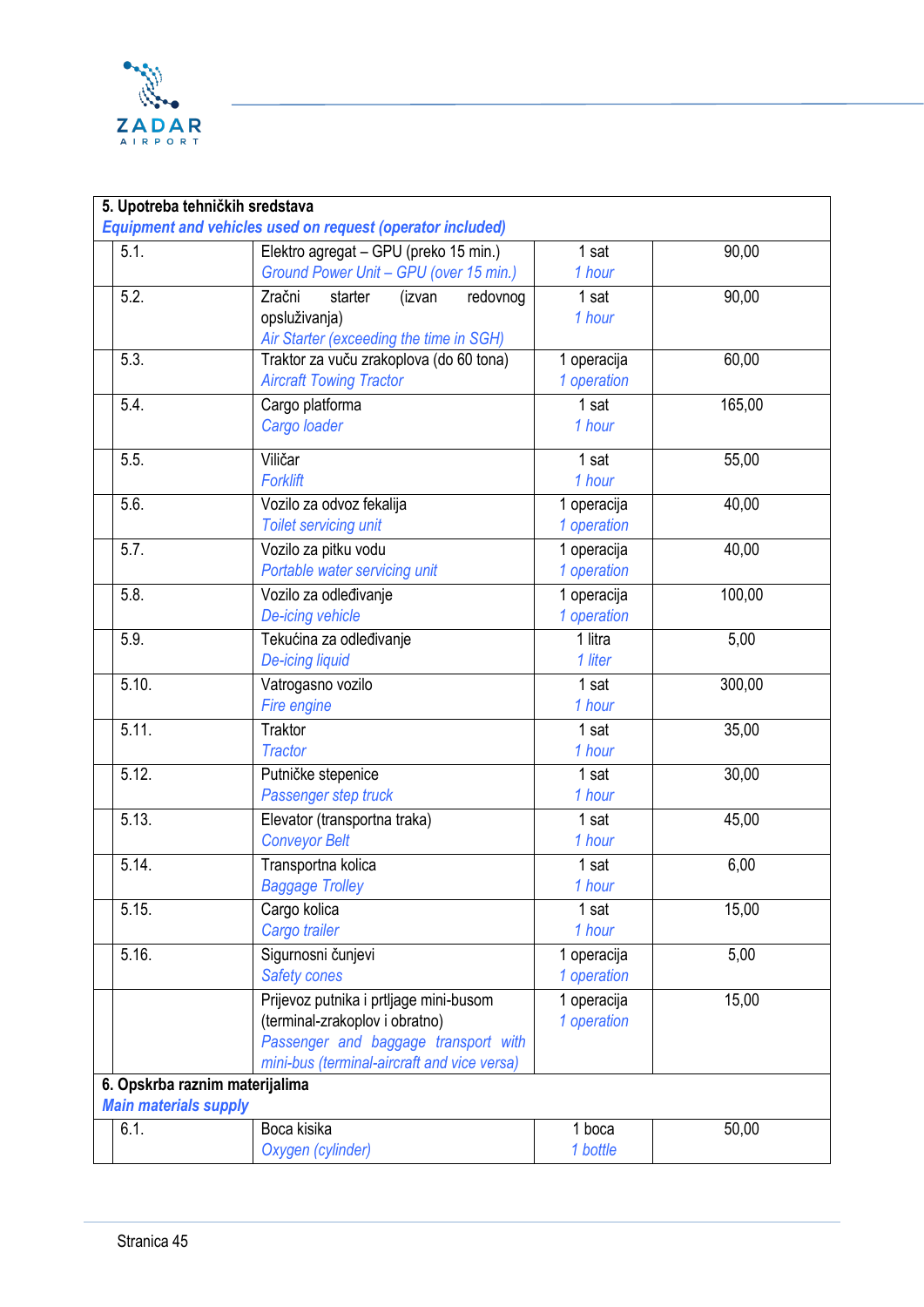

|                | 6.2.                                                                         | Boca čistog dušika                       | 1 boca        | 60,00  |  |
|----------------|------------------------------------------------------------------------------|------------------------------------------|---------------|--------|--|
|                |                                                                              | Compressed air (nitrogen)                | 1 bottle      |        |  |
|                | 7. Catering                                                                  |                                          |               |        |  |
|                | <b>Catering</b>                                                              |                                          |               |        |  |
|                | 7.1.                                                                         | Catering menu                            | Po dogovoru   |        |  |
|                |                                                                              | <b>Catering menu</b>                     |               |        |  |
|                | 7.2.                                                                         | Catering servis                          | Catering menu |        |  |
|                |                                                                              | <b>Catering service</b>                  | x 20%         |        |  |
|                |                                                                              |                                          |               |        |  |
|                | 8. Zemaljski prijevoz                                                        |                                          |               |        |  |
|                | <b>Ground transportation</b>                                                 |                                          |               |        |  |
|                | 8.1.                                                                         | Sanitetsko vozilo, izvan a/p             | 1 km          | 1,70   |  |
|                |                                                                              | Ambulance, outside of the a/p            | 1 km          |        |  |
|                | 8.2.                                                                         | Kombi (mini-bus)m izvan a/p s vozačem    | 1 km          | 2,00   |  |
|                |                                                                              | (Mini bus) van, outside of the a/p, with | 1 km          |        |  |
|                |                                                                              | driver                                   |               |        |  |
|                | 9. Najam šaltera                                                             |                                          |               |        |  |
|                | <b>Agency and check-up desk rental</b>                                       |                                          |               |        |  |
|                | 9.1.                                                                         | Agencijski šalter                        | 1 dan         | 50,00  |  |
|                |                                                                              | <b>Agency desk</b>                       | 1 day         |        |  |
|                | 9.2.                                                                         | Šalter za registraciju putnika           | Po letu       | 100,00 |  |
|                |                                                                              | Check-in desk                            | Per flight    |        |  |
|                | 10. Razno                                                                    |                                          |               |        |  |
|                | <b>Various</b>                                                               |                                          |               |        |  |
|                | 10.1.                                                                        | Komunikacijske usluge                    | 1 sat         | 20,00  |  |
|                |                                                                              | <b>Communication services</b>            | 1 hour        |        |  |
|                | 10.2.                                                                        | Organizacija hotelskog smještaja         | 1 operacija   | 20,00  |  |
|                |                                                                              | Organization of hotel arrangement        | 1 operation   |        |  |
|                | 10.3.                                                                        | Organizacija prijevoza                   | 1 operacija   | 10,00  |  |
|                |                                                                              | Organization of transport arrangement    | 1 operation   |        |  |
|                | 10.4.                                                                        | Printanje (ispis)                        | 1 stranica    | 0,30   |  |
|                |                                                                              | Printing                                 | 1 page        |        |  |
|                | 10.5.                                                                        | Soba za odmor posade (kupaonica, wi-fi,  | 2 sata        | 30,00  |  |
|                |                                                                              | TV, itd.)                                | 2 hours       |        |  |
|                |                                                                              | Crew room (bathroom, wi-fi, TV, etc.)    |               |        |  |
|                | 10.6.                                                                        |                                          |               |        |  |
|                |                                                                              |                                          |               |        |  |
| <b>OPASKE</b>  |                                                                              |                                          |               |        |  |
| <b>REMARKS</b> |                                                                              |                                          |               |        |  |
|                | Najmanja obračunska jedinica je 60 minuta.<br>$\bullet$                      |                                          |               |        |  |
|                | The least accounting unit is 60 minutes.                                     |                                          |               |        |  |
|                | Usluga se vrši isključivo uz nazočnost ovlaštene osobe prijevoznika.         |                                          |               |        |  |
|                | Service is performed exclusively under the Carrier authosied person control. |                                          |               |        |  |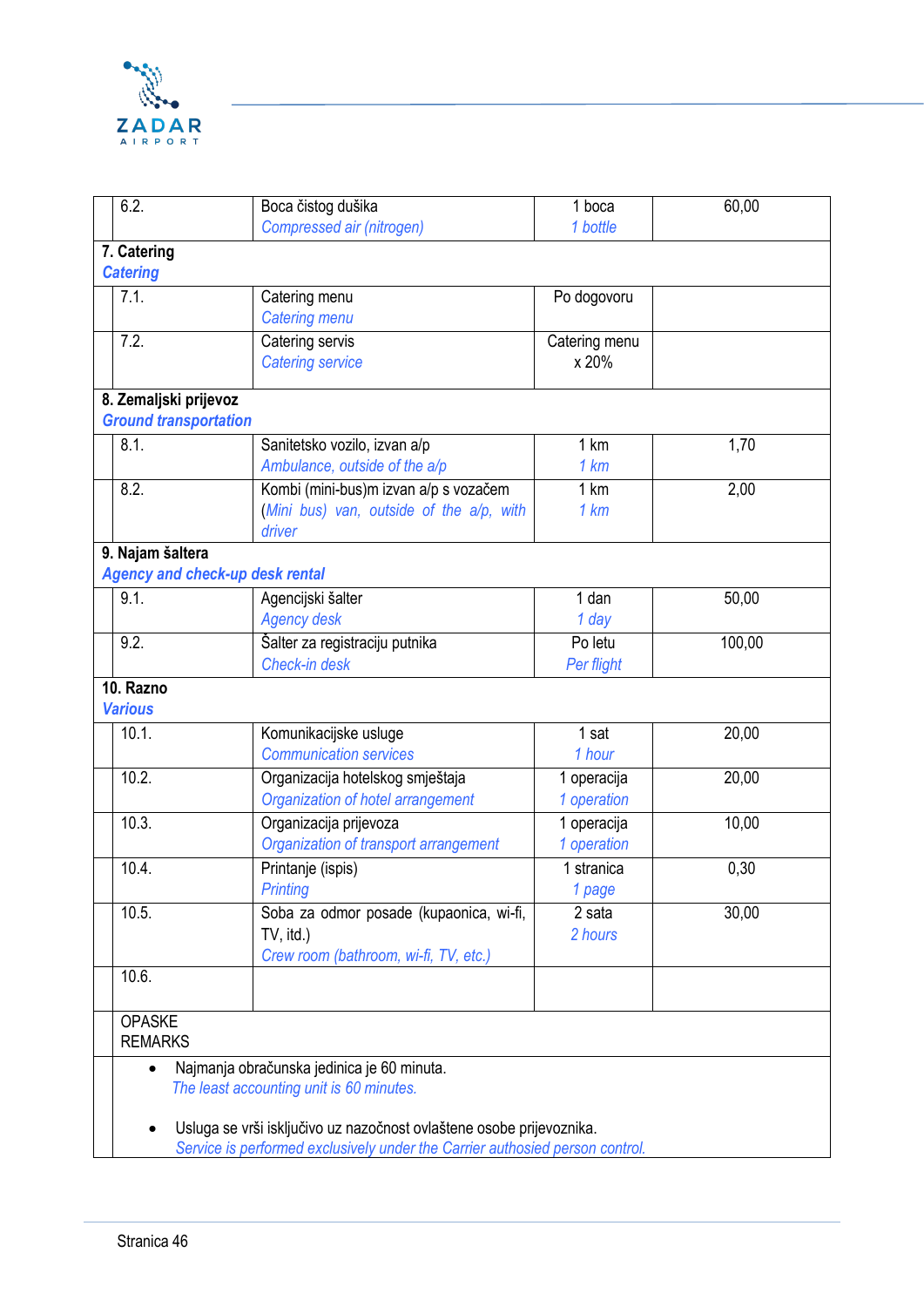

- Otkazivanje 12 sati prije dogovorenog vremena isporuke naplaćuje se 100% od ukupno dogovorene cijene.  *Cancellation 12 hours before agreed delivery period will be charged 100% of total agreed price.*
- Otkazivanje 24 sata prije dogovorenog vremena isporuke naplaćuje se 50% od ukupno dogovorene cijene.  *Cancellation 24 hours before agreed delivery period will be charged 50% of total agreed price.*

#### **Napomene:**

*Notes:*

1. Najmanja obračunska jedinica je 60 minuta.

*The least accounting unit is 60 minutes.*

2. Korištenje putničkih stepenica za zrakoplove koji nemaju vlastite stepenice bit će uključena u cijenu usluge prihvata i otpreme tijekom vremena standardnog procesa prihvata i otpreme. Izvan tog vremena, korištenje putničkih stepenica zaračunat će se po navedenim cijenama ovog Cjenika. Za zrakoplove koji imaju vlastite stepenice, korištenje stepenica zaračunavat će se od njihovog spajanja na zrakoplov.

*Usage of passenger stairs for aircraft without their own stairs will be included within handling price during time of standard handling process. Out of that time, usage of passenger stairs will be charged according to price in item 5.7. of the Price List.*

- 3. Naknadnu identifikaciju može zahtijevati ovlaštena odgovorna osoba za sigurnost ili ovlašteni predstavnik zrakoplovne kompanije koji je, u tom slučaju, obvezan potpisati radni nalog. Subsequent identification can be requested by an authorized responsible person for security, or authorized representative of the airline, who, in such case, is obliged to sign a work order.
- 4. Manipulativni troškovi u visini 10 % naplaćivat će se za utrošeni rad, materijal i sredstva.

*Manipulative costs of 10 % will be charged for the used labour and spent material and goods.*

5. Sve cijene su izražene u eurima, a obračun i plaćanje je moguće u kunama, na dan pružanja usluge po srednjem tečaju eura na tečajnici HNB-a. Obveznicima PDV-a se isti obračunava na navedene cijene.

*All prices are given in Euros, and invoing and payment may be realised in Kunas, according to Official Croatian National Bank EUR Exchange Rate stated on the day of performing of services. When liable, V.A.T. is added to the listed price.*